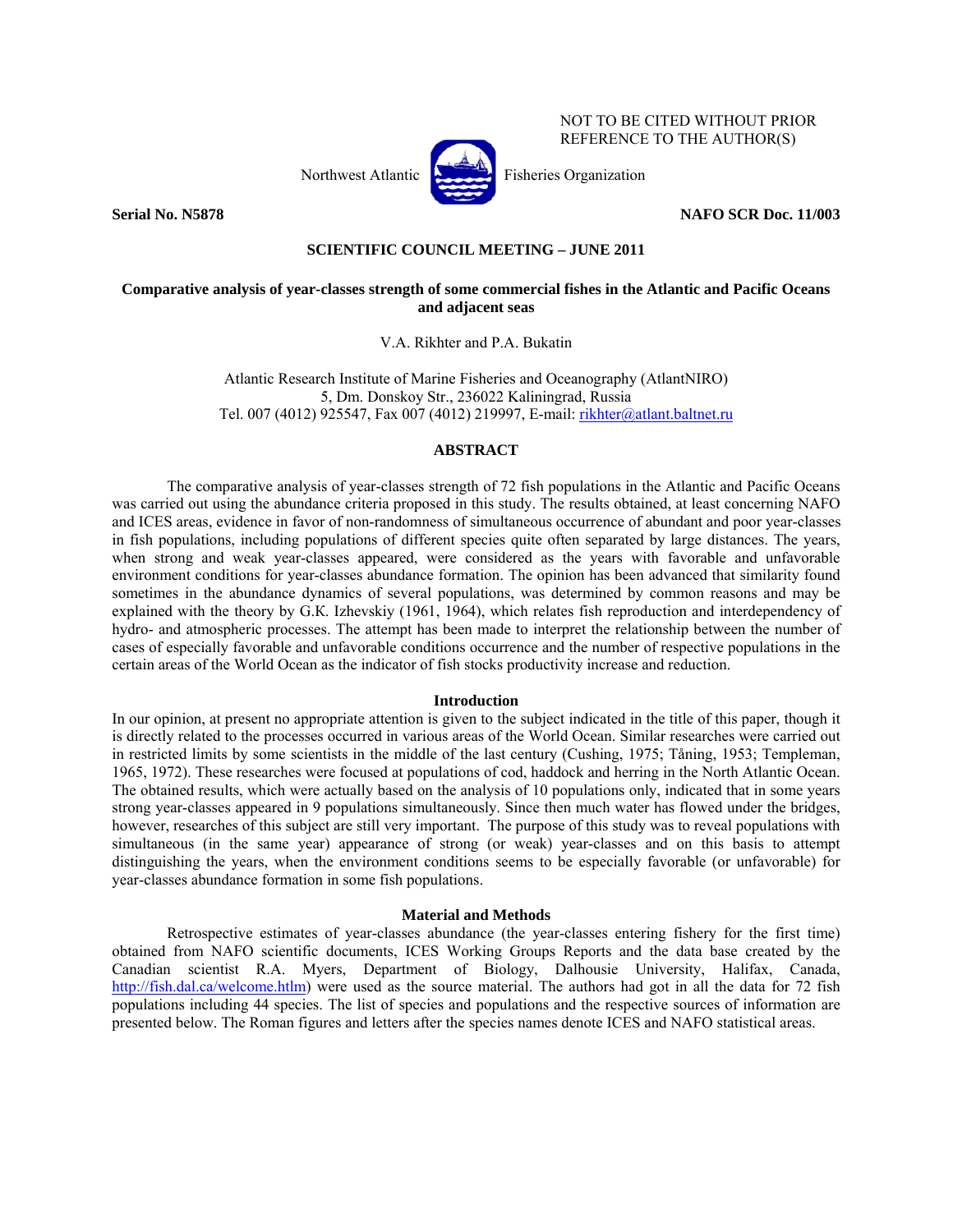| <b>Populations (unit stocks)</b>                      | <b>Sources</b>                  |
|-------------------------------------------------------|---------------------------------|
| <b>North-Western Atlantic Ocean</b>                   | <b>NAFO</b> scientific document |
| (NAFO area)                                           |                                 |
| Cod (Gadus morhua), 2J+3KL                            | Baird and Bishop, 1986          |
| Cod, 3NO                                              | Morgan et al., 2007             |
| Greenland halibut (Reinhardtius hippoglossoides), 2+3 | Healy and Mahe, 2005            |
| American plaice (Hippoglossoides platessoides),       | Dwyer et al., 2007              |
| 3LNO                                                  |                                 |
| North-Eastern Atlantic Ocean, Arctic, North and       | <b>ICES</b> Reports             |
| <b>Baltic Seas (ICES area)</b>                        |                                 |
| Cod, I and II                                         | ICES, 2006a                     |
| Haddock (Melanogrammus aeglephfinus), I and II        |                                 |
| Pollock (Pollachius virens), I and II                 |                                 |
| Greenland halibut, I and II                           |                                 |
| Cod, 347d                                             | <b>ICES, 2006b</b>              |
| Haddock, IV and IIIa                                  |                                 |
| Pollock, IV, VI and IIIa                              |                                 |
| European plaice (Pleuronectes platessa), North Sea    |                                 |
| Cod, 25-32                                            | <b>ICES, 2006c</b>              |
| Norwegian spring-spawning herring (Clupea harengus)   | ICES, 2007a                     |
| North Sea herring                                     | <b>ICES, 2007b</b>              |
| Atlantic herring, VIa (S) and VIIbc                   |                                 |
| Western Baltic herring, IIIa and 22-24                |                                 |
| European pilchard (Sardina pilchardus), VIII and IXa  | ICES, 2007c                     |
| Atlantic mackerel (Scomber scombrus), NEA             |                                 |

 Below the list of populations is presented, the respective information for which is available in the Mayers' data base freely assessable at the address indicated above.

Cod, NAFO 3М Cod, NAFO 3Ps Cod NAFO 4RS Cod, NAFO 4VsW Cod, NAFO 4Х Cod, NAFO 5Z Haddock, NAFO 4TVW Haddock, 5Ze Silver hake *(Merluccius bilinearis*), NAFO 4VWX Silver hake, NAFO 5Ze Silver hake, NAFO 5Zw+6 White hake (*Urophycis tenuis*), NAFO 4Т Yellowtail flounder (*Limanda ferruginea*), NAFO 5Zw+6 Atlantic mackerel, NAFO 2-6 Beaked redfish (Sebastes mentella), NAFO 3M Striped bass (*Morone saxathilis*), the USA eastern cost Red porgy (*Pagrus pagrus*), the USA eastern cost Dogfish (*Squalus acanthias*), NAFO 4-6 Lane snapper (*Lutjanus synagris*), Cuba area Bluefish (*Pomatomus saltatrix*), the USA eastern coast Weakfish (*Cynoscion regalis*), the USA eastern cost Cod, (Iceland area) Whiting (*Merlangus merlangus*), ICES IV and VIId Common dab (*Limanda limanda*), ICES (the Belt Sea) Norwey pout (*Trisopterus esmarkii*), ICES (the North Sea) Capelin (*Mallotus villosus*), ICES (the Barents Sea)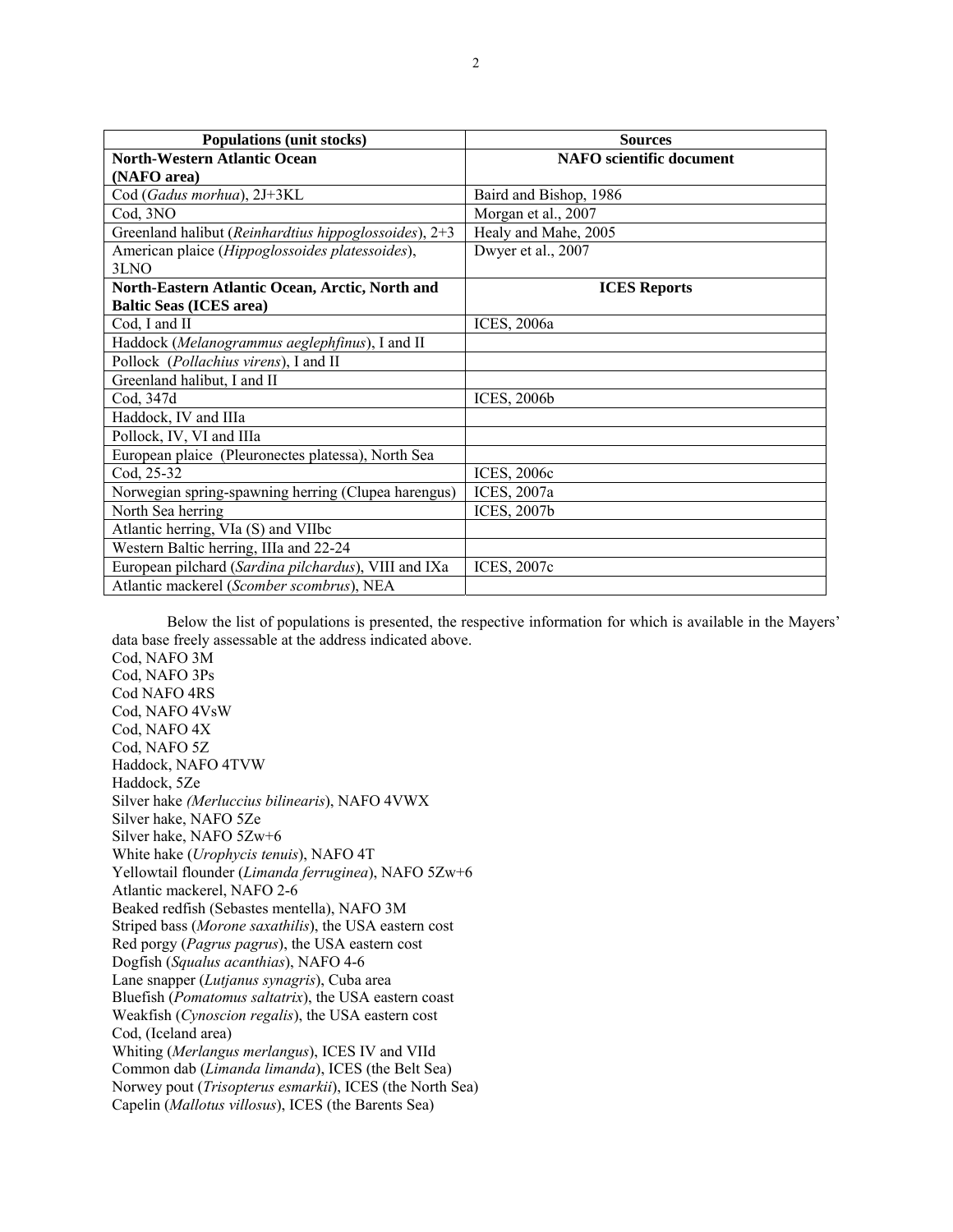Capelin, ICES (Iceland area) Blue whiting (*Micromesistius poutassou*), ICES (the northern part) Atlantic herring, ICES VIa (the northern part) Cape hake (*Merluccius capensis*), South Africa area Pacific hake (*Merluccius productus*), the western coast of Canada and USA Walleye pollock (*Theragra chalcogramma*), the eastern Barents Sea Pacific code (*Gadus macrocephalus*), the western coast of Canada Longhead dab (*Limanda proboscidea*), the shelf of western Kamchatka Sakhalin sole (*Limanda sakhalinensis*), the shelf of western Kamchatka Yellowfin sole (*Limanda aspera*), the shelf of western Kamchatka Alaska plaice (*Pleuronectes quadrituberculatus*), the shelf of western Kamchatka Flathead flounder (*Hippoglossoides elassodon*), the shelf of western Kamchatka Rock sole (*Lepidopsetta bilineata*), the western coast of Canada Greenland halibut, (Reinhardtius hippoglossoides) the eastern Bering Sea Pacific halibut (Hippoglossus stenolepis) Black Sea turbot (*Psetta maeotica*), the Black Sea Pacific ocean perch (*Sebastes alutus*), the USA western cost Pacific ocean perch, the Aleutian Islands area Thornhead (Sebastolobus alascanus), Alaska Gulf Chillpepper rockfish (*Sebastes goodei*), the USA western cost Sablefish (*Anaplopoma fimbria*), the USA western cost Atka mackerel (*Pleurogrammus monopterygius*), the eastern Bering Sea Pacific herring (*Clupea pallasii*), the eastern Bering Sea Chub mackerel (*Scomber japonicus*), Japan area Peruvian anchovy (*Engraulis ringens*), Peru area Southern blue whiting (*Micromesistius australis*), New Zealand area Cape horse mackerel (*Trachurus capensis*), South Africa area Marbled notothenia (Notothenia rossi), South Georgia area

 The deviations from the long-term mean abundance were used as the criteria, which allow to judge the year-classes strength. Depending on the value of deviation to any side, the year-class strength was denoted by 0 (zero),  $+$  (plus) or – (minus). For the more accurate assessment of year-classes strength several categories were introduced, and each category corresponded to a certain range of percent deviations. The brief characteristic of the above said criteria are presented in Table 1 below.

| Category of year-classes abundance | Deviations from the long-term mean | Symbols                  |
|------------------------------------|------------------------------------|--------------------------|
| (strength)                         | $\%$                               |                          |
| Medium                             | $\pm 20$                           |                          |
| Moderately high                    | $21 - 50$                          |                          |
| Moderately low                     | $21 - 50$                          | $\overline{\phantom{0}}$ |
| High                               | 51-80                              | $^{++}$                  |
| Low                                | 51-80                              | --                       |
| Very high                          | >80                                | $+++$                    |
| Very low                           | > 80                               | ---                      |

Table 1. Criteria of year-classes abundance

 The ranges were selected not quite random but in such manner that each range includes sufficient number of fish year-classes of different populations and species. This condition is necessary to improve reliability of the results obtained at least at the qualitative level. As far as is known, this kind of classification has not been used in the comparative analysis of year-classes strength before. Besides, only the cases of strong year-classes appearance were considered, while research of weak year-classes formation is not less important objective.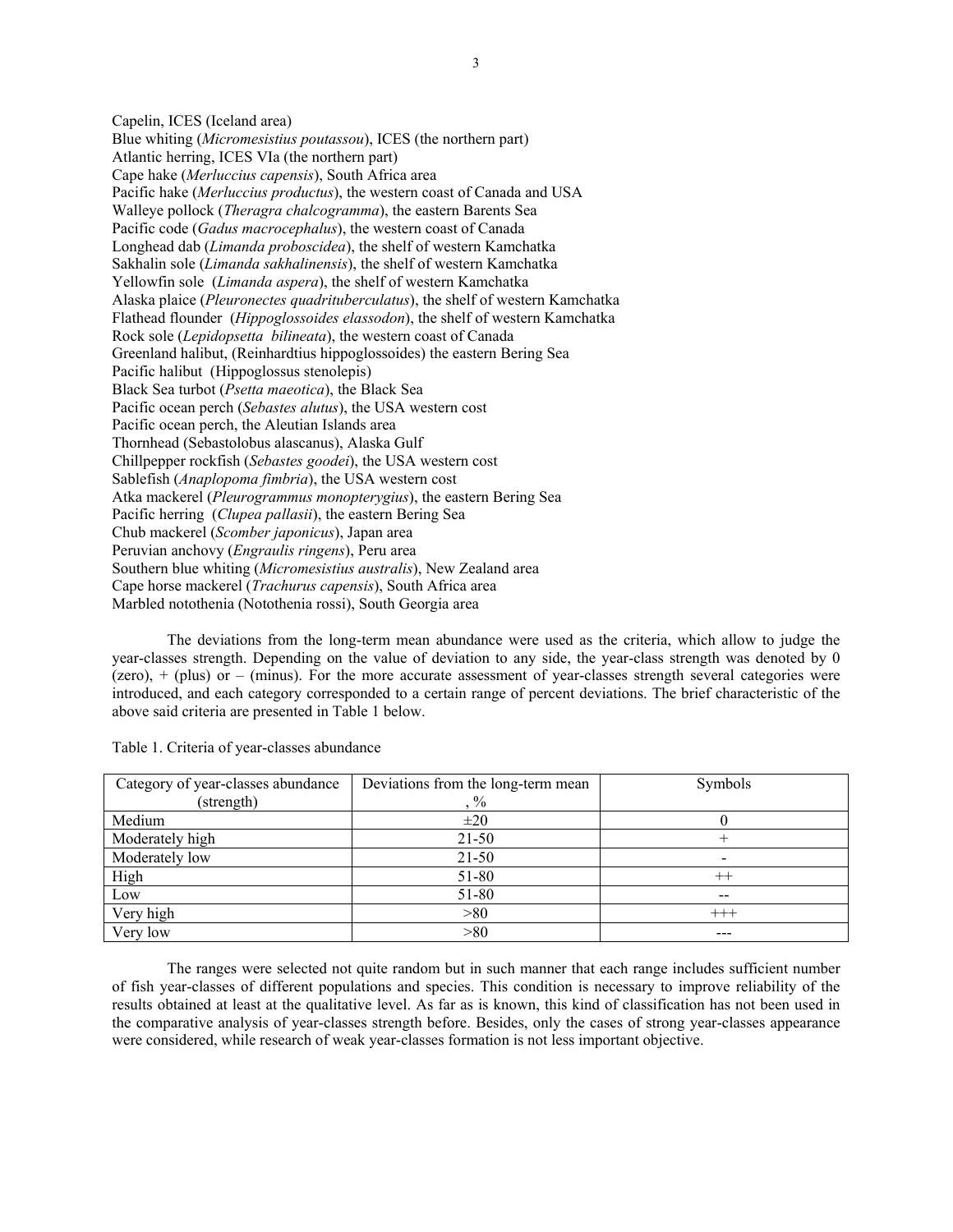#### **Results and Discussion**

#### **Year-classes strength of considered fish populations by years**

 The above said criteria applied to the source data allowed to present the year-classes abundance in the form of Table 2, which is rather cumbersome, however, contains all required information for subsequent analysis.

In the information presented some populations (and they are not few) with alternate series of abundant and poor year-classes are attracting attention. At the same time, the duration of continuous occurrence of the latter attains sometimes 20 years. It is interesting, that periods, when strong year-classes appeared, were much shorter. It is unlikely that the number of years with environment conditions unfavorable for young fish survival considerably exceeded the number of years with favorable conditions. Therefore, the reasons of the disproportion observed should be searched somewhere else. Probably, in the cases, when the spawning biomass decreases too much, the relationship stock-recruitment begins to act preventing the recovery process even during relatively favorable (medium) environment conditions for young fish survival (Rikhter, 2009). Recall the recent event of several cod stocks collapse in the North-West Atlantic Ocean during the early 1990s in NAFO subdivisions 2 and 3 (Southern Labrador and Grand Newfoundland Bank). During that period a sharp cooling occurred in the indicated areas, which caused the above said collapse. However, starting from 1995 the trend towards warming appeared (Drinkwater et al., 1996). Nevertheless, cod populations continued to be recruited with extremely weak year-classes at least during another 8-10 years. As regards the largest stock of this species (2J+3KL), even at present no clear evidences of its abundance recovery are observed (DFO, 2009). Rikhter (2009) informed about several populations mainly from the North-West and North-East Atlantic Ocean, in which the pattern of stock-recruitment relationship assumed the high probability of the long-term period of abundance depression after the sharp reduction of the stock spawning component.

 Now let us consider the number of cases of simultaneous appearance of strong and very strong year-classes  $(++)$ ,  $+++)$  and weak and very weak year-classes  $(-, --)$  by years without allocation by areas (Table 3, 4).

 The data presented indicate that the highest number of strong year-classes occurred in 1962-1963, 1974- 1978, 1981 and 1983-1985. Most of weak year-classes appeared in 1966-1967, 1971 – 1997, 1974-1989 and 1991- 1995. The record long interval was between 1974 and 1989 (16 years), which could be hardly explained by a simple coincidence.

 Now let us see, in which populations and species and in what years the highest number of strong and weak year-classes appeared simultaneously. We consider the cases when these strong and weak year-classes constituted not less than 30% of the total population number (Tables 5 and 6).

The large difference between the number of years (3 and 10, respectively) satisfying the above condition in Tables 5 and 6 is surprising. Again the impression appears that the environment factors unfavorable to young fish survival occurred much more frequently than the favorable factors. However, this impression may be wrong. Earlier the assumption has been made that the pattern of the stock-recruitment relationship played an important role in such distribution of years with strong and weak year-classes. As regards the simultaneous appearance of very strong or very weak year-classes, the coincidence level of 30% and more seems sufficiently significant to assume the impact of a certain climatic factor (factors) common to several populations. Strangely enough that until recently the research of these aspects has not been generally recognized, in spite of its importance especially in terms of the rational exploitation of fish resources. If we take into consideration the regional representation of populations in Tables 5 and 6, the apparent predominance of the populations from the North Atlantic Ocean and Arctic is evident (ICES and NAFO areas). Most probably, that at least in the indicated areas the abundance dynamics of sufficiently large number of fish populations was determined basically by the same factors.

Here it is reasonable to mention the study by G.К. Izhevskiy (1961, 1964), who for the first time applied the systems approach to the analysis of events connecting fish reproduction and interrelation of hydro- and atmospheric processes. His researches were devoted to the processes occurred in the North Atlantic Ocean and the inland seas of the USSR. G.К. Izhevskiy (1961) made the following conclusion: "The fact of primary importance is that all the northern European seas (Barents, Norwegian Seas) and continental seas (Baltic, White, Black, Azov, Caspian and Aral seas) are connected with each other by the uniform system of hydro- and atmospheric interrelations realized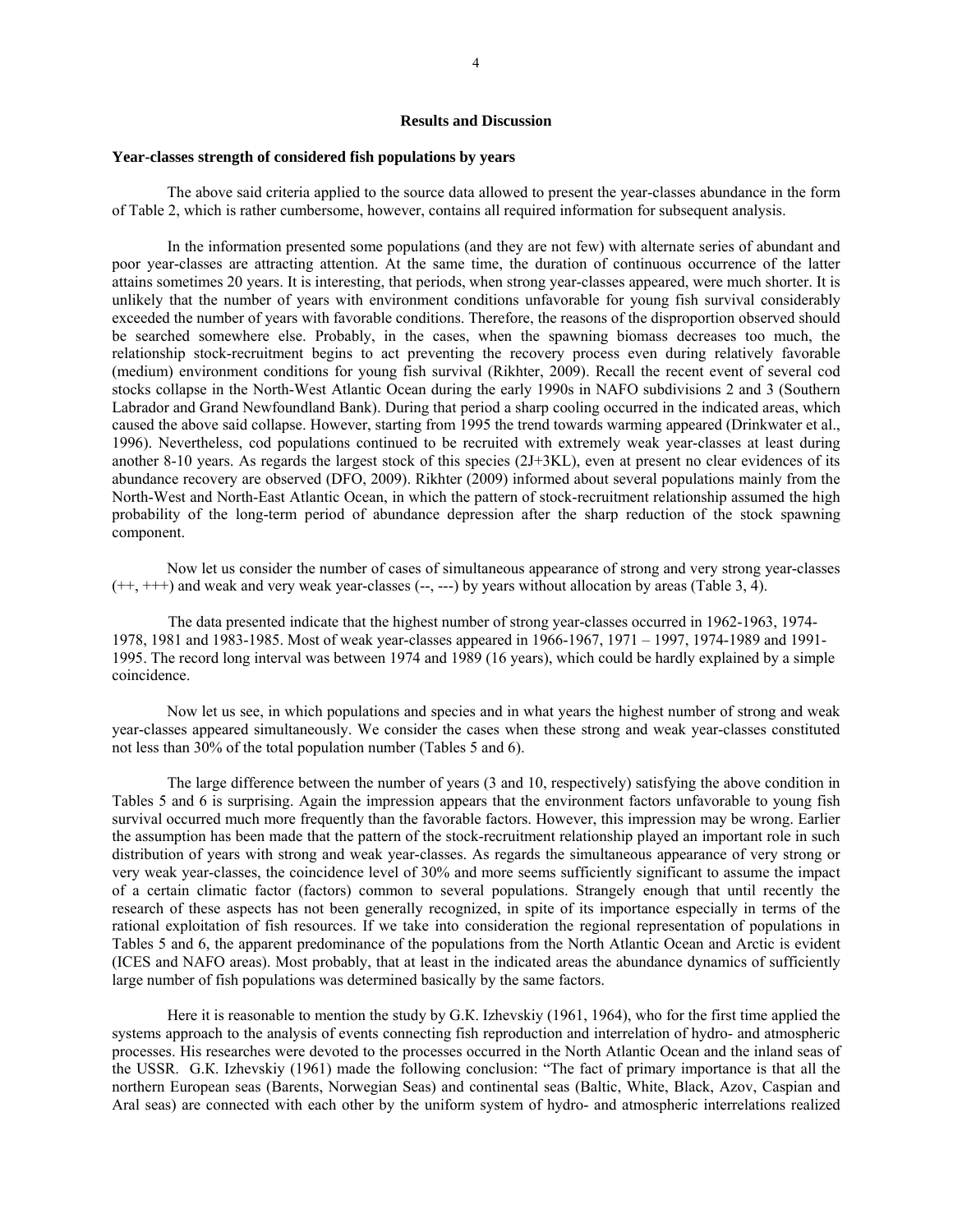through the atmospheric circulation, therefore, the pattern of their regime elements fluctuations in time are the same for all seas indicated". As regards fluctuations of fish year-classes abundance, Т.F. Dementyeva (1976) agreed with G.К. Izhevskiy in principle, noting that the rhythm of the above mentioned fluctuations is determined by the reproduction conditions, which in many cases are related to the common sources. At the same time, the lack of coincidence of cycles with climatic variations of interrelated systems observed sometimes in no way disproves the above made conclusion, which most likely may be extended to the entire North Atlantic Ocean (including NWA) and probably to other areas of the World Ocean.

#### **Environment conditions and year-class abundance**

It is hardly doubtful that year-class abundance fluctuations by years are primarily determined by the variations of young fish survival conditions at early development stages, i.e. mainly at the first year of life, while the factor of density dependence is a secondary one (Rikhter, 2009). Combining respective abiotic and biotic factors in the term "environment conditions", we again address the data in Table 2 to distinguish the years with especially favorable and unfavorable conditions for formation of very strong and very weak year-classes (Tables 7, 8).

At first, it should be specify, what is understood under the term "special conditions". Sometimes, in order to avoid iterations, these conditions will be indicated as anomalous. In the first case the problem is solved simply. These include the conditions forming the year-classes with three pluses. It might seem that in the latter case it is reasonable to do the same. However, here the risk appeared to include in this category the years, when the environment conditions were not so bad, perhaps average for young fish survival, but extremely low abundance of the spawning stock prevented the formation of strong year-classes. Now consider the data of Table 2, where yearclasses with three minuses in some populations appeared one after another during the periods of 10 years and more. Naturally, that in this situation it is simply impossible to avoid mistakes (overestimation) in determining the years with especially bad conditions. To reduce the number of mistakes, it was decided to refer to the very unfavorable category only the years in the first half of the indicated periods.

As could be expected, the number of years with special conditions appeared not very significant. However, in the data presented several peaks may be seen. In Table 7 the following years may be referred to such peaks: 1962- 1963, 1973, 1976-1977 and 1983, while in Table 8 these are 1967, 1976, 1986-1987 and 1992-1994.

Now let us consider the relationship between the number of the cases indicated and populations by areas of the World Ocean for the entire observation period (Tables 9, 10). In this respect, the relationship between the first and the second indices, which could be interpreted as the coefficients of increase and reduction of fish stocks productivity (Cip and Crp) in the indicated areas. The higher these coefficients, the higher seems to be the potential recovery (increase) and reduction of the considered populations abundance.

Now let us try to compare Cip and Crp for ICES and NAFO areas. It is hardly reasonable to do the same for other areas in view of scarce data available. As may be seen, the first coefficient values are higher than these of the second. However, taking into account the above mentioned uncertainties, the latter values may appear underestimated. Most probably, that in the long-term aspect the indicated potentials approximately balance each other. Certainly, the anthropogenic impact may introduce certain corrections to the worse.

In conclusion, let us see, in which populations the year-classes marked with three pluses and three minuses appeared in the years with conditions especially favorable and especially unfavorable for their abundance formation (Tables 11, 12).

 As is evident from the data presented, anomalous environment conditions were frequently observed not as individual isolated cases, but as the periods of two and more years in duration. This feature was most pronounced in populations, for which sufficient long data series are available. Certainly, there is nothing unusual in the fact that favorable or unfavorable environment factors are acting for sufficiently long time periods. However, inclusion of the shorter periods with anomalous conditions into these long time intervals seems to deserve attention in the terms of investigation of environment impact on the dynamics of fish population abundance. Here again the question appears whether the above mentioned conditions could occur in different areas of the World Ocean during the same year and facilitate the simultaneous formation of very strong or very weak year-classes in several populations, which not always belongs to the same species.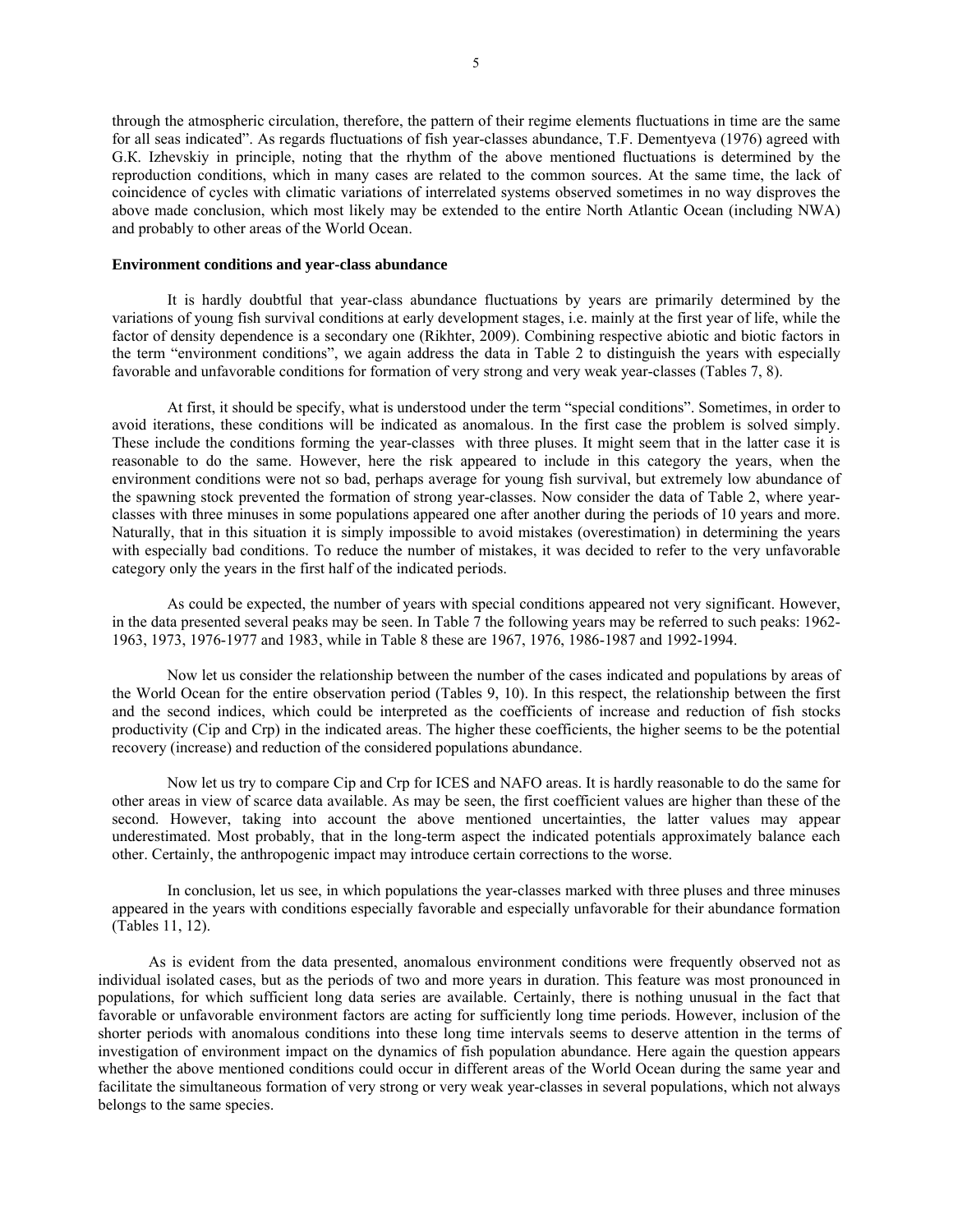Let us make a small sample from the latter two tables, selecting years with especially favorable  $(++)$  and especially unfavorable (---) conditions for year-classes abundance formation in most populations (Table 13).

 As can be seen, in some years the number of populations, in which very strong and very weak year-classes appeared simultaneously, increased sharply. At the same time, in 1977 the populations prevailed (7 out of 11), which inhabit the areas of the World Ocean other than the North Atlantic. Probably, though infrequently, the environment conditions may synchronously affect the formation of some fish population abundance on the global scale. As regards the years, when very weak year-classes were observed, it is difficult to make any definite conclusions in view of insufficient data available. However, it is possible to assume that the above made conclusions are true in this case also.

#### **Conclusion**

The study results fully agree with the data by Tåning (1953) and Templeman (1965, 1972) being the evidence of non-random simultaneous appearance of very strong and very weak year-classes in several fish populations, including various species from NAFO and ICES areas (NWA, NEA and Arctic). As regards the similar coincidences on the global scale, it may be assumed on the basis of the results obtained, that the formation of very strong and very weak year-classes, though in rare instances, occurred due to climatic changes affecting similarly the dynamics of some populations abundance. Here the case in point is the systems approach to the analysis of events, connecting fish reproduction and interrelation of hydro- and atmospheric processes (Izhevskiy, 1961, 1964). Though the subject of study by G.К. Izhevskiy included only the North-Eastern Atlantic Ocean and inland seas of the USSR, the ideas laid in his works seem to be extended to other areas of the World Ocean.

As a matter of fact, the data indicating the year, when strong and weak year-classes appeared, are the data on the years with favorable and unfavorable environment conditions for formation of the year-class abundance in fish populations. At the same time, according to the results obtained, the years with especially favorable and especially unfavorable conditions occurred not very seldom. Therefore, they may be indicated as anomalous only conditionally.

 In our opinion, the coefficients representing the relationship between number of cases of "anomalous" conditions occurrence and the total number of populations considered in respective areas of the World Ocean deserves some attention. In some cases the above mentioned coefficients probably may characterize the potentials of fish stocks productivity. Thus, according to the data obtained, the potentials of fish population increase in the North-West and North-East Atlantic Ocean seem approximately similar, while the potentials of populations reduction were somewhat higher in the first area. The strongest depression of some populations abundance in the North-West Atlantic Ocean during the early 1990s confirms the above conclusion.

In general, it should be admitted that the data presented in this study concerning simultaneous appearance of "anomalous" environment conditions for year-classes abundance formation in fish populations in different areas of the World Ocean are, to considerable extent, the information for consideration. We think that the next step should include the development and implementation of the program of profound complex researches (oceanographic and biological) in the indicated direction.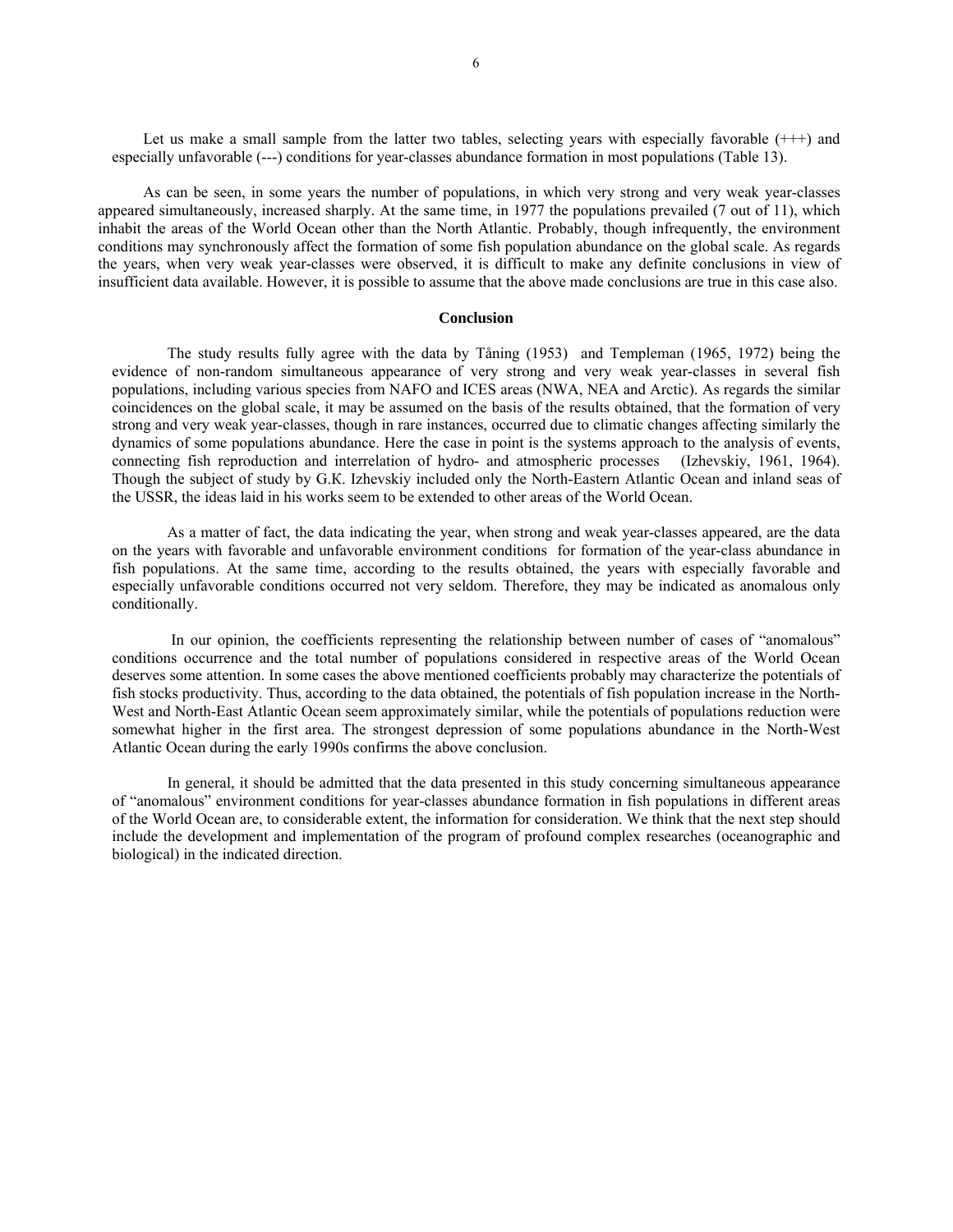#### **References**

1. Вaird J.W. and Bishop C.A.1986. MS. Assessment of the cod stock in NAFO divisions 2J+3KL. NAFO SCR Doc. № 47. Serial № N1163, 50 p.

2. Cushing D.H. 1975. Marine ecology and fisheries. Cambridge University Press, 288 p.

3. Dementyeva Т.F.1976. Biological substantiation of fishery predictions. М., Pischepromizdat, 240 p.

4. DFO. Stock assessment of northern (2J3Kl) cod in 2009. DFO Can. Sci. Advis. Sec. Sci. Advis. Rep. 2009/009, 22 p.

5. Drinkwater K.F., E. Colbourne and D. Gilbert.1996. Overview of environmental conditions in the Northwest Atlantic ion 1995. NAFO Sci. Coun. Studies, № 27, p. 1-37.

6. Dwyer K.S., M.J. Morgan M.J., D.M. Parsons, W.B. Brodie and P.P. Healey. 2007. MS. An assessment of American plaice in NAFO div. 3LNO. NAFO SCR Doc., № 56. Serial № N5408, 72 p.

7. Healey B.P. and Mahe J.-C. 2005. MS. An assessment of Greenland halibut in subarea 2+divisions 3KLMNO with projections under the Fisheries Commission rebuilding plan. NAFO SCR Doc., № 63. Serial № N5149, 54 p.

8. ICES. 2006a. AFWG Report 2006.

9. ICES. 2006b. WGNSSK Report 2006.

10. ICES. 2006c.WGBFAS Report 2006.

11. ICES.2007a. WGMHSA Report 2007.

12. ICES.2007b. HAWG Report 2007.

13. ICES. 2007c. ICES Advise 2007. Book 9.

14. Izhevskiy G.К. 1961. Oceanologic basis of the sea commercial production formation М., Pischepromizdat , 216 p.

15. Izhevskiy G.К. 1964. System basis of predicting oceanological conditions and fish reproduction M., Publ. VNIRO, 165 p.

16. Morgan M.J., Murphy E.F., Brattey J. 2007. MS. An assessment of the cod stock in NAFO divisions 3NO. № 40. Serial № 5392, 2007.51 p.

17. Rikhter V.A. 2009. Relationship of spawning biomass and recruitment as the reflection of abundance dynamics and indication of the approach to the strategy of oceanic species fishery management. Fisheries-biological researches at AtlantNIRO 2006-2007. Vol. 2 Oceanic areas. Kaliningrad. Publ. AtlantNIRO, p. 15-29.

18. Taning. A. V.1953. Long term changes in hydrography and fluctuation in fish stocks. Int. Comm. North West Atl. Fish. Commn Ann. Proc. 3, p. 69-77.

19. Templeman W. 1965. Relation of periods of successful year classes of haddock on the Grand banks to periods of success of year classes of cod, haddock and herring to areas to the North and East. ICNAF Spec. Publ., 6, p. 523-534.

20. Templeman W. 1972.Year- class success in some North Atlantic stocks of cod a. haddock. ICNAF Spec. Publ., N 8, p. 223-228.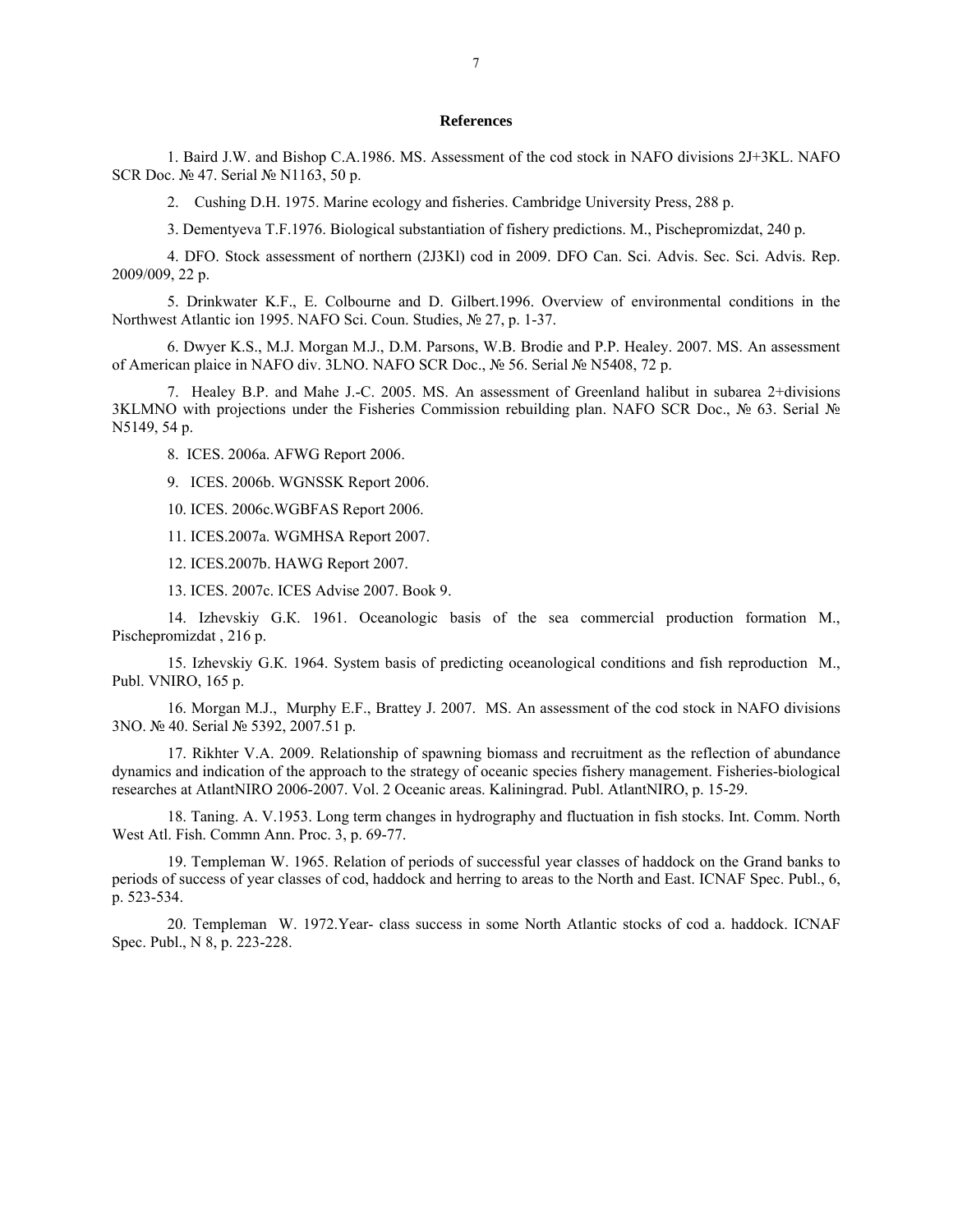| Year-classes | Cod                      | Cod 3M                   | Cod                        | Cod 3Ps                  | $\text{Cod } 4X$         | Cod                      | Cod <sub>5Z</sub>        | Cod 347d                    | Cod 25-                     | Cod                                           |
|--------------|--------------------------|--------------------------|----------------------------|--------------------------|--------------------------|--------------------------|--------------------------|-----------------------------|-----------------------------|-----------------------------------------------|
|              | 2J3KL                    | <b>NWA</b>               | 3NO                        | <b>NWA</b>               | <b>NWA</b>               | 4VsW                     | <b>NWA</b>               | North Sea                   | 32                          | <b>NEA</b>                                    |
|              | <b>NWA</b>               |                          | <b>NWA</b>                 |                          |                          | <b>NWA</b>               |                          |                             | Baltic                      | and                                           |
|              |                          |                          |                            |                          |                          |                          |                          |                             | Sea                         | Arctic                                        |
| 1962         | $++$                     |                          | $^{+++}$                   | $^{++}\,$                | $++$                     | $^{++}$                  |                          | $\mathcal{L}_{\mathcal{L}}$ |                             | $\boldsymbol{+}$                              |
| 1963         | $^{+++}$                 |                          | $\!+\!+\!$                 | $^{++}\,$                | $^{+++}$                 | $^{++}$                  |                          |                             |                             | $^{+++}$                                      |
| 1964         | $^{++}$                  |                          | $\!+\!+\!$                 | $^{+++}$                 | $\boldsymbol{0}$         | $\boldsymbol{+}$         |                          | $\boldsymbol{0}$            | $\boldsymbol{+}$            | $^{+++}$                                      |
| 1965         | $\boldsymbol{+}$         |                          | $^{+++}$                   | $\boldsymbol{+}$         | $\boldsymbol{0}$         | $^{++}\,$                |                          | $\boldsymbol{0}$            | $\boldsymbol{+}$            | $\mathord{\hspace{1pt}\text{--}\hspace{1pt}}$ |
| 1966         | $\boldsymbol{+}$         |                          | $\!+\!+\!$                 | $\mathbf{0}$             | $\boldsymbol{0}$         | $\boldsymbol{+}$         |                          | $\boldsymbol{0}$            | $\boldsymbol{+}$            | $---$                                         |
| 1967         | $\boldsymbol{+}$         |                          | $\!+\!+\!$                 | $\Box$                   | $\overline{a}$           | $\mathbf{0}$             |                          | L,                          | $\boldsymbol{0}$            | $\hspace{0.05cm}$ – $\hspace{0.05cm}$         |
| 1968         | $\boldsymbol{0}$         |                          | $\!+\!+\!$                 | $\mathbf{0}$             | $\ddot{}$                | $\mathbf{0}$             |                          | $\overline{\phantom{a}}$    | $\boldsymbol{0}$            |                                               |
| 1969         | $\overline{a}$           |                          | $^{++}\,$                  | $\frac{1}{2}$            | $\boldsymbol{0}$         | $\boldsymbol{0}$         |                          | $\ddot{}$                   | $\boldsymbol{0}$            | $^{++}$                                       |
| 1970         | $\overline{\phantom{m}}$ |                          | $\boldsymbol{0}$           | $\blacksquare$           | $\overline{a}$           | $\mathbf{0}$             |                          | $^{+++}$                    | $\boldsymbol{0}$            | $^{+++}$                                      |
| 1971         | $\overline{\phantom{a}}$ |                          | $\boldsymbol{0}$           | $\blacksquare$           | $\boldsymbol{0}$         | $\blacksquare$           |                          | $\overline{\phantom{a}}$    | $\ddot{}$                   | $\mathbf{0}$                                  |
| 1972         | $\overline{\phantom{a}}$ | $^{+++}$                 | $\overline{a}$             | $\mathbf{0}$             | $\qquad \qquad +$        | $\blacksquare$           |                          | $\overline{a}$              | $^{++}\,$                   | $\boldsymbol{0}$                              |
| 1973         | $\theta$                 | $^{+++}$                 | $\overline{\phantom{a}}$   | $\mathbf{0}$             | $\boldsymbol{0}$         | $\blacksquare$           |                          | $\blacksquare$              | $\mathbf{0}$                | $\boldsymbol{0}$                              |
| 1974         | $\blacksquare$           | $\overline{0}$           |                            | $+$                      | $\qquad \qquad +$        | $\theta$                 |                          | $\qquad \qquad +$           | $\boldsymbol{0}$            | $\overline{\phantom{0}}$                      |
| 1975         | $\blacksquare$           | $\bar{\mathbb{Z}}$       | $\mathbf{0}$               | $\overline{a}$           |                          | $\Box$                   |                          | $\mathbf{0}$                | $^{++}\,$                   | $\mathbf{0}$                                  |
| 1976         | $\overline{\phantom{a}}$ | $---$                    | $\blacksquare$             | $\overline{a}$           | $\boldsymbol{0}$         | $\blacksquare$           |                          | $+++$                       | $^{+++}$                    | $\overline{\phantom{m}}$                      |
| 1977         | $\overline{\phantom{a}}$ | $\theta$                 | $\overline{a}$             | $\mathbf{0}$             | $^{++}$                  | $\mathbf{0}$             | $\qquad \qquad +$        | $\mathbf{0}$                | $\!$                        | $\overline{\phantom{a}}$                      |
| 1978         | $\theta$                 | $\blacksquare$           | $\frac{1}{2}$              | $+$                      | $\boldsymbol{+}$         |                          | $+$                      | $\!+\!+\!$                  | $\boldsymbol{+}$            | $\overline{\phantom{m}}$                      |
| 1979         | $\blacksquare$           | $\overline{\phantom{a}}$ | $\blacksquare$             | $\overline{\phantom{a}}$ | $\boldsymbol{0}$         | $\boldsymbol{0}$         | $\overline{0}$           | $\!$                        | $^{+++}$                    | $\overline{\phantom{m}}$                      |
| 1980         | $\boldsymbol{0}$         | $\overline{0}$           | $\mathbf{0}$               | $+$                      | $\qquad \qquad +$        | $\boldsymbol{0}$         | $^{+++}$                 | $\mathbf{0}$                | $^{+++}$                    | $\overline{\phantom{a}}$                      |
| 1981         | $\mathbf{0}$             | $\overline{0}$           | $\mathbf{0}$               | $+$                      | $\Box$                   | $\boldsymbol{0}$         | $\theta$                 | $\boldsymbol{+}$            | $^{++}\,$                   | $\blacksquare$                                |
| 1982         |                          | $\blacksquare$           | $\mathbf{0}$               | $\mathbf{0}$             | $\blacksquare$           | $\blacksquare$           |                          | $\overline{a}$              | $\mathbf{0}$                | $\mathbf{0}$                                  |
| 1983         |                          | $\frac{1}{2}$            | $\frac{1}{2}$              | $\overline{\phantom{a}}$ | $\mathbf{0}$             | $\frac{1}{2}$            | $^{++}\,$                | $^{+++}$                    | $\boldsymbol{0}$            | $^{++}\,$                                     |
| 1984         |                          | $^{+++}$                 | $--$                       | $\blacksquare$           | $\blacksquare$           | $\overline{\phantom{a}}$ | $\overline{\phantom{a}}$ | $\overline{\phantom{a}}$    | $\boldsymbol{0}$            | $\overline{\phantom{a}}$                      |
| 1985         |                          | $^{+++}$                 | $\overline{\phantom{a}}$   | $\mathbf{0}$             |                          | $\overline{\phantom{a}}$ | $^{+++}$                 | $^{+++}$                    | $\boldsymbol{+}$            | $\overline{\phantom{a}}$                      |
| 1986         |                          | $^{+++}$                 | $\overline{\phantom{a}}$   | $\mathbf{0}$             | $\boldsymbol{0}$         | $\overline{\phantom{a}}$ | $\theta$                 | $\blacksquare$              | $\overline{a}$              | $\overline{\phantom{m}}$                      |
| 1987         |                          | $\blacksquare$           | $-$                        | $\mathbf{0}$             |                          | $\blacksquare$           | $\, +$                   | $\overline{\phantom{a}}$    | $\overline{\phantom{a}}$    | $\overline{\phantom{a}}$                      |
| 1988         |                          | $\mathbf{0}$             | $---$                      | $\equiv$                 | $\overline{\phantom{a}}$ | $\overline{\phantom{a}}$ | $\overline{0}$           | $\boldsymbol{0}$            | $\overline{\phantom{a}}$    | $\blacksquare$                                |
| 1989         |                          | $\mathbf{0}$             | $\blacksquare$             | $\mathbf{0}$             | $\blacksquare$           | $\overline{\phantom{a}}$ | $\blacksquare$           | $\bar{\mathbf{r}}$          | $\overline{\phantom{a}}$    | $\boldsymbol{+}$                              |
| 1990         |                          | $^{+++}$                 | $--$                       |                          | $\boldsymbol{0}$         | $\blacksquare$           | $\boldsymbol{0}$         | $\overline{\phantom{a}}$    | $\overline{\phantom{m}}$    | $\boldsymbol{+}$                              |
| 1991         |                          | $^{+++}$                 | $---$                      |                          | $\boldsymbol{0}$         |                          | $\frac{1}{2}$            | $\boldsymbol{0}$            | $\blacksquare$              | $\qquad \qquad +$                             |
| 1992         |                          | ---                      | $-$                        |                          | $\boldsymbol{0}$         |                          | $\blacksquare$           | L,                          | $\overline{\phantom{a}}$    | $\mathbf{0}$                                  |
| 1993         |                          | $\overline{\phantom{m}}$ | ---                        |                          |                          |                          | $\overline{\phantom{a}}$ | $^{++}\,$                   | $\overline{\phantom{m}}$    |                                               |
| 1994         |                          | ---                      | $-$                        |                          |                          |                          | $\overline{\phantom{a}}$ | $\blacksquare$              | $\overline{\phantom{a}}$    | $\boldsymbol{0}$                              |
| 1995         |                          |                          |                            |                          |                          |                          | --                       |                             |                             | $+$                                           |
| 1996         |                          | $---$                    | $---$                      |                          |                          |                          | $\blacksquare$           | $^{+}$                      | $\blacksquare$              | $\boldsymbol{0}$                              |
| 1997         |                          | $---$                    | $---$                      |                          |                          |                          | $+$                      | $\sim$ $\sim$               | $\blacksquare$              | $\boldsymbol{0}$                              |
| 1998         |                          | $---$                    | $\qquad \qquad - \qquad -$ |                          |                          |                          |                          | $\overline{\phantom{m}}$    | $\blacksquare$              | $\boldsymbol{0}$                              |
| 1999         |                          |                          | $---$                      |                          |                          |                          |                          | $\blacksquare$              | $\mathcal{L}_{\mathcal{F}}$ | $\overline{\phantom{a}}$                      |
| 2000         |                          |                          | $---$                      |                          |                          |                          |                          | $---$                       | $\overline{\phantom{m}}$    | $\boldsymbol{0}$                              |
| 2001         |                          |                          | $\qquad \qquad - \qquad -$ |                          |                          |                          |                          | $\overline{\phantom{m}}$    | $\overline{\phantom{m}}$    | $\blacksquare$                                |
| 2002         |                          |                          | $---$                      |                          |                          |                          |                          | $--$                        | $\mathcal{L}_{\mathcal{F}}$ | $\boldsymbol{0}$                              |

Table 2. Abundance of year-classes (recruitment) of commercial fish populations according to criteria selected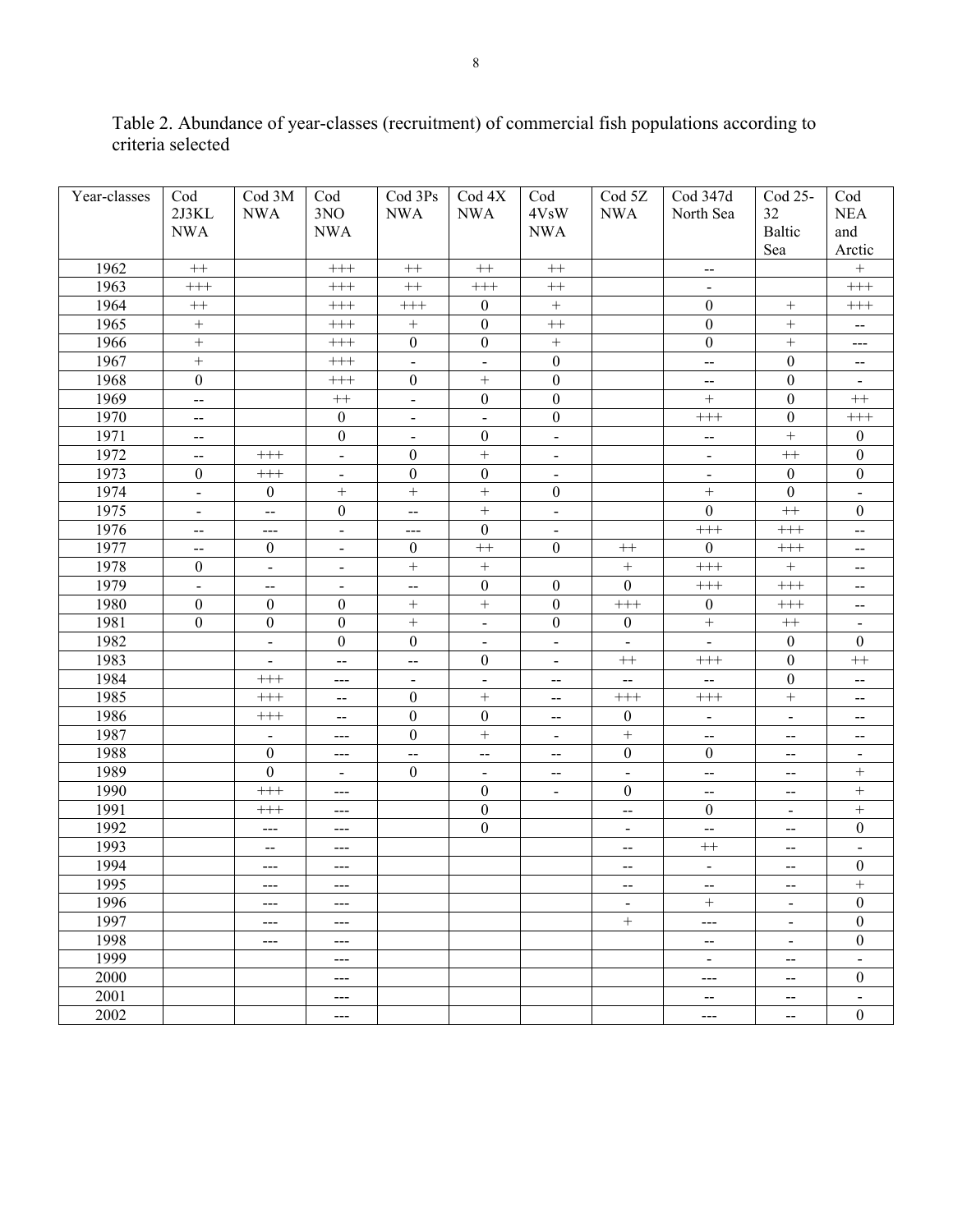| Year-classes | Cod 4Rs                  | Cod Iceland              | Cod                      | S. hake                                       | S. hake                      | S. hake                  | Cape hake        | Pacific                  |
|--------------|--------------------------|--------------------------|--------------------------|-----------------------------------------------|------------------------------|--------------------------|------------------|--------------------------|
|              | <b>NWA</b>               | Area                     | Pacific                  | 4VWX                                          | 5Ze                          | $5Zw+6$                  | Area off         | hake                     |
|              |                          |                          | Ocean                    | <b>NWA</b>                                    | <b>NWA</b>                   | $\rm NWA$                | South Africa     |                          |
| 1962         |                          | $\boldsymbol{+}$         | $^{+++}$                 | $\overline{\phantom{0}}$                      | $^{+++}$                     | $^{+++}$                 |                  |                          |
| 1963         |                          | $\ddot{}$                | $\boldsymbol{+}$         | $\mathord{\hspace{1pt}\text{--}\hspace{1pt}}$ | $^{+++}$                     | $\!+\!+\!$               |                  |                          |
| 1964         |                          | $^{++}$                  | $\mathbf{0}$             | $\overline{\phantom{a}}$                      | $\boldsymbol{0}$             | $^{+++}$                 | $\boldsymbol{0}$ |                          |
| 1965         |                          | $\boldsymbol{0}$         | $^{++}$                  | $-$                                           | $\blacksquare$               | $\! + \!$                | $\blacksquare$   |                          |
| 1966         |                          | $\overline{+}$           | --                       | $\overline{\phantom{0}}$                      | $\overline{\phantom{m}}$     | $\boldsymbol{0}$         | $\blacksquare$   |                          |
| 1967         |                          | $\overline{0}$           | $\blacksquare$           | $\boldsymbol{0}$                              | $\overline{\phantom{a}}$     | $\overline{a}$           | $\frac{1}{2}$    |                          |
| 1968         |                          | $\boldsymbol{0}$         | $\boldsymbol{0}$         | $^{+++}$                                      | $\overline{\phantom{m}}$     | $\overline{a}$           | $\boldsymbol{0}$ |                          |
| 1969         |                          | $\blacksquare$           | $\boldsymbol{0}$         |                                               | $\qquad \qquad \blacksquare$ | $\overline{\phantom{0}}$ | $\overline{+}$   |                          |
| 1970         |                          | $\ddot{}$                | $\ddot{}$                | $\boldsymbol{+}$                              | $\overline{\phantom{m}}$     | $\boldsymbol{0}$         | $^{++}$          | $\blacksquare$           |
| 1971         | $\boldsymbol{0}$         | $\boldsymbol{0}$         | $\boldsymbol{0}$         | $^{+++}$                                      | $\boldsymbol{0}$             | $\ddot{}$                | $^{+++}$         | --                       |
| 1972         | $\qquad \qquad +$        | $\overline{+}$           | $\boldsymbol{0}$         |                                               | $\overline{\phantom{a}}$     | $\qquad \qquad +$        | $\boldsymbol{0}$ | --                       |
| 1973         | $\qquad \qquad +$        | $^{+++}$                 | $\boldsymbol{0}$         | $\ddot{}$                                     | $\boldsymbol{0}$             | $\overline{+}$           | $\blacksquare$   | $\boldsymbol{0}$         |
| 1974         | $^{++}$                  | $\blacksquare$           | $\boldsymbol{0}$         | $^{++}$                                       | $\overline{\phantom{a}}$     | $\boldsymbol{0}$         | $\blacksquare$   | --                       |
| 1975         | $^{+++}$                 | $\boldsymbol{0}$         | $\boldsymbol{0}$         | $\boldsymbol{0}$                              | $--$                         | $\overline{a}$           | $\frac{1}{2}$    | --                       |
| 1976         | $\boldsymbol{+}$         | $\boldsymbol{0}$         | $\frac{1}{2}$            | $\overline{\phantom{0}}$                      | ---                          | $-$                      | $\boldsymbol{0}$ | ---                      |
| 1977         | $^{+++}$                 | $\frac{1}{2}$            | $\ddot{}$                | --                                            | ---                          | $\overline{\phantom{a}}$ | $\overline{+}$   | $^{+++}$                 |
| 1978         | $\! + \!$                | $\blacksquare$           | $\blacksquare$           | $\boldsymbol{0}$                              | ---                          | ---                      | $\boldsymbol{0}$ | --                       |
| 1979         | $\boldsymbol{0}$         | $\blacksquare$           | $\blacksquare$           | $\overline{a}$                                | ---                          | ---                      | $\boldsymbol{0}$ | $\overline{\phantom{a}}$ |
| 1980         | $\overline{+}$           | $\boldsymbol{0}$         | $\overline{\phantom{a}}$ | $\boldsymbol{0}$                              | ---                          | ---                      | $\boldsymbol{0}$ | $^{+++}$                 |
| 1981         | $\boldsymbol{0}$         | $\frac{1}{2}$            | $\overline{a}$           | $^{++}$                                       | ---                          | $---$                    | $\overline{+}$   | --                       |
| 1982         | $\boldsymbol{0}$         | $\overline{\phantom{a}}$ | $\overline{a}$           | $\boldsymbol{0}$                              | $-$                          | $\overline{\phantom{a}}$ | $\boldsymbol{0}$ | ---                      |
| 1983         | $\overline{\phantom{a}}$ | $^{++}$                  | $\blacksquare$           | $\ddot{}$                                     | $  -$                        | ---                      | $\overline{a}$   | ---                      |
| 1984         | --                       | $^{++}$                  | $^{+}$                   | $\overline{a}$                                | $-$                          | ---                      |                  | $^{+++}$                 |
| 1985         | $\overline{\phantom{a}}$ | $\boldsymbol{0}$         | $^{+++}$                 | $^{+++}$                                      |                              | $\overline{\phantom{a}}$ |                  | $---$                    |
| 1986         | $\overline{\phantom{a}}$ | $\overline{\phantom{a}}$ | $\blacksquare$           | $\boldsymbol{0}$                              | ---                          | $\mathbf{--}$            |                  | --                       |
| 1987         | $\overline{\phantom{a}}$ | $\blacksquare$           | $\blacksquare$           | $\overline{\phantom{a}}$                      | ---                          | $--$                     |                  | $\boldsymbol{+}$         |
| 1988         | $-$                      | $\overline{\phantom{a}}$ |                          | $\boldsymbol{0}$                              |                              |                          |                  | $\blacksquare$           |
| 1989         | $\mathbf{--}$            | $\boldsymbol{0}$         |                          | $\overline{\phantom{0}}$                      |                              |                          |                  | ---                      |
| 1990         | $\overline{a}$           | $\boldsymbol{0}$         |                          | $\overline{\phantom{a}}$                      |                              |                          |                  | $\boldsymbol{0}$         |
| 1991         |                          | $\overline{a}$           |                          | $\overline{\phantom{0}}$                      |                              |                          |                  | ---                      |
| 1992         |                          | $\blacksquare$           |                          | $\boldsymbol{0}$                              |                              |                          |                  | ---                      |
| 1993         |                          | $\boldsymbol{0}$         |                          | $\overline{\phantom{0}}$                      |                              |                          |                  | $\boldsymbol{+}$         |
| 1994         |                          | $\overline{\phantom{a}}$ |                          | $\qquad \qquad +$                             |                              |                          |                  | $\boldsymbol{+}$         |
| 1995         |                          | $\blacksquare$           |                          | $^{+++}$                                      |                              |                          |                  |                          |
| 1996         |                          |                          |                          |                                               |                              |                          |                  |                          |
| 1997         |                          |                          |                          |                                               |                              |                          |                  |                          |
| 1998         |                          |                          |                          |                                               |                              |                          |                  |                          |
| 1999         |                          |                          |                          |                                               |                              |                          |                  |                          |
| 2000         |                          |                          |                          |                                               |                              |                          |                  |                          |
| 2001         |                          |                          |                          |                                               |                              |                          |                  |                          |
| 2002         |                          |                          |                          |                                               |                              |                          |                  |                          |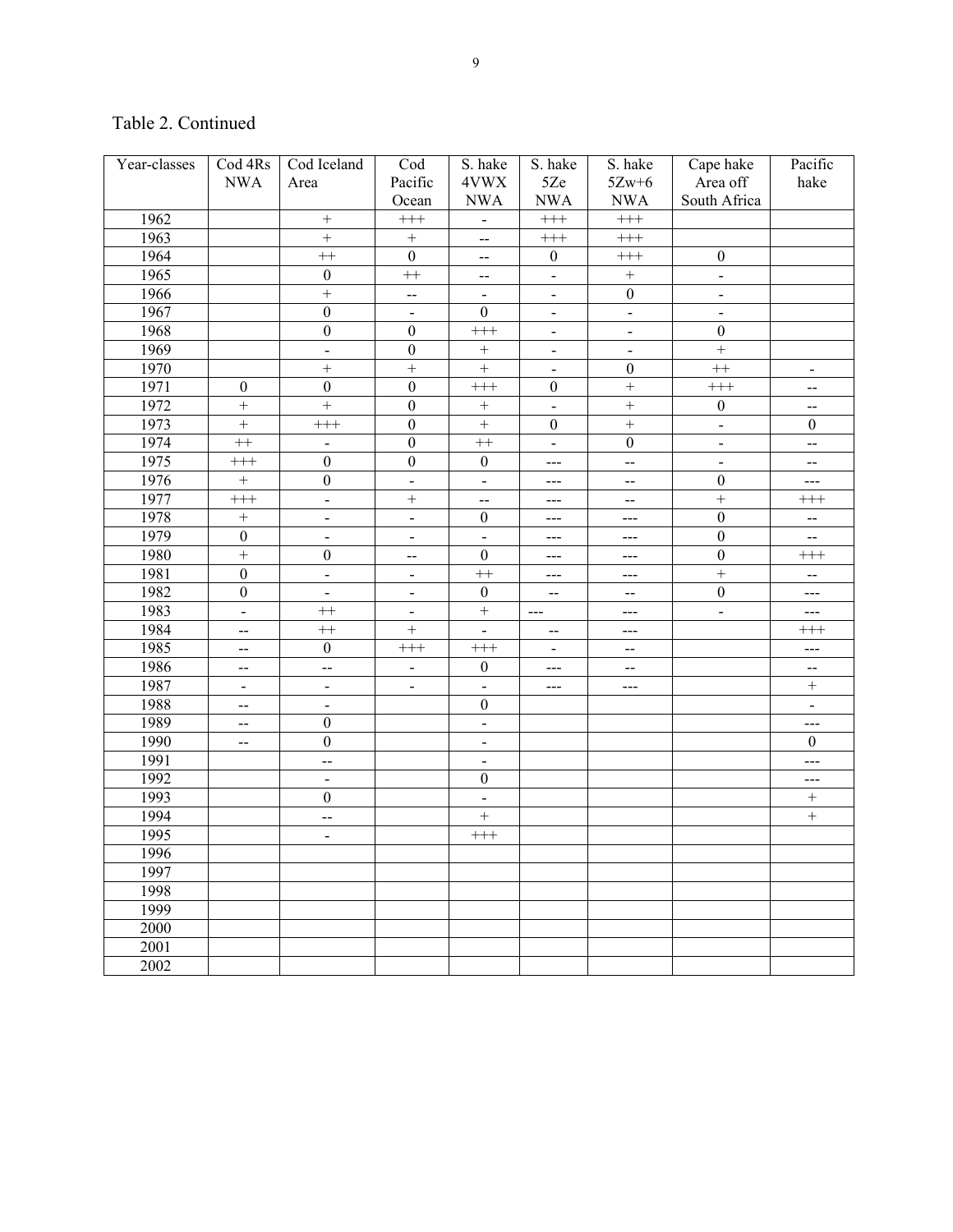| $4 + 5$<br>classes<br>NEA and<br>IV,<br>5Ze<br><b>NEA</b><br>IIIa<br>hake 4T,<br>whiting<br>North Sea<br><b>NWA</b><br>Arctic<br>VI, IIIa<br><b>NWA</b><br><b>NWA</b><br>North<br>North Sea<br>Atlantic<br>1962<br>$+++$<br>$^{++}$<br>$\blacksquare$<br>1963<br>$++$<br>$\boldsymbol{+}$<br>$\overline{\phantom{0}}$<br>---<br>1964<br>$\boldsymbol{0}$<br>$\boldsymbol{0}$<br>$++$<br>$\blacksquare$<br>$\overline{\phantom{a}}$<br>1965<br>$\overline{\phantom{0}}$<br>$\overline{\phantom{a}}$<br>$\blacksquare$<br>$--$<br>$--$<br>1966<br>$++$<br>$^{+++}$<br>$^{++}$<br>--<br>---<br>1967<br>$+$<br>$++++$<br>$^{+++}$<br>$\blacksquare$<br>---<br>---<br>1968<br>$++$<br>$^{+++}$<br>$\boldsymbol{0}$<br>$\overline{\phantom{a}}$<br>$\blacksquare$<br>---<br>1969<br>$\boldsymbol{0}$<br>$\theta$<br>$\overline{\phantom{a}}$<br>$-$<br>$\blacksquare$<br>---<br>1970<br>$\boldsymbol{0}$<br>$\boldsymbol{0}$<br>$^{+++}$<br>$^{+++}$<br>$\! + \!$<br>$\overline{\phantom{a}}$<br>---<br>1971<br>$\boldsymbol{0}$<br>$\ddot{}$<br>$\boldsymbol{+}$<br>$^{+++}$<br>$\overline{\phantom{a}}$<br>--<br>$-$<br>1972<br>$\boldsymbol{0}$<br>$\boldsymbol{0}$<br>$\boldsymbol{0}$<br>$\overline{\phantom{a}}$<br>$\blacksquare$<br>$\overline{\phantom{0}}$<br>$\blacksquare$<br>$\overline{+}$<br>$\overline{0}$<br>1973<br>$^{+++}$<br>$^{+}$<br>$^{+++}$<br>$\overline{\phantom{a}}$<br>--<br>1974<br>$\boldsymbol{0}$<br>$\boldsymbol{0}$<br>$^{+++}$<br>$^{+++}$<br>$\blacksquare$<br>$\overline{\phantom{a}}$<br>$-$<br>1975<br>$^{+++}$<br>$^{+++}$<br>$\overline{\phantom{a}}$<br>$\overline{\phantom{a}}$<br>$\blacksquare$<br>$\overline{a}$<br>$\overline{\phantom{a}}$<br>1976<br>$\boldsymbol{0}$<br>$\boldsymbol{0}$<br>$\! + \!$<br>$\blacksquare$<br>$-$<br>$-$<br>$\overline{\phantom{a}}$<br>1977<br>$\boldsymbol{0}$<br>$\overline{a}$<br>$\overline{\phantom{a}}$<br>$\overline{\phantom{a}}$<br>$-$<br>$-$<br>$\blacksquare$<br>1978<br>$\boldsymbol{0}$<br>$^{+}$<br>$\boldsymbol{0}$<br>$\boldsymbol{0}$<br>$^{+++}$<br>$\blacksquare$<br>---<br>1979<br>$\overline{\phantom{0}}$<br>$\overline{\phantom{a}}$<br>$\overline{\phantom{a}}$<br>$-$<br>$-$<br>$-$<br>---<br>1980<br>$^{+++}$<br>$\blacksquare$<br>$\overline{\phantom{a}}$<br>$\overline{\phantom{0}}$<br>--<br>--<br>$\overline{\phantom{a}}$<br>---<br>1981<br>$\ddot{}$<br>$\boldsymbol{0}$<br>$\boldsymbol{+}$<br>$\overline{\phantom{a}}$<br>$-$<br>$-$<br>---<br>---<br>1982<br>$++$<br>$^{+++}$<br>$\boldsymbol{+}$<br>$\qquad \qquad +$<br>$\mathbf{L}$<br>$\blacksquare$<br>$\overline{\phantom{0}}$<br>---<br>1983<br>$\boldsymbol{0}$<br>$\boldsymbol{0}$<br>$++$<br>$\boldsymbol{0}$<br>$\qquad \qquad +$<br>$++$<br>$^{+++}$<br>$\blacksquare$<br>1984<br>$\boldsymbol{0}$<br>$\boldsymbol{0}$<br>$\boldsymbol{0}$<br>$\blacksquare$<br>$\overline{\phantom{0}}$<br>$\overline{a}$<br>---<br>1985<br>$\ddot{}$<br>$\frac{1}{2}$<br>$\blacksquare$<br>$\blacksquare$<br>--<br>$\mathbf{--}$<br>$\overline{\phantom{a}}$<br>1986<br>$\boldsymbol{0}$<br>$\overline{a}$<br>$\overline{\phantom{0}}$<br>--<br>$--$<br>---<br>1987<br>$^{++}$<br>$\overline{a}$<br>---<br>$\blacksquare$<br>--<br>$\overline{\phantom{a}}$<br>---<br>1988<br>$^{+}$<br>$\boldsymbol{0}$<br>$^{+++}$<br>$\frac{1}{2}$<br>$\qquad \qquad \blacksquare$<br>$-$<br>---<br>1989<br>$^{+++}$<br>$\boldsymbol{0}$<br>$\! + \!$<br>$^{+++}$<br>$\frac{1}{2}$<br>$-$<br>---<br>1990<br>$\boldsymbol{0}$<br>$++$<br>$^{+++}$<br>$\overline{\phantom{a}}$<br>$\blacksquare$<br>---<br>1991<br>$\boldsymbol{0}$<br>$=$<br>$\overline{a}$<br>$\blacksquare$<br>$\blacksquare$<br>---<br>1992<br>$\boldsymbol{0}$<br>$^{+++}$<br>$^{+}$<br>$\boldsymbol{0}$<br>$\mathbf{--}$<br>$\hspace{0.05cm}$ – $\hspace{0.05cm}$<br>1993<br>$\boldsymbol{0}$<br>$\overline{a}$<br>$\overline{a}$<br>$\blacksquare$<br>$\overline{\phantom{a}}$<br>--<br>1994<br>$\boldsymbol{0}$<br>$\boldsymbol{0}$<br>$\! + \!$<br>$\overline{a}$<br>$-$<br>$\qquad \qquad \blacksquare$<br>1995<br>$\hspace{0.05cm}$ – $\hspace{0.05cm}$<br>$-$<br>$\hspace{0.05cm}$ – $\hspace{0.05cm}$<br>$-$<br>$\qquad \qquad -$<br>1996<br>$\boldsymbol{0}$<br>$^{++}$<br>$\! + \!\!\!\!$<br>$-$<br>$\blacksquare$<br>$\overline{\phantom{a}}$<br>1997<br>$\overline{\phantom{0}}$<br>$\overline{\phantom{a}}$<br>$\hspace{0.05cm}$ $\hspace{0.05cm}$<br>$\overline{\phantom{a}}$<br>$\blacksquare$<br>$\overline{\phantom{a}}$<br>1998<br>$\boldsymbol{0}$<br>$\boldsymbol{0}$<br>$^{+}$<br>$^{+++}$<br>$\overline{\phantom{a}}$<br>$-$<br>1999<br>$\boldsymbol{0}$<br>$^{++}$<br>$^{++}$<br>$+++-$ | Year- | Pollock | Pollock | Pollock          | Haddock | Haddock | Haddock IV, | White | Blue |
|------------------------------------------------------------------------------------------------------------------------------------------------------------------------------------------------------------------------------------------------------------------------------------------------------------------------------------------------------------------------------------------------------------------------------------------------------------------------------------------------------------------------------------------------------------------------------------------------------------------------------------------------------------------------------------------------------------------------------------------------------------------------------------------------------------------------------------------------------------------------------------------------------------------------------------------------------------------------------------------------------------------------------------------------------------------------------------------------------------------------------------------------------------------------------------------------------------------------------------------------------------------------------------------------------------------------------------------------------------------------------------------------------------------------------------------------------------------------------------------------------------------------------------------------------------------------------------------------------------------------------------------------------------------------------------------------------------------------------------------------------------------------------------------------------------------------------------------------------------------------------------------------------------------------------------------------------------------------------------------------------------------------------------------------------------------------------------------------------------------------------------------------------------------------------------------------------------------------------------------------------------------------------------------------------------------------------------------------------------------------------------------------------------------------------------------------------------------------------------------------------------------------------------------------------------------------------------------------------------------------------------------------------------------------------------------------------------------------------------------------------------------------------------------------------------------------------------------------------------------------------------------------------------------------------------------------------------------------------------------------------------------------------------------------------------------------------------------------------------------------------------------------------------------------------------------------------------------------------------------------------------------------------------------------------------------------------------------------------------------------------------------------------------------------------------------------------------------------------------------------------------------------------------------------------------------------------------------------------------------------------------------------------------------------------------------------------------------------------------------------------------------------------------------------------------------------------------------------------------------------------------------------------------------------------------------------------------------------------------------------------------------------------------------------------------------------------------------------------------------------------------------------------------------------------------------------------------------------------------------------------------------------------------------------------------------------------------------------------------------------------------------------------------------------------------------------------------------------------------------------------------------------------------------------------------------------------------------------------------------------------------|-------|---------|---------|------------------|---------|---------|-------------|-------|------|
|                                                                                                                                                                                                                                                                                                                                                                                                                                                                                                                                                                                                                                                                                                                                                                                                                                                                                                                                                                                                                                                                                                                                                                                                                                                                                                                                                                                                                                                                                                                                                                                                                                                                                                                                                                                                                                                                                                                                                                                                                                                                                                                                                                                                                                                                                                                                                                                                                                                                                                                                                                                                                                                                                                                                                                                                                                                                                                                                                                                                                                                                                                                                                                                                                                                                                                                                                                                                                                                                                                                                                                                                                                                                                                                                                                                                                                                                                                                                                                                                                                                                                                                                                                                                                                                                                                                                                                                                                                                                                                                                                                                                                                    |       |         |         |                  |         |         |             |       |      |
|                                                                                                                                                                                                                                                                                                                                                                                                                                                                                                                                                                                                                                                                                                                                                                                                                                                                                                                                                                                                                                                                                                                                                                                                                                                                                                                                                                                                                                                                                                                                                                                                                                                                                                                                                                                                                                                                                                                                                                                                                                                                                                                                                                                                                                                                                                                                                                                                                                                                                                                                                                                                                                                                                                                                                                                                                                                                                                                                                                                                                                                                                                                                                                                                                                                                                                                                                                                                                                                                                                                                                                                                                                                                                                                                                                                                                                                                                                                                                                                                                                                                                                                                                                                                                                                                                                                                                                                                                                                                                                                                                                                                                                    |       |         |         |                  |         |         |             |       |      |
|                                                                                                                                                                                                                                                                                                                                                                                                                                                                                                                                                                                                                                                                                                                                                                                                                                                                                                                                                                                                                                                                                                                                                                                                                                                                                                                                                                                                                                                                                                                                                                                                                                                                                                                                                                                                                                                                                                                                                                                                                                                                                                                                                                                                                                                                                                                                                                                                                                                                                                                                                                                                                                                                                                                                                                                                                                                                                                                                                                                                                                                                                                                                                                                                                                                                                                                                                                                                                                                                                                                                                                                                                                                                                                                                                                                                                                                                                                                                                                                                                                                                                                                                                                                                                                                                                                                                                                                                                                                                                                                                                                                                                                    |       |         |         |                  |         |         |             |       |      |
|                                                                                                                                                                                                                                                                                                                                                                                                                                                                                                                                                                                                                                                                                                                                                                                                                                                                                                                                                                                                                                                                                                                                                                                                                                                                                                                                                                                                                                                                                                                                                                                                                                                                                                                                                                                                                                                                                                                                                                                                                                                                                                                                                                                                                                                                                                                                                                                                                                                                                                                                                                                                                                                                                                                                                                                                                                                                                                                                                                                                                                                                                                                                                                                                                                                                                                                                                                                                                                                                                                                                                                                                                                                                                                                                                                                                                                                                                                                                                                                                                                                                                                                                                                                                                                                                                                                                                                                                                                                                                                                                                                                                                                    |       |         |         |                  |         |         |             |       |      |
|                                                                                                                                                                                                                                                                                                                                                                                                                                                                                                                                                                                                                                                                                                                                                                                                                                                                                                                                                                                                                                                                                                                                                                                                                                                                                                                                                                                                                                                                                                                                                                                                                                                                                                                                                                                                                                                                                                                                                                                                                                                                                                                                                                                                                                                                                                                                                                                                                                                                                                                                                                                                                                                                                                                                                                                                                                                                                                                                                                                                                                                                                                                                                                                                                                                                                                                                                                                                                                                                                                                                                                                                                                                                                                                                                                                                                                                                                                                                                                                                                                                                                                                                                                                                                                                                                                                                                                                                                                                                                                                                                                                                                                    |       |         |         |                  |         |         |             |       |      |
|                                                                                                                                                                                                                                                                                                                                                                                                                                                                                                                                                                                                                                                                                                                                                                                                                                                                                                                                                                                                                                                                                                                                                                                                                                                                                                                                                                                                                                                                                                                                                                                                                                                                                                                                                                                                                                                                                                                                                                                                                                                                                                                                                                                                                                                                                                                                                                                                                                                                                                                                                                                                                                                                                                                                                                                                                                                                                                                                                                                                                                                                                                                                                                                                                                                                                                                                                                                                                                                                                                                                                                                                                                                                                                                                                                                                                                                                                                                                                                                                                                                                                                                                                                                                                                                                                                                                                                                                                                                                                                                                                                                                                                    |       |         |         |                  |         |         |             |       |      |
|                                                                                                                                                                                                                                                                                                                                                                                                                                                                                                                                                                                                                                                                                                                                                                                                                                                                                                                                                                                                                                                                                                                                                                                                                                                                                                                                                                                                                                                                                                                                                                                                                                                                                                                                                                                                                                                                                                                                                                                                                                                                                                                                                                                                                                                                                                                                                                                                                                                                                                                                                                                                                                                                                                                                                                                                                                                                                                                                                                                                                                                                                                                                                                                                                                                                                                                                                                                                                                                                                                                                                                                                                                                                                                                                                                                                                                                                                                                                                                                                                                                                                                                                                                                                                                                                                                                                                                                                                                                                                                                                                                                                                                    |       |         |         |                  |         |         |             |       |      |
|                                                                                                                                                                                                                                                                                                                                                                                                                                                                                                                                                                                                                                                                                                                                                                                                                                                                                                                                                                                                                                                                                                                                                                                                                                                                                                                                                                                                                                                                                                                                                                                                                                                                                                                                                                                                                                                                                                                                                                                                                                                                                                                                                                                                                                                                                                                                                                                                                                                                                                                                                                                                                                                                                                                                                                                                                                                                                                                                                                                                                                                                                                                                                                                                                                                                                                                                                                                                                                                                                                                                                                                                                                                                                                                                                                                                                                                                                                                                                                                                                                                                                                                                                                                                                                                                                                                                                                                                                                                                                                                                                                                                                                    |       |         |         |                  |         |         |             |       |      |
|                                                                                                                                                                                                                                                                                                                                                                                                                                                                                                                                                                                                                                                                                                                                                                                                                                                                                                                                                                                                                                                                                                                                                                                                                                                                                                                                                                                                                                                                                                                                                                                                                                                                                                                                                                                                                                                                                                                                                                                                                                                                                                                                                                                                                                                                                                                                                                                                                                                                                                                                                                                                                                                                                                                                                                                                                                                                                                                                                                                                                                                                                                                                                                                                                                                                                                                                                                                                                                                                                                                                                                                                                                                                                                                                                                                                                                                                                                                                                                                                                                                                                                                                                                                                                                                                                                                                                                                                                                                                                                                                                                                                                                    |       |         |         |                  |         |         |             |       |      |
|                                                                                                                                                                                                                                                                                                                                                                                                                                                                                                                                                                                                                                                                                                                                                                                                                                                                                                                                                                                                                                                                                                                                                                                                                                                                                                                                                                                                                                                                                                                                                                                                                                                                                                                                                                                                                                                                                                                                                                                                                                                                                                                                                                                                                                                                                                                                                                                                                                                                                                                                                                                                                                                                                                                                                                                                                                                                                                                                                                                                                                                                                                                                                                                                                                                                                                                                                                                                                                                                                                                                                                                                                                                                                                                                                                                                                                                                                                                                                                                                                                                                                                                                                                                                                                                                                                                                                                                                                                                                                                                                                                                                                                    |       |         |         |                  |         |         |             |       |      |
|                                                                                                                                                                                                                                                                                                                                                                                                                                                                                                                                                                                                                                                                                                                                                                                                                                                                                                                                                                                                                                                                                                                                                                                                                                                                                                                                                                                                                                                                                                                                                                                                                                                                                                                                                                                                                                                                                                                                                                                                                                                                                                                                                                                                                                                                                                                                                                                                                                                                                                                                                                                                                                                                                                                                                                                                                                                                                                                                                                                                                                                                                                                                                                                                                                                                                                                                                                                                                                                                                                                                                                                                                                                                                                                                                                                                                                                                                                                                                                                                                                                                                                                                                                                                                                                                                                                                                                                                                                                                                                                                                                                                                                    |       |         |         |                  |         |         |             |       |      |
|                                                                                                                                                                                                                                                                                                                                                                                                                                                                                                                                                                                                                                                                                                                                                                                                                                                                                                                                                                                                                                                                                                                                                                                                                                                                                                                                                                                                                                                                                                                                                                                                                                                                                                                                                                                                                                                                                                                                                                                                                                                                                                                                                                                                                                                                                                                                                                                                                                                                                                                                                                                                                                                                                                                                                                                                                                                                                                                                                                                                                                                                                                                                                                                                                                                                                                                                                                                                                                                                                                                                                                                                                                                                                                                                                                                                                                                                                                                                                                                                                                                                                                                                                                                                                                                                                                                                                                                                                                                                                                                                                                                                                                    |       |         |         |                  |         |         |             |       |      |
|                                                                                                                                                                                                                                                                                                                                                                                                                                                                                                                                                                                                                                                                                                                                                                                                                                                                                                                                                                                                                                                                                                                                                                                                                                                                                                                                                                                                                                                                                                                                                                                                                                                                                                                                                                                                                                                                                                                                                                                                                                                                                                                                                                                                                                                                                                                                                                                                                                                                                                                                                                                                                                                                                                                                                                                                                                                                                                                                                                                                                                                                                                                                                                                                                                                                                                                                                                                                                                                                                                                                                                                                                                                                                                                                                                                                                                                                                                                                                                                                                                                                                                                                                                                                                                                                                                                                                                                                                                                                                                                                                                                                                                    |       |         |         |                  |         |         |             |       |      |
|                                                                                                                                                                                                                                                                                                                                                                                                                                                                                                                                                                                                                                                                                                                                                                                                                                                                                                                                                                                                                                                                                                                                                                                                                                                                                                                                                                                                                                                                                                                                                                                                                                                                                                                                                                                                                                                                                                                                                                                                                                                                                                                                                                                                                                                                                                                                                                                                                                                                                                                                                                                                                                                                                                                                                                                                                                                                                                                                                                                                                                                                                                                                                                                                                                                                                                                                                                                                                                                                                                                                                                                                                                                                                                                                                                                                                                                                                                                                                                                                                                                                                                                                                                                                                                                                                                                                                                                                                                                                                                                                                                                                                                    |       |         |         |                  |         |         |             |       |      |
|                                                                                                                                                                                                                                                                                                                                                                                                                                                                                                                                                                                                                                                                                                                                                                                                                                                                                                                                                                                                                                                                                                                                                                                                                                                                                                                                                                                                                                                                                                                                                                                                                                                                                                                                                                                                                                                                                                                                                                                                                                                                                                                                                                                                                                                                                                                                                                                                                                                                                                                                                                                                                                                                                                                                                                                                                                                                                                                                                                                                                                                                                                                                                                                                                                                                                                                                                                                                                                                                                                                                                                                                                                                                                                                                                                                                                                                                                                                                                                                                                                                                                                                                                                                                                                                                                                                                                                                                                                                                                                                                                                                                                                    |       |         |         |                  |         |         |             |       |      |
|                                                                                                                                                                                                                                                                                                                                                                                                                                                                                                                                                                                                                                                                                                                                                                                                                                                                                                                                                                                                                                                                                                                                                                                                                                                                                                                                                                                                                                                                                                                                                                                                                                                                                                                                                                                                                                                                                                                                                                                                                                                                                                                                                                                                                                                                                                                                                                                                                                                                                                                                                                                                                                                                                                                                                                                                                                                                                                                                                                                                                                                                                                                                                                                                                                                                                                                                                                                                                                                                                                                                                                                                                                                                                                                                                                                                                                                                                                                                                                                                                                                                                                                                                                                                                                                                                                                                                                                                                                                                                                                                                                                                                                    |       |         |         |                  |         |         |             |       |      |
|                                                                                                                                                                                                                                                                                                                                                                                                                                                                                                                                                                                                                                                                                                                                                                                                                                                                                                                                                                                                                                                                                                                                                                                                                                                                                                                                                                                                                                                                                                                                                                                                                                                                                                                                                                                                                                                                                                                                                                                                                                                                                                                                                                                                                                                                                                                                                                                                                                                                                                                                                                                                                                                                                                                                                                                                                                                                                                                                                                                                                                                                                                                                                                                                                                                                                                                                                                                                                                                                                                                                                                                                                                                                                                                                                                                                                                                                                                                                                                                                                                                                                                                                                                                                                                                                                                                                                                                                                                                                                                                                                                                                                                    |       |         |         |                  |         |         |             |       |      |
|                                                                                                                                                                                                                                                                                                                                                                                                                                                                                                                                                                                                                                                                                                                                                                                                                                                                                                                                                                                                                                                                                                                                                                                                                                                                                                                                                                                                                                                                                                                                                                                                                                                                                                                                                                                                                                                                                                                                                                                                                                                                                                                                                                                                                                                                                                                                                                                                                                                                                                                                                                                                                                                                                                                                                                                                                                                                                                                                                                                                                                                                                                                                                                                                                                                                                                                                                                                                                                                                                                                                                                                                                                                                                                                                                                                                                                                                                                                                                                                                                                                                                                                                                                                                                                                                                                                                                                                                                                                                                                                                                                                                                                    |       |         |         |                  |         |         |             |       |      |
|                                                                                                                                                                                                                                                                                                                                                                                                                                                                                                                                                                                                                                                                                                                                                                                                                                                                                                                                                                                                                                                                                                                                                                                                                                                                                                                                                                                                                                                                                                                                                                                                                                                                                                                                                                                                                                                                                                                                                                                                                                                                                                                                                                                                                                                                                                                                                                                                                                                                                                                                                                                                                                                                                                                                                                                                                                                                                                                                                                                                                                                                                                                                                                                                                                                                                                                                                                                                                                                                                                                                                                                                                                                                                                                                                                                                                                                                                                                                                                                                                                                                                                                                                                                                                                                                                                                                                                                                                                                                                                                                                                                                                                    |       |         |         |                  |         |         |             |       |      |
|                                                                                                                                                                                                                                                                                                                                                                                                                                                                                                                                                                                                                                                                                                                                                                                                                                                                                                                                                                                                                                                                                                                                                                                                                                                                                                                                                                                                                                                                                                                                                                                                                                                                                                                                                                                                                                                                                                                                                                                                                                                                                                                                                                                                                                                                                                                                                                                                                                                                                                                                                                                                                                                                                                                                                                                                                                                                                                                                                                                                                                                                                                                                                                                                                                                                                                                                                                                                                                                                                                                                                                                                                                                                                                                                                                                                                                                                                                                                                                                                                                                                                                                                                                                                                                                                                                                                                                                                                                                                                                                                                                                                                                    |       |         |         |                  |         |         |             |       |      |
|                                                                                                                                                                                                                                                                                                                                                                                                                                                                                                                                                                                                                                                                                                                                                                                                                                                                                                                                                                                                                                                                                                                                                                                                                                                                                                                                                                                                                                                                                                                                                                                                                                                                                                                                                                                                                                                                                                                                                                                                                                                                                                                                                                                                                                                                                                                                                                                                                                                                                                                                                                                                                                                                                                                                                                                                                                                                                                                                                                                                                                                                                                                                                                                                                                                                                                                                                                                                                                                                                                                                                                                                                                                                                                                                                                                                                                                                                                                                                                                                                                                                                                                                                                                                                                                                                                                                                                                                                                                                                                                                                                                                                                    |       |         |         |                  |         |         |             |       |      |
|                                                                                                                                                                                                                                                                                                                                                                                                                                                                                                                                                                                                                                                                                                                                                                                                                                                                                                                                                                                                                                                                                                                                                                                                                                                                                                                                                                                                                                                                                                                                                                                                                                                                                                                                                                                                                                                                                                                                                                                                                                                                                                                                                                                                                                                                                                                                                                                                                                                                                                                                                                                                                                                                                                                                                                                                                                                                                                                                                                                                                                                                                                                                                                                                                                                                                                                                                                                                                                                                                                                                                                                                                                                                                                                                                                                                                                                                                                                                                                                                                                                                                                                                                                                                                                                                                                                                                                                                                                                                                                                                                                                                                                    |       |         |         |                  |         |         |             |       |      |
|                                                                                                                                                                                                                                                                                                                                                                                                                                                                                                                                                                                                                                                                                                                                                                                                                                                                                                                                                                                                                                                                                                                                                                                                                                                                                                                                                                                                                                                                                                                                                                                                                                                                                                                                                                                                                                                                                                                                                                                                                                                                                                                                                                                                                                                                                                                                                                                                                                                                                                                                                                                                                                                                                                                                                                                                                                                                                                                                                                                                                                                                                                                                                                                                                                                                                                                                                                                                                                                                                                                                                                                                                                                                                                                                                                                                                                                                                                                                                                                                                                                                                                                                                                                                                                                                                                                                                                                                                                                                                                                                                                                                                                    |       |         |         |                  |         |         |             |       |      |
|                                                                                                                                                                                                                                                                                                                                                                                                                                                                                                                                                                                                                                                                                                                                                                                                                                                                                                                                                                                                                                                                                                                                                                                                                                                                                                                                                                                                                                                                                                                                                                                                                                                                                                                                                                                                                                                                                                                                                                                                                                                                                                                                                                                                                                                                                                                                                                                                                                                                                                                                                                                                                                                                                                                                                                                                                                                                                                                                                                                                                                                                                                                                                                                                                                                                                                                                                                                                                                                                                                                                                                                                                                                                                                                                                                                                                                                                                                                                                                                                                                                                                                                                                                                                                                                                                                                                                                                                                                                                                                                                                                                                                                    |       |         |         |                  |         |         |             |       |      |
|                                                                                                                                                                                                                                                                                                                                                                                                                                                                                                                                                                                                                                                                                                                                                                                                                                                                                                                                                                                                                                                                                                                                                                                                                                                                                                                                                                                                                                                                                                                                                                                                                                                                                                                                                                                                                                                                                                                                                                                                                                                                                                                                                                                                                                                                                                                                                                                                                                                                                                                                                                                                                                                                                                                                                                                                                                                                                                                                                                                                                                                                                                                                                                                                                                                                                                                                                                                                                                                                                                                                                                                                                                                                                                                                                                                                                                                                                                                                                                                                                                                                                                                                                                                                                                                                                                                                                                                                                                                                                                                                                                                                                                    |       |         |         |                  |         |         |             |       |      |
|                                                                                                                                                                                                                                                                                                                                                                                                                                                                                                                                                                                                                                                                                                                                                                                                                                                                                                                                                                                                                                                                                                                                                                                                                                                                                                                                                                                                                                                                                                                                                                                                                                                                                                                                                                                                                                                                                                                                                                                                                                                                                                                                                                                                                                                                                                                                                                                                                                                                                                                                                                                                                                                                                                                                                                                                                                                                                                                                                                                                                                                                                                                                                                                                                                                                                                                                                                                                                                                                                                                                                                                                                                                                                                                                                                                                                                                                                                                                                                                                                                                                                                                                                                                                                                                                                                                                                                                                                                                                                                                                                                                                                                    |       |         |         |                  |         |         |             |       |      |
|                                                                                                                                                                                                                                                                                                                                                                                                                                                                                                                                                                                                                                                                                                                                                                                                                                                                                                                                                                                                                                                                                                                                                                                                                                                                                                                                                                                                                                                                                                                                                                                                                                                                                                                                                                                                                                                                                                                                                                                                                                                                                                                                                                                                                                                                                                                                                                                                                                                                                                                                                                                                                                                                                                                                                                                                                                                                                                                                                                                                                                                                                                                                                                                                                                                                                                                                                                                                                                                                                                                                                                                                                                                                                                                                                                                                                                                                                                                                                                                                                                                                                                                                                                                                                                                                                                                                                                                                                                                                                                                                                                                                                                    |       |         |         |                  |         |         |             |       |      |
|                                                                                                                                                                                                                                                                                                                                                                                                                                                                                                                                                                                                                                                                                                                                                                                                                                                                                                                                                                                                                                                                                                                                                                                                                                                                                                                                                                                                                                                                                                                                                                                                                                                                                                                                                                                                                                                                                                                                                                                                                                                                                                                                                                                                                                                                                                                                                                                                                                                                                                                                                                                                                                                                                                                                                                                                                                                                                                                                                                                                                                                                                                                                                                                                                                                                                                                                                                                                                                                                                                                                                                                                                                                                                                                                                                                                                                                                                                                                                                                                                                                                                                                                                                                                                                                                                                                                                                                                                                                                                                                                                                                                                                    |       |         |         |                  |         |         |             |       |      |
|                                                                                                                                                                                                                                                                                                                                                                                                                                                                                                                                                                                                                                                                                                                                                                                                                                                                                                                                                                                                                                                                                                                                                                                                                                                                                                                                                                                                                                                                                                                                                                                                                                                                                                                                                                                                                                                                                                                                                                                                                                                                                                                                                                                                                                                                                                                                                                                                                                                                                                                                                                                                                                                                                                                                                                                                                                                                                                                                                                                                                                                                                                                                                                                                                                                                                                                                                                                                                                                                                                                                                                                                                                                                                                                                                                                                                                                                                                                                                                                                                                                                                                                                                                                                                                                                                                                                                                                                                                                                                                                                                                                                                                    |       |         |         |                  |         |         |             |       |      |
|                                                                                                                                                                                                                                                                                                                                                                                                                                                                                                                                                                                                                                                                                                                                                                                                                                                                                                                                                                                                                                                                                                                                                                                                                                                                                                                                                                                                                                                                                                                                                                                                                                                                                                                                                                                                                                                                                                                                                                                                                                                                                                                                                                                                                                                                                                                                                                                                                                                                                                                                                                                                                                                                                                                                                                                                                                                                                                                                                                                                                                                                                                                                                                                                                                                                                                                                                                                                                                                                                                                                                                                                                                                                                                                                                                                                                                                                                                                                                                                                                                                                                                                                                                                                                                                                                                                                                                                                                                                                                                                                                                                                                                    |       |         |         |                  |         |         |             |       |      |
|                                                                                                                                                                                                                                                                                                                                                                                                                                                                                                                                                                                                                                                                                                                                                                                                                                                                                                                                                                                                                                                                                                                                                                                                                                                                                                                                                                                                                                                                                                                                                                                                                                                                                                                                                                                                                                                                                                                                                                                                                                                                                                                                                                                                                                                                                                                                                                                                                                                                                                                                                                                                                                                                                                                                                                                                                                                                                                                                                                                                                                                                                                                                                                                                                                                                                                                                                                                                                                                                                                                                                                                                                                                                                                                                                                                                                                                                                                                                                                                                                                                                                                                                                                                                                                                                                                                                                                                                                                                                                                                                                                                                                                    |       |         |         |                  |         |         |             |       |      |
|                                                                                                                                                                                                                                                                                                                                                                                                                                                                                                                                                                                                                                                                                                                                                                                                                                                                                                                                                                                                                                                                                                                                                                                                                                                                                                                                                                                                                                                                                                                                                                                                                                                                                                                                                                                                                                                                                                                                                                                                                                                                                                                                                                                                                                                                                                                                                                                                                                                                                                                                                                                                                                                                                                                                                                                                                                                                                                                                                                                                                                                                                                                                                                                                                                                                                                                                                                                                                                                                                                                                                                                                                                                                                                                                                                                                                                                                                                                                                                                                                                                                                                                                                                                                                                                                                                                                                                                                                                                                                                                                                                                                                                    |       |         |         |                  |         |         |             |       |      |
|                                                                                                                                                                                                                                                                                                                                                                                                                                                                                                                                                                                                                                                                                                                                                                                                                                                                                                                                                                                                                                                                                                                                                                                                                                                                                                                                                                                                                                                                                                                                                                                                                                                                                                                                                                                                                                                                                                                                                                                                                                                                                                                                                                                                                                                                                                                                                                                                                                                                                                                                                                                                                                                                                                                                                                                                                                                                                                                                                                                                                                                                                                                                                                                                                                                                                                                                                                                                                                                                                                                                                                                                                                                                                                                                                                                                                                                                                                                                                                                                                                                                                                                                                                                                                                                                                                                                                                                                                                                                                                                                                                                                                                    |       |         |         |                  |         |         |             |       |      |
|                                                                                                                                                                                                                                                                                                                                                                                                                                                                                                                                                                                                                                                                                                                                                                                                                                                                                                                                                                                                                                                                                                                                                                                                                                                                                                                                                                                                                                                                                                                                                                                                                                                                                                                                                                                                                                                                                                                                                                                                                                                                                                                                                                                                                                                                                                                                                                                                                                                                                                                                                                                                                                                                                                                                                                                                                                                                                                                                                                                                                                                                                                                                                                                                                                                                                                                                                                                                                                                                                                                                                                                                                                                                                                                                                                                                                                                                                                                                                                                                                                                                                                                                                                                                                                                                                                                                                                                                                                                                                                                                                                                                                                    |       |         |         |                  |         |         |             |       |      |
|                                                                                                                                                                                                                                                                                                                                                                                                                                                                                                                                                                                                                                                                                                                                                                                                                                                                                                                                                                                                                                                                                                                                                                                                                                                                                                                                                                                                                                                                                                                                                                                                                                                                                                                                                                                                                                                                                                                                                                                                                                                                                                                                                                                                                                                                                                                                                                                                                                                                                                                                                                                                                                                                                                                                                                                                                                                                                                                                                                                                                                                                                                                                                                                                                                                                                                                                                                                                                                                                                                                                                                                                                                                                                                                                                                                                                                                                                                                                                                                                                                                                                                                                                                                                                                                                                                                                                                                                                                                                                                                                                                                                                                    |       |         |         |                  |         |         |             |       |      |
|                                                                                                                                                                                                                                                                                                                                                                                                                                                                                                                                                                                                                                                                                                                                                                                                                                                                                                                                                                                                                                                                                                                                                                                                                                                                                                                                                                                                                                                                                                                                                                                                                                                                                                                                                                                                                                                                                                                                                                                                                                                                                                                                                                                                                                                                                                                                                                                                                                                                                                                                                                                                                                                                                                                                                                                                                                                                                                                                                                                                                                                                                                                                                                                                                                                                                                                                                                                                                                                                                                                                                                                                                                                                                                                                                                                                                                                                                                                                                                                                                                                                                                                                                                                                                                                                                                                                                                                                                                                                                                                                                                                                                                    |       |         |         |                  |         |         |             |       |      |
|                                                                                                                                                                                                                                                                                                                                                                                                                                                                                                                                                                                                                                                                                                                                                                                                                                                                                                                                                                                                                                                                                                                                                                                                                                                                                                                                                                                                                                                                                                                                                                                                                                                                                                                                                                                                                                                                                                                                                                                                                                                                                                                                                                                                                                                                                                                                                                                                                                                                                                                                                                                                                                                                                                                                                                                                                                                                                                                                                                                                                                                                                                                                                                                                                                                                                                                                                                                                                                                                                                                                                                                                                                                                                                                                                                                                                                                                                                                                                                                                                                                                                                                                                                                                                                                                                                                                                                                                                                                                                                                                                                                                                                    |       |         |         |                  |         |         |             |       |      |
|                                                                                                                                                                                                                                                                                                                                                                                                                                                                                                                                                                                                                                                                                                                                                                                                                                                                                                                                                                                                                                                                                                                                                                                                                                                                                                                                                                                                                                                                                                                                                                                                                                                                                                                                                                                                                                                                                                                                                                                                                                                                                                                                                                                                                                                                                                                                                                                                                                                                                                                                                                                                                                                                                                                                                                                                                                                                                                                                                                                                                                                                                                                                                                                                                                                                                                                                                                                                                                                                                                                                                                                                                                                                                                                                                                                                                                                                                                                                                                                                                                                                                                                                                                                                                                                                                                                                                                                                                                                                                                                                                                                                                                    |       |         |         |                  |         |         |             |       |      |
|                                                                                                                                                                                                                                                                                                                                                                                                                                                                                                                                                                                                                                                                                                                                                                                                                                                                                                                                                                                                                                                                                                                                                                                                                                                                                                                                                                                                                                                                                                                                                                                                                                                                                                                                                                                                                                                                                                                                                                                                                                                                                                                                                                                                                                                                                                                                                                                                                                                                                                                                                                                                                                                                                                                                                                                                                                                                                                                                                                                                                                                                                                                                                                                                                                                                                                                                                                                                                                                                                                                                                                                                                                                                                                                                                                                                                                                                                                                                                                                                                                                                                                                                                                                                                                                                                                                                                                                                                                                                                                                                                                                                                                    |       |         |         |                  |         |         |             |       |      |
|                                                                                                                                                                                                                                                                                                                                                                                                                                                                                                                                                                                                                                                                                                                                                                                                                                                                                                                                                                                                                                                                                                                                                                                                                                                                                                                                                                                                                                                                                                                                                                                                                                                                                                                                                                                                                                                                                                                                                                                                                                                                                                                                                                                                                                                                                                                                                                                                                                                                                                                                                                                                                                                                                                                                                                                                                                                                                                                                                                                                                                                                                                                                                                                                                                                                                                                                                                                                                                                                                                                                                                                                                                                                                                                                                                                                                                                                                                                                                                                                                                                                                                                                                                                                                                                                                                                                                                                                                                                                                                                                                                                                                                    |       |         |         |                  |         |         |             |       |      |
|                                                                                                                                                                                                                                                                                                                                                                                                                                                                                                                                                                                                                                                                                                                                                                                                                                                                                                                                                                                                                                                                                                                                                                                                                                                                                                                                                                                                                                                                                                                                                                                                                                                                                                                                                                                                                                                                                                                                                                                                                                                                                                                                                                                                                                                                                                                                                                                                                                                                                                                                                                                                                                                                                                                                                                                                                                                                                                                                                                                                                                                                                                                                                                                                                                                                                                                                                                                                                                                                                                                                                                                                                                                                                                                                                                                                                                                                                                                                                                                                                                                                                                                                                                                                                                                                                                                                                                                                                                                                                                                                                                                                                                    |       |         |         |                  |         |         |             |       |      |
| 2000<br>$\boldsymbol{0}$<br>$\blacksquare$<br>$\overline{\phantom{0}}$<br>---                                                                                                                                                                                                                                                                                                                                                                                                                                                                                                                                                                                                                                                                                                                                                                                                                                                                                                                                                                                                                                                                                                                                                                                                                                                                                                                                                                                                                                                                                                                                                                                                                                                                                                                                                                                                                                                                                                                                                                                                                                                                                                                                                                                                                                                                                                                                                                                                                                                                                                                                                                                                                                                                                                                                                                                                                                                                                                                                                                                                                                                                                                                                                                                                                                                                                                                                                                                                                                                                                                                                                                                                                                                                                                                                                                                                                                                                                                                                                                                                                                                                                                                                                                                                                                                                                                                                                                                                                                                                                                                                                      |       |         |         | $\boldsymbol{0}$ |         |         |             |       |      |
| 2001<br>$\boldsymbol{0}$<br>$\boldsymbol{0}$<br>$\blacksquare$<br>---                                                                                                                                                                                                                                                                                                                                                                                                                                                                                                                                                                                                                                                                                                                                                                                                                                                                                                                                                                                                                                                                                                                                                                                                                                                                                                                                                                                                                                                                                                                                                                                                                                                                                                                                                                                                                                                                                                                                                                                                                                                                                                                                                                                                                                                                                                                                                                                                                                                                                                                                                                                                                                                                                                                                                                                                                                                                                                                                                                                                                                                                                                                                                                                                                                                                                                                                                                                                                                                                                                                                                                                                                                                                                                                                                                                                                                                                                                                                                                                                                                                                                                                                                                                                                                                                                                                                                                                                                                                                                                                                                              |       |         |         |                  |         |         |             |       |      |
| $\boldsymbol{0}$<br>2002<br>$\boldsymbol{0}$<br>$\boldsymbol{+}$<br>$\frac{1}{2}$<br>$---$                                                                                                                                                                                                                                                                                                                                                                                                                                                                                                                                                                                                                                                                                                                                                                                                                                                                                                                                                                                                                                                                                                                                                                                                                                                                                                                                                                                                                                                                                                                                                                                                                                                                                                                                                                                                                                                                                                                                                                                                                                                                                                                                                                                                                                                                                                                                                                                                                                                                                                                                                                                                                                                                                                                                                                                                                                                                                                                                                                                                                                                                                                                                                                                                                                                                                                                                                                                                                                                                                                                                                                                                                                                                                                                                                                                                                                                                                                                                                                                                                                                                                                                                                                                                                                                                                                                                                                                                                                                                                                                                         |       |         |         |                  |         |         |             |       |      |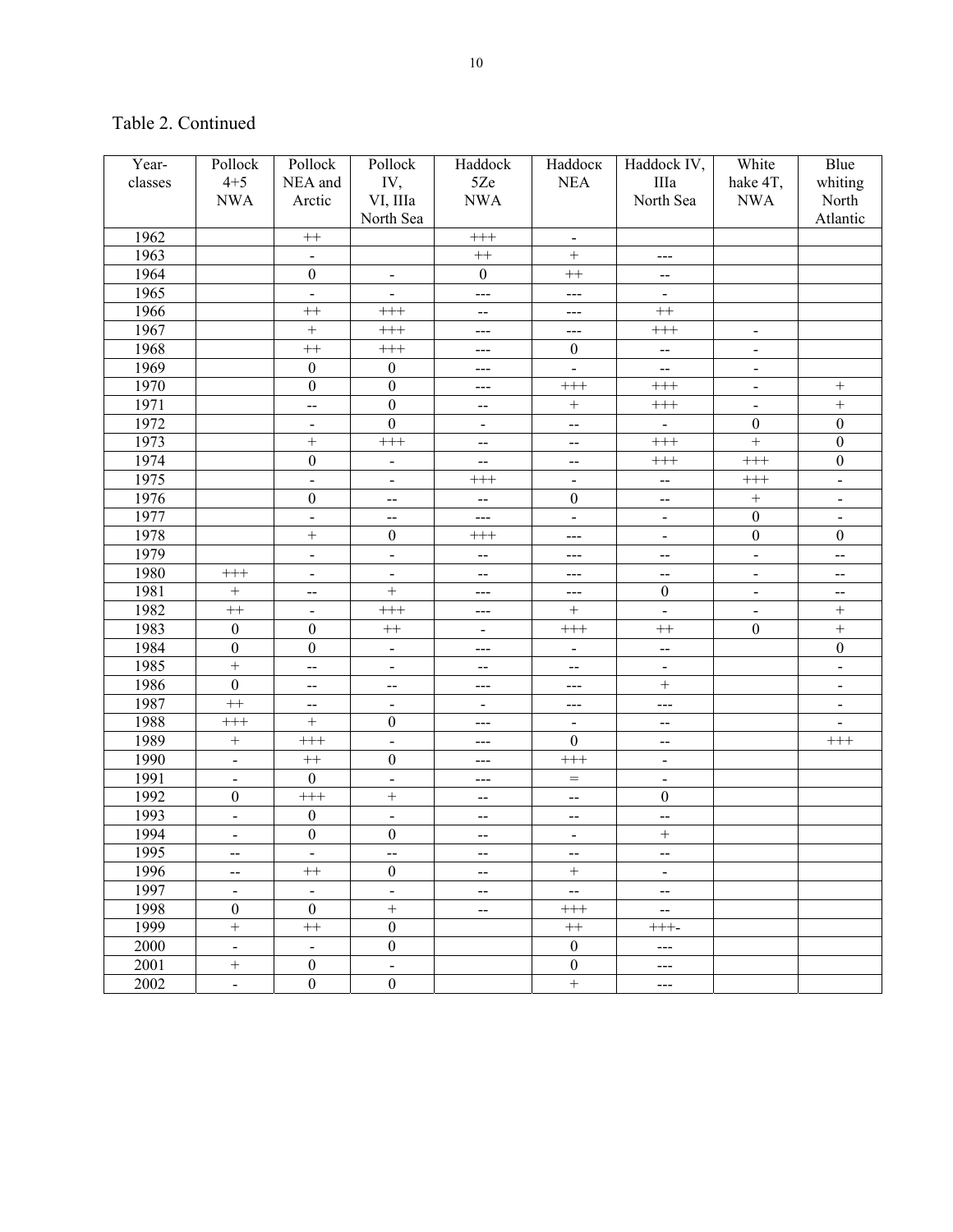| Year-classes | Southern                 | Walleye                      | Greenland                | Pacific                  | Greenland                | Greenland                | Yellowtail               | American                                      |
|--------------|--------------------------|------------------------------|--------------------------|--------------------------|--------------------------|--------------------------|--------------------------|-----------------------------------------------|
|              | blue                     | Pollock                      | halibut                  | halibut                  | halibut                  | halibut                  | flounder                 | plaice                                        |
|              | whiting                  | Pacific                      | Arctic                   |                          | $2 + 3$                  | Bering Sea               | $5Zw+6$                  | 3LNO                                          |
|              | New                      | Ocean                        |                          |                          | <b>NWA</b>               |                          | <b>NWA</b>               | <b>NWA</b>                                    |
|              | Zealand                  |                              |                          |                          |                          |                          |                          |                                               |
| 1962         |                          |                              | $+++$                    | $\blacksquare$           |                          |                          |                          | $\! + \!$                                     |
| 1963         |                          |                              | $+++$                    | $\overline{\phantom{a}}$ |                          |                          |                          | $\boldsymbol{0}$                              |
| 1964         |                          | $\overline{\phantom{a}}$     | $+++$                    | $\overline{\phantom{a}}$ |                          |                          |                          | $\boldsymbol{0}$                              |
| 1965         |                          | $^{++}$                      | $^{++}$                  | $\overline{\phantom{a}}$ |                          |                          |                          | $\boldsymbol{0}$                              |
| 1966         |                          | $\boldsymbol{0}$             | $\ddot{}$                | $\overline{\phantom{a}}$ |                          |                          |                          | $\qquad \qquad +$                             |
| 1967         |                          | $\boldsymbol{0}$             | $\ddot{}$                | $\overline{\phantom{a}}$ |                          |                          |                          | $\ddot{}$                                     |
| 1968         |                          | $\ddot{}$                    | $\ddot{}$                | $\blacksquare$           |                          |                          |                          | $^{++}\,$                                     |
| 1969         |                          | $\boldsymbol{0}$             | $\boldsymbol{0}$         | $\blacksquare$           |                          | $\boldsymbol{0}$         |                          | $^{++}\,$                                     |
| 1970         |                          | $\blacksquare$               | $\boldsymbol{0}$         | $\blacksquare$           |                          | $\overline{a}$           |                          | $^{+++}$                                      |
| 1971         |                          | $\overline{a}$               | $\boldsymbol{0}$         | $\blacksquare$           |                          | $\boldsymbol{0}$         |                          | $^{++}\,$                                     |
| 1972         |                          | $\ddot{}$                    | $\boldsymbol{0}$         | $\overline{\phantom{a}}$ |                          | $+\n + +$                | $\boldsymbol{+}$         | $\ddot{}$                                     |
| 1973         |                          | $\boldsymbol{0}$             | $\boldsymbol{0}$         | $\boldsymbol{0}$         |                          | $+++$                    | $\overline{\phantom{a}}$ | $\overline{+}$                                |
| 1974         |                          | $\boldsymbol{0}$             | $\overline{a}$           | $\boldsymbol{0}$         | $\boldsymbol{0}$         | $\ddot{}$                | $\boldsymbol{0}$         | $\overline{+}$                                |
| 1975         |                          | $\frac{1}{2}$                | $\overline{\phantom{a}}$ | $\boldsymbol{0}$         | $\boldsymbol{0}$         | $++$                     | $\overline{a}$           | $\boldsymbol{0}$                              |
| 1976         |                          | $\blacksquare$               | $\blacksquare$           | $\boldsymbol{0}$         | $\boldsymbol{0}$         | $^{+++}$                 | $^{++}$                  | $\boldsymbol{0}$                              |
| 1977         |                          | $\boldsymbol{0}$             | $\blacksquare$           | $\boldsymbol{0}$         | $\frac{1}{2}$            | $^{+++}$                 | $^{+++}$                 | $\boldsymbol{0}$                              |
| 1978         | ---                      | $+++$                        | $\blacksquare$           | $\boldsymbol{0}$         | $\boldsymbol{0}$         | $^{+++}$                 | $\boldsymbol{0}$         | $\boldsymbol{0}$                              |
| 1979         | $++$                     | $\qquad \qquad \blacksquare$ | $\blacksquare$           | $\boldsymbol{0}$         | $\boldsymbol{0}$         | $\boldsymbol{0}$         | $\overline{+}$           | $\boldsymbol{0}$                              |
| 1980         | $^{++}$                  | $\blacksquare$               | $\blacksquare$           | $\boldsymbol{0}$         | $\boldsymbol{0}$         | $\blacksquare$           | $^{+++}$                 | $\boldsymbol{0}$                              |
| 1981         | $\boldsymbol{0}$         | $\overline{\phantom{a}}$     | $\blacksquare$           | $\boldsymbol{0}$         | $\mathbf{0}$             | $\overline{a}$           | $^{+++}$                 | $\boldsymbol{0}$                              |
| 1982         | $\overline{\phantom{a}}$ | $^{++}$                      | $\overline{\phantom{a}}$ |                          | $\ddot{}$                | $---$                    | $\overline{\phantom{a}}$ | $\boldsymbol{0}$                              |
| 1983         | $\blacksquare$           | $\overline{\phantom{a}}$     | $\boldsymbol{0}$         |                          | $^{+}$                   | $\overline{\phantom{a}}$ | $\overline{\phantom{a}}$ | $\boldsymbol{0}$                              |
| 1984         | $\overline{\phantom{a}}$ | $++$                         | $\boldsymbol{0}$         |                          | $^{+}$                   | $\overline{a}$           | $\overline{\phantom{a}}$ | $\boldsymbol{0}$                              |
| 1985         | $\overline{\phantom{a}}$ | $\blacksquare$               | $\blacksquare$           |                          | $++$                     | $\boldsymbol{0}$         | $\overline{\phantom{m}}$ | $\boldsymbol{0}$                              |
| 1986         | $\boldsymbol{0}$         | $-$                          | $\overline{a}$           |                          | $^{+}$                   | $\overline{a}$           | $-$                      | $\blacksquare$                                |
| 1987         | $\overline{a}$           | $\overline{\phantom{a}}$     | $\sim$                   |                          | $\mathbf{0}$             | $\overline{a}$           | $^{+++}$                 | $\overline{a}$                                |
| 1988         |                          |                              | $\overline{\phantom{a}}$ |                          | $\boldsymbol{0}$         | $\overline{a}$           | $\blacksquare$           | $\overline{a}$                                |
| 1989         | $\frac{1}{2}$            |                              | $\overline{\phantom{a}}$ |                          | $\boldsymbol{0}$         | $-$                      | $\overline{a}$           | $\overline{\phantom{a}}$                      |
| 1990         |                          |                              | $\overline{\phantom{a}}$ |                          | $\boldsymbol{0}$         | $\overline{\phantom{a}}$ | ---                      | --                                            |
| 1991         | $^{+++}$                 |                              | $\overline{\phantom{a}}$ |                          | $\overline{\phantom{m}}$ | $-$                      | $---$                    | $\overline{\phantom{a}}$                      |
| 1992         | $\boldsymbol{0}$         |                              | $\boldsymbol{0}$         |                          | $\overline{\phantom{m}}$ | $---$                    | $---$                    | ---                                           |
| 1993         | $\overline{\phantom{a}}$ |                              | $\blacksquare$           |                          | $^{+}$                   | $--$                     | $\overline{\phantom{m}}$ | $\qquad \qquad -$                             |
| 1994         |                          |                              | $\overline{\phantom{a}}$ |                          | $^{++}$                  | $\qquad \qquad \cdots$   | $\qquad \qquad \cdots$   | $---$                                         |
| 1995         |                          |                              | $\blacksquare$           |                          | $\! + \!\!\!\!$          |                          | $\mathbf{--}$            | $---$                                         |
| 1996         |                          |                              | $\overline{\phantom{a}}$ |                          | $\boldsymbol{0}$         |                          |                          | ---                                           |
| 1997         |                          |                              | $\overline{\phantom{a}}$ |                          | $\boldsymbol{0}$         |                          |                          | ---                                           |
| 1998         |                          |                              | $\blacksquare$           |                          | $\boldsymbol{0}$         |                          |                          | $-\!$ $\!-$                                   |
| 1999         |                          |                              | $\blacksquare$           |                          | $\boldsymbol{0}$         |                          |                          | $\mathbf{u}$                                  |
| 2000         |                          |                              | $\boldsymbol{0}$         |                          | $\boldsymbol{0}$         |                          |                          | $\mathord{\hspace{1pt}\text{--}\hspace{1pt}}$ |
| 2001         |                          |                              |                          |                          | $\boldsymbol{0}$         |                          |                          | $\qquad \qquad - -$                           |
| 2002         |                          |                              |                          |                          | $\blacksquare$           |                          |                          | $\overline{\phantom{a}}$                      |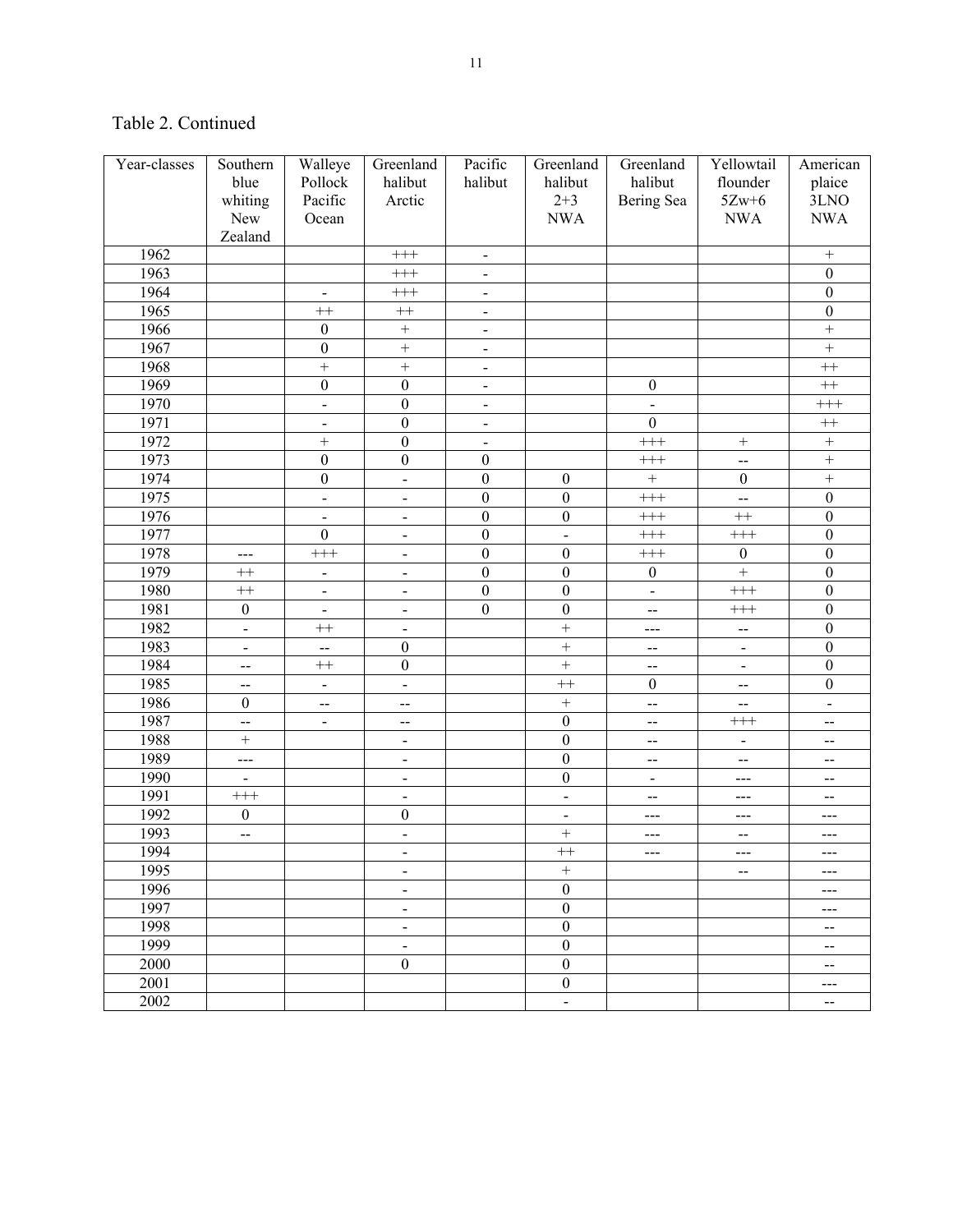| Year-classes | European                 | Yellowfin                   | Common dab               | <b>Black Sea</b>    | Alaska                       | Rock sole                    | Flathead                 |
|--------------|--------------------------|-----------------------------|--------------------------|---------------------|------------------------------|------------------------------|--------------------------|
|              | plaice                   | sole Western                | Belt Sea                 | turbot              | plaice                       | Western                      | flounder                 |
|              | North Sea                | Kamchatka                   |                          |                     | Western                      | Kamchatka                    | Western                  |
|              |                          |                             |                          |                     | Kamchatka                    |                              | Kamchatka                |
| 1962         | $\blacksquare$           |                             | $\overline{\phantom{a}}$ |                     |                              | $\overline{\phantom{0}}$     |                          |
| 1963         | $^{+++}$                 | $\mathcal{L}_{\mathcal{F}}$ | $^{+}$                   |                     | $\boldsymbol{0}$             | $\overline{\phantom{0}}$     | $^{++}$                  |
| 1964         | $\blacksquare$           | $-$                         | $\boldsymbol{0}$         |                     | $\boldsymbol{0}$             | $\overline{\phantom{0}}$     | $\ddot{}$                |
| 1965         | $\blacksquare$           | $\overline{a}$              | $\overline{\phantom{a}}$ |                     | $\boldsymbol{0}$             | $\overline{a}$               | $\boldsymbol{0}$         |
| 1966         | $-$                      | --                          | $\overline{\phantom{m}}$ |                     | $\qquad \qquad \blacksquare$ | $-$                          | $\boldsymbol{0}$         |
| 1967         | $-$                      | $\overline{\phantom{a}}$    | $\overline{\phantom{0}}$ |                     | $\qquad \qquad \blacksquare$ |                              | $\boldsymbol{0}$         |
| 1968         | $\overline{\phantom{a}}$ | $\blacksquare$              | $\blacksquare$           | $^{+++}$            |                              | ---                          | $\overline{a}$           |
| 1969         | $\blacksquare$           | $\blacksquare$              | $\boldsymbol{0}$         | $\boldsymbol{0}$    | $\ddot{}$                    | $\qquad \qquad \blacksquare$ | $\boldsymbol{0}$         |
| 1970         | --                       | $\blacksquare$              | $\boldsymbol{0}$         | $^{+}$              | $\boldsymbol{0}$             |                              | $\boldsymbol{0}$         |
| 1971         | $-$                      | $\blacksquare$              | $\boldsymbol{0}$         | $\qquad \qquad +$   | $\boldsymbol{0}$             |                              | $\boldsymbol{0}$         |
| 1972         | $^{+}$                   | $\blacksquare$              | $\boldsymbol{0}$         | $^{++}$             | $\boldsymbol{0}$             |                              | $\boldsymbol{0}$         |
| 1973         | $\boldsymbol{0}$         | $\ddot{}$                   | $^{++}$                  | $^{+++}$            | $\overline{a}$               |                              | $\boldsymbol{0}$         |
| 1974         | $\boldsymbol{0}$         | $^{++}$                     | $\boldsymbol{0}$         | $^{+++}$            | $\boldsymbol{0}$             |                              | --                       |
| 1975         | $\overline{\phantom{a}}$ | $^{+++}$                    | $\overline{a}$           | $^{++}\,$           | $\overline{+}$               |                              | $\boldsymbol{0}$         |
| 1976         | $\boldsymbol{0}$         | $^{+++}$                    | $\boldsymbol{0}$         | $\qquad \qquad + +$ | $^{++}$                      |                              | $\boldsymbol{0}$         |
| 1977         | $\boldsymbol{0}$         | $^{+++}$                    | $\boldsymbol{0}$         | $\boldsymbol{+}$    | $\boldsymbol{0}$             |                              | $\boldsymbol{0}$         |
| 1978         | $\boldsymbol{0}$         | $^{++}$                     | $\boldsymbol{0}$         | $++$                | $\boldsymbol{0}$             |                              | $\boldsymbol{0}$         |
| 1979         | $\boldsymbol{0}$         | $\boldsymbol{+}$            | $^{++}$                  |                     | $\boldsymbol{0}$             |                              | $^{+}$                   |
| 1980         | $\boldsymbol{0}$         | $\boldsymbol{0}$            | $^{++}$                  |                     | $\overline{a}$               |                              | $\frac{1}{2}$            |
| 1981         | $^{+++}$                 | $\boldsymbol{0}$            |                          |                     | $\mathbf{0}$                 |                              | $\overline{\phantom{0}}$ |
| 1982         | $+$                      | $\ddot{}$                   |                          |                     |                              |                              | $\overline{\phantom{0}}$ |
| 1983         | $\boldsymbol{0}$         |                             |                          |                     |                              |                              | $^{+}$                   |
| 1984         | $^{++}$                  |                             |                          |                     |                              |                              |                          |
| 1985         | $^{++}$                  |                             |                          |                     |                              |                              |                          |
| 1986         | $^{+++}$                 |                             |                          |                     |                              |                              |                          |
| 1987         | $++$                     |                             |                          |                     |                              |                              |                          |
| 1988         | $\boldsymbol{0}$         |                             |                          |                     |                              |                              |                          |
| 1989         | $\boldsymbol{0}$         |                             |                          |                     |                              |                              |                          |
| 1990         | $\boldsymbol{0}$         |                             |                          |                     |                              |                              |                          |
| 1991         | $\overline{\phantom{a}}$ |                             |                          |                     |                              |                              |                          |
| 1992         | $\overline{\phantom{a}}$ |                             |                          |                     |                              |                              |                          |
| 1993         | $-$                      |                             |                          |                     |                              |                              |                          |
| 1994         | $\boldsymbol{0}$         |                             |                          |                     |                              |                              |                          |
| 1995         | $\overline{0}$           |                             |                          |                     |                              |                              |                          |
| 1996         | $^{+++}$                 |                             |                          |                     |                              |                              |                          |
| 1997         | $-$                      |                             |                          |                     |                              |                              |                          |
| 1998         | $\blacksquare$           |                             |                          |                     |                              |                              |                          |
| 1999         | $^{+}$                   |                             |                          |                     |                              |                              |                          |
| 2000         | $\blacksquare$           |                             |                          |                     |                              |                              |                          |
| 2001         | $^{+++}$                 |                             |                          |                     |                              |                              |                          |
| 2002         | $-$                      |                             |                          |                     |                              |                              |                          |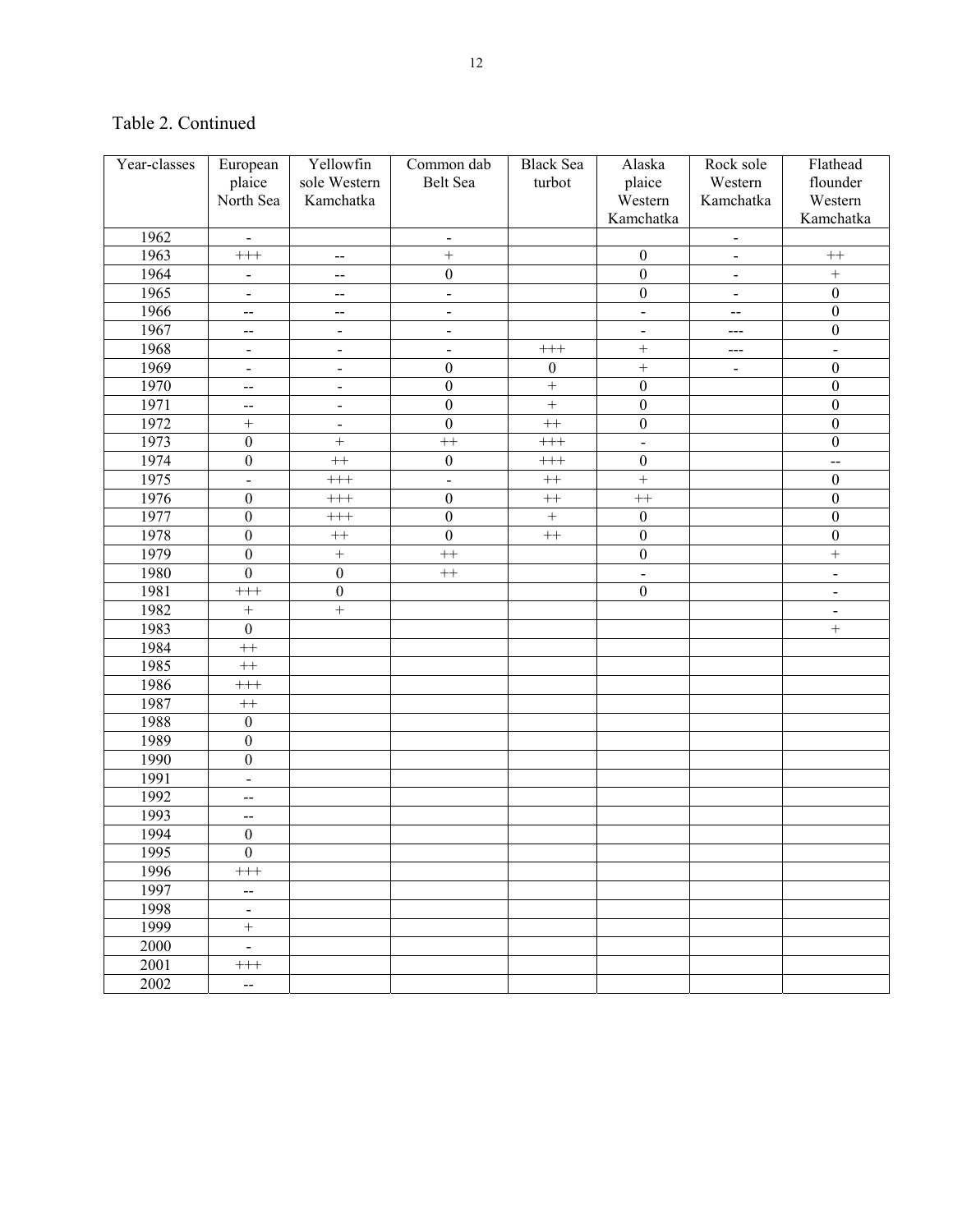| Year-classes | Longhead                 | Sakhalin sole            | Atlantic                     | Atl.                     | <b>Baltic</b>     | Atlantic                     | Norwegian                | Pacific                  |
|--------------|--------------------------|--------------------------|------------------------------|--------------------------|-------------------|------------------------------|--------------------------|--------------------------|
|              | dab                      | Western                  | herring                      | herring                  | herring.          | herring                      | spring-                  | herring                  |
|              | Western                  | Kamchatka                | North                        | North                    | 22-24             | southwards                   | spawning                 | Eastern                  |
|              | Kamchatka                |                          | Sea                          | Sea                      |                   | of 62°N                      | herring                  | Bering Sea               |
|              |                          |                          | VIa(N)                       | V1a(S),                  |                   |                              |                          |                          |
|              |                          |                          |                              | VIIbc                    |                   |                              |                          |                          |
| 1962         |                          |                          |                              |                          |                   | $\qquad \qquad +$            | $---$                    | $\blacksquare$           |
| 1963         | $^{+++}$                 |                          |                              |                          |                   | $^{++}$                      | $^{++}$                  | $-$                      |
| 1964         | $\ddot{}$                |                          |                              |                          |                   | $\boldsymbol{0}$             | $\boldsymbol{0}$         | $-$                      |
| 1965         | $\boldsymbol{0}$         |                          |                              |                          |                   | $\overline{a}$               | $---$                    | --                       |
| 1966         | $\overline{a}$           |                          |                              |                          |                   | $\boldsymbol{0}$             | $\overline{a}$           | $^{+++}$                 |
| 1967         | $\overline{\phantom{0}}$ |                          |                              |                          |                   | $\boldsymbol{0}$             | $---$                    | $\overline{\phantom{m}}$ |
| 1968         | $\overline{\phantom{0}}$ |                          |                              |                          |                   | $\overline{a}$               | ---                      | $-$                      |
| 1969         | $\overline{\phantom{0}}$ | $\ddot{}$                |                              | $\overline{\phantom{a}}$ |                   | $\boldsymbol{0}$             | $---$                    | $\mathbf{--}$            |
| 1970         | $\overline{\phantom{0}}$ | $\ddot{}$                | $\boldsymbol{0}$             | $\boldsymbol{0}$         |                   | $\boldsymbol{0}$             | ---                      | ---                      |
| 1971         | $\boldsymbol{0}$         | $\boldsymbol{0}$         | $\overline{a}$               | $\boldsymbol{0}$         |                   | $\overline{\phantom{a}}$     | $---$                    | $\boldsymbol{+}$         |
| 1972         | $^{+}$                   | $\frac{1}{2}$            | $\qquad \qquad \blacksquare$ | $\blacksquare$           |                   | $\overline{a}$               | $---$                    | $\boldsymbol{0}$         |
| 1973         | $^{+}$                   | $\blacksquare$           | $\boldsymbol{0}$             | $\blacksquare$           |                   | $\qquad \qquad \blacksquare$ | $---$                    | $\boldsymbol{+}$         |
| 1974         | $\overline{a}$           | $\boldsymbol{0}$         | $^{+}$                       | $\overline{\phantom{a}}$ |                   | ---                          | ---                      | $\overline{\phantom{a}}$ |
| 1975         | $\boldsymbol{0}$         | $\ddot{}$                | $^{++}$                      | $\boldsymbol{0}$         |                   | ---                          | $---$                    |                          |
| 1976         | $\boldsymbol{0}$         | $^{++}$                  | $\frac{1}{2}$                | $\blacksquare$           |                   | $---$                        | $---$                    | $^{+++}$                 |
| 1977         | $\boldsymbol{0}$         | $\blacksquare$           | $\boldsymbol{0}$             | $\qquad \qquad +$        |                   | $---$                        | $---$                    | $\!+\!+\!$               |
| 1978         | $\boldsymbol{0}$         | $\blacksquare$           | $\overline{a}$               | $^{+}$                   |                   | $\overline{\phantom{a}}$     | $---$                    | $^{+++}$                 |
| 1979         | $\ddot{}$                | $\overline{\phantom{0}}$ | $\boldsymbol{0}$             | $\frac{1}{2}$            |                   | $\overline{\phantom{a}}$     | $---$                    | --                       |
| 1980         | $^{++}$                  | $\overline{\phantom{m}}$ | $\overline{a}$               | $\boldsymbol{0}$         |                   | $\boldsymbol{0}$             | $---$                    | $\boldsymbol{0}$         |
| 1981         | $\mathbf{0}$             | $---$                    | $^{+++}$                     | $\boldsymbol{0}$         |                   | $^{++}$                      | $---$                    | $\overline{a}$           |
| 1982         | ---                      | $\boldsymbol{0}$         | $\boldsymbol{0}$             | $\!+\!+\!$               |                   | $^{++}$                      | $---$                    | $\overline{\phantom{a}}$ |
| 1983         | $\mathbf{0}$             | $^{+++}$                 | $\mathbf{0}$                 | $\boldsymbol{0}$         |                   | $\qquad \qquad +$            | $^{+++}$                 | $-$                      |
| 1984         |                          |                          | $\mathbf{0}$                 |                          |                   | $^{+++}$                     | $--$                     | ---                      |
| 1985         |                          |                          | $^{+++}$                     |                          |                   | $^{+++}$                     | --                       |                          |
| 1986         |                          |                          | $\boldsymbol{0}$             |                          |                   | $^{+++}$                     | ---                      |                          |
| 1987         |                          |                          | $\ddot{}$                    |                          |                   | $\boldsymbol{0}$             | $---$                    |                          |
| 1988         |                          |                          |                              |                          |                   | $\boldsymbol{0}$             | --                       |                          |
| 1989         |                          |                          |                              |                          |                   | $\boldsymbol{0}$             | $\blacksquare$           |                          |
| 1990         |                          |                          |                              |                          |                   | $\boldsymbol{0}$             | $\boldsymbol{0}$         |                          |
| 1991         |                          |                          |                              |                          | $\boldsymbol{+}$  | $^{++}$                      | $++$                     |                          |
| 1992         |                          |                          |                              |                          | $\boldsymbol{0}$  | $\qquad \qquad +$            | $\!+\!+\!$               |                          |
| 1993         |                          |                          |                              |                          |                   | $\boldsymbol{0}$             | $+$                      |                          |
| 1994         |                          |                          |                              |                          | $^{++}$           | $\mathbf{0}$                 | $-$                      |                          |
| 1995         |                          |                          |                              |                          | $\boldsymbol{0}$  | $\boldsymbol{+}$             | $---$                    |                          |
| 1996         |                          |                          |                              |                          | $\boldsymbol{0}$  | $\Box$                       | $\blacksquare$           |                          |
| 1997         |                          |                          |                              |                          | $\boldsymbol{0}$  | $\Box$                       | $\bar{\phantom{a}}$      |                          |
| 1998         |                          |                          |                              |                          | $\qquad \qquad +$ | $^{+++}$                     | $^{+++}$                 |                          |
| 1999         |                          |                          |                              |                          | $++$              | $\boldsymbol{0}$             | $^{+++}$                 |                          |
| 2000         |                          |                          |                              |                          | $\boldsymbol{0}$  | $^{+++}$                     | $\blacksquare$           |                          |
| 2001         |                          |                          |                              |                          | $\boldsymbol{0}$  | $\overline{0}$               | $\overline{\phantom{a}}$ |                          |
| 2002         |                          |                          |                              |                          | $\mathbb{L}$      | $\overline{\phantom{a}}$     | $^{+++}$                 |                          |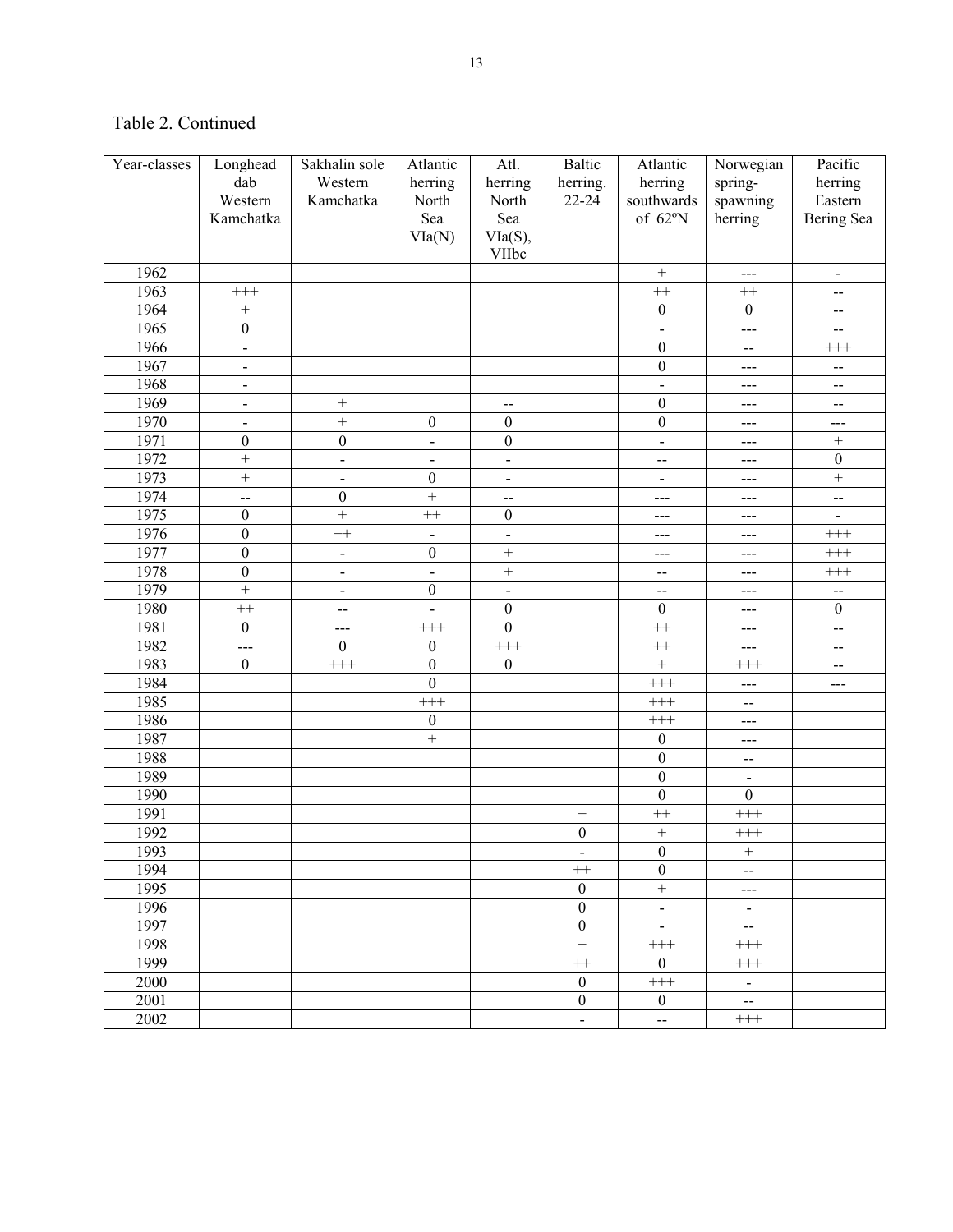| Year-classes | Beaked                                        | Pacific                  | Pacific                      | Chillpepper                  | Thornhead                    | Striped bass                 | Red porgy                | Weakfish          |
|--------------|-----------------------------------------------|--------------------------|------------------------------|------------------------------|------------------------------|------------------------------|--------------------------|-------------------|
|              | redfish                                       | ocean perch              | ocean                        | rockfish                     | Alaska                       | Eastern USA                  | Eastern                  | Eastern           |
|              | 3M                                            | Aleutian                 | perch                        | Western                      | Gulf                         |                              | <b>USA</b>               | <b>USA</b>        |
|              | <b>NWA</b>                                    | Islands                  | Western                      | <b>USA</b>                   |                              |                              |                          |                   |
|              |                                               |                          | <b>USA</b>                   |                              |                              |                              |                          |                   |
| 1962         |                                               | $+++$                    | $^{+++}$                     |                              | $\boldsymbol{0}$             |                              |                          |                   |
| 1963         |                                               | $\boldsymbol{0}$         | $^{+++}$                     |                              | $\overline{0}$               |                              |                          |                   |
| 1964         |                                               | $\blacksquare$           | $^{++}\,$                    |                              | $\overline{0}$               |                              |                          |                   |
| 1965         |                                               | --                       | $\boldsymbol{0}$             |                              | $\overline{0}$               |                              |                          |                   |
| 1966         |                                               | $\overline{a}$           | $\boldsymbol{0}$             |                              | $^{++}$                      |                              |                          |                   |
| 1967         |                                               | $\boldsymbol{0}$         | $\overline{\phantom{a}}$     |                              | $^{++}$                      |                              |                          |                   |
| 1968         |                                               | $+$                      | $\boldsymbol{0}$             |                              | $\mathbf{0}$                 |                              |                          |                   |
| 1969         |                                               | Ц.                       | $---$                        |                              | $\overline{0}$               |                              |                          |                   |
| 1970         |                                               | $\overline{\phantom{a}}$ | $^{+++}$                     | $^{++}$                      | $\overline{0}$               |                              |                          |                   |
| 1971         |                                               | $-$                      | $---$                        | $^{+++}$                     | $\overline{0}$               |                              |                          |                   |
| 1972         |                                               | $\frac{1}{2}$            | $\blacksquare$               | $\overline{\phantom{a}}$     | $\overline{a}$               |                              | $^{++}\,$                |                   |
| 1973         |                                               | $\overline{\phantom{a}}$ | $-$                          | $+++$                        | $\overline{\phantom{0}}$     |                              | $^{++}\,$                |                   |
| 1974         |                                               | $-$                      | $\overline{\phantom{a}}$     | $\mathbf{0}$                 | $\overline{\phantom{a}}$     |                              | $^{++}\,$                |                   |
| 1975         |                                               | $\overline{a}$           | $\overline{\phantom{a}}$     | $+++$                        | $\frac{1}{2}$                |                              | $\boldsymbol{+}$         |                   |
| 1976         |                                               | $+++$                    | $---$                        | ш,                           | $\overline{\phantom{a}}$     |                              | $\boldsymbol{+}$         |                   |
| 1977         |                                               | $\overline{+}$           | $--$                         | $\boldsymbol{0}$             | $\overline{\phantom{a}}$     |                              | $\! + \!$                |                   |
| 1978         |                                               | $^{+++}$                 | --                           | ÷.                           | $\frac{1}{2}$                |                              | $\boldsymbol{0}$         |                   |
| 1979         |                                               | $\overline{\phantom{a}}$ | $\qquad \qquad \blacksquare$ | $^{++}$                      | $\qquad \qquad \blacksquare$ |                              | $\overline{0}$           |                   |
| 1980         |                                               | $\mathbf{0}$             | --                           | $\blacksquare$               | $\ddot{}$                    |                              | $\overline{0}$           |                   |
| 1981         |                                               | $^{+++}$                 | $^{++}$                      | $\overline{\phantom{a}}$     | $\overline{+}$               | $\overline{a}$               | $\boldsymbol{0}$         | $\boldsymbol{0}$  |
| 1982         |                                               | --                       | $\overline{a}$               | $---$                        | $\overline{+}$               | $\overline{\phantom{m}}$     | $\overline{0}$           | $\overline{0}$    |
| 1983         |                                               | $^{+++}$                 | --                           | --                           | $\overline{+}$               | $\overline{\phantom{a}}$     | $\overline{0}$           | $\overline{0}$    |
| 1984         |                                               | $\overline{\phantom{a}}$ | $\overline{\phantom{a}}$     | $\!+\!+\!$                   | $\boldsymbol{0}$             |                              | $\overline{0}$           | $\overline{+}$    |
| 1985         | $\overline{\phantom{0}}$                      | $\blacksquare$           | $^{++}$                      | $\qquad \qquad \blacksquare$ | $\overline{+}$               | --                           | $\overline{0}$           | $\overline{+}$    |
| 1986         | $\qquad \qquad \blacksquare$                  | $\overline{+}$           | ---                          | $\overline{+}$               | $\overline{0}$               | $\qquad \qquad \blacksquare$ | $\overline{0}$           | $\boldsymbol{0}$  |
| 1987         | $-$                                           | $\frac{1}{2}$            | $\boldsymbol{0}$             | $\boldsymbol{0}$             | $\scriptstyle +++{}$         |                              | $\boldsymbol{0}$         | $\blacksquare$    |
| 1988         | $\overline{\phantom{a}}$                      | $\blacksquare$           | $\overline{a}$               | $\overline{+}$               | $\boldsymbol{0}$             | $\boldsymbol{0}$             | $\blacksquare$           | --                |
| 1989         | $^{+++}$                                      | $-$                      |                              | $\overline{+}$               | $\overline{0}$               | $\overline{+}$               | $\blacksquare$           | $\blacksquare$    |
| 1990         | $^{+++}$                                      |                          |                              | $\blacksquare$               | $\overline{0}$               | $\boldsymbol{0}$             | $\overline{\phantom{a}}$ | $\blacksquare$    |
| 1991         | --                                            |                          |                              | $\boldsymbol{0}$             | $\blacksquare$               | $\boldsymbol{0}$             | ---                      | $\boldsymbol{0}$  |
| 1992         | ---                                           |                          |                              | $\overline{a}$               | $\overline{\phantom{a}}$     | $\boldsymbol{0}$             |                          | $\boldsymbol{0}$  |
| 1993         | ---                                           |                          |                              | $^{++}$                      |                              | $^{+++}$                     |                          | $^{++}$           |
| 1994         |                                               |                          |                              | --                           |                              | $\mathbf{0}$                 |                          | $\overline{0}$    |
| 1995         | $\mathord{\hspace{1pt}\text{--}\hspace{1pt}}$ |                          |                              | $\blacksquare$               |                              | $^{+++}$                     |                          | $\qquad \qquad +$ |
| 1996         | $\overline{\phantom{a}}$                      |                          |                              | $\overline{\phantom{a}}$     |                              |                              |                          | $\boldsymbol{0}$  |
| 1997         | $\overline{\phantom{a}}$                      |                          |                              | $\blacksquare$               |                              |                              |                          | $\mathbf{0}$      |
| 1998         | $\blacksquare$                                |                          |                              |                              |                              |                              |                          |                   |
| 1999         | $\boldsymbol{0}$                              |                          |                              |                              |                              |                              |                          |                   |
| 2000         | $\overline{+}$                                |                          |                              |                              |                              |                              |                          |                   |
| 2001         | $^{+++}$                                      |                          |                              |                              |                              |                              |                          |                   |
| 2002         | $^{+++}$                                      |                          |                              |                              |                              |                              |                          |                   |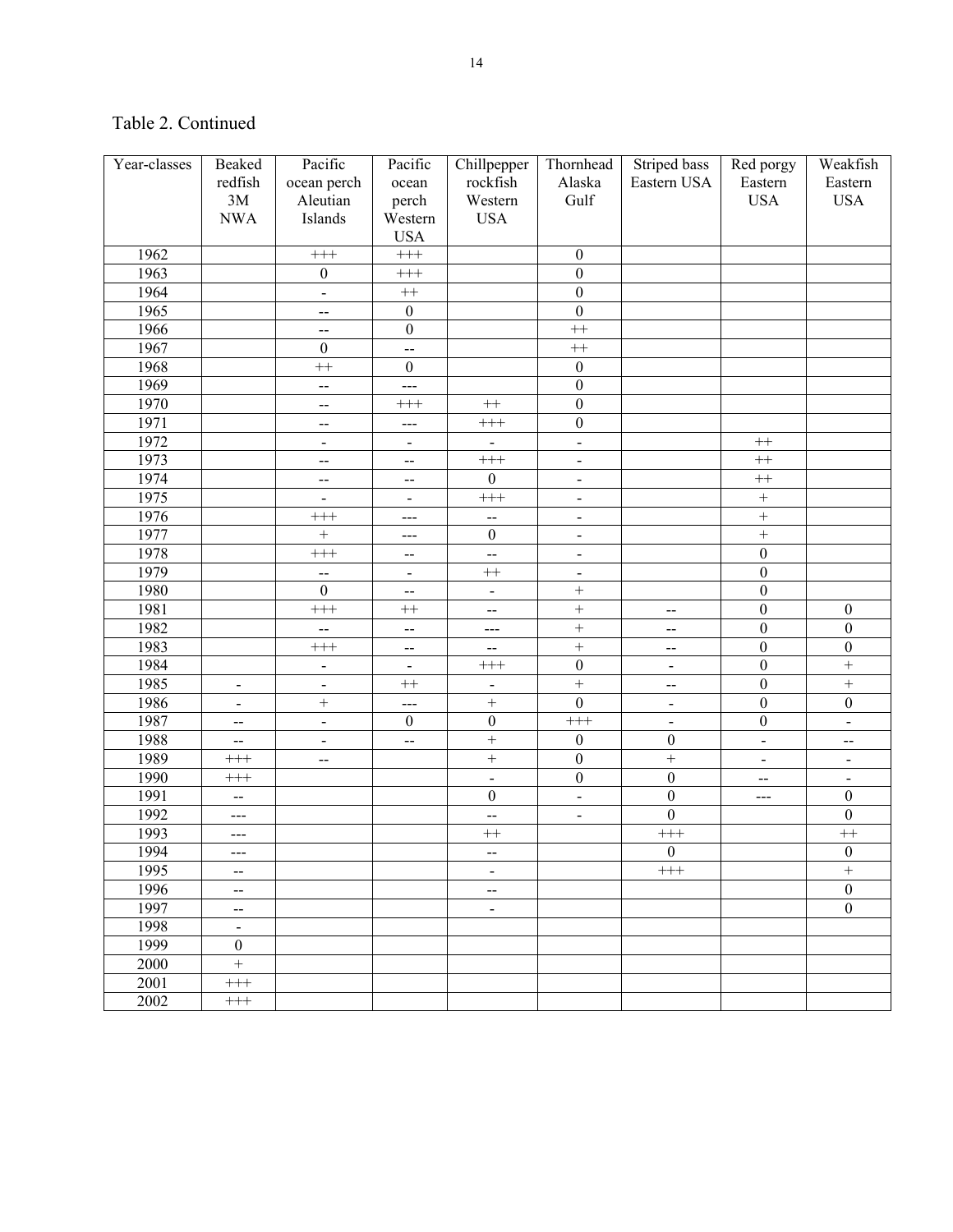| Year-classes | Bluefish                     | Atlantic                 | Atlantic                     | Chub                        | Cape horse                                    | Capelin           | Capelin          |
|--------------|------------------------------|--------------------------|------------------------------|-----------------------------|-----------------------------------------------|-------------------|------------------|
|              | Eastern                      | mackerel 2-              | mackerel                     | mackerel                    | mackerel                                      | <b>Barents</b>    | Iceland          |
|              | <b>USA</b>                   | $\sqrt{6}$               | <b>NEA</b>                   | Japan Area                  | South                                         | Sea               | Area             |
|              |                              | <b>NWA</b>               |                              |                             | Atlantic                                      |                   |                  |
| 1962         |                              | $\overline{a}$           |                              |                             |                                               |                   |                  |
| 1963         |                              | ---                      |                              |                             |                                               |                   |                  |
| 1964         |                              | ---                      |                              |                             |                                               |                   |                  |
| 1965         |                              | ---                      |                              |                             |                                               |                   |                  |
| 1966         |                              | $\overline{a}$           |                              |                             | $\frac{1}{2}$                                 |                   |                  |
| 1967         |                              | $\boldsymbol{0}$         |                              |                             | $\frac{1}{2}$                                 |                   |                  |
| 1968         |                              | $^{+++}$                 |                              |                             | $\overline{\phantom{m}}$                      |                   |                  |
| 1969         |                              | $^{+}$                   |                              |                             | $\overline{\phantom{a}}$                      |                   |                  |
| 1970         |                              | $\blacksquare$           |                              |                             | $\boldsymbol{0}$                              |                   |                  |
| 1971         |                              | $\blacksquare$           |                              | $++$                        | $\boldsymbol{0}$                              |                   |                  |
| 1972         |                              | $\overline{\phantom{a}}$ | $\qquad \qquad \blacksquare$ | $\boldsymbol{+}$            | $\boldsymbol{0}$                              | $^{+++}$          |                  |
| 1973         |                              | $\boldsymbol{0}$         | $\boldsymbol{0}$             | $\boldsymbol{0}$            | $\boldsymbol{0}$                              | $^{+++}$          |                  |
| 1974         |                              | $\boldsymbol{0}$         | $\boldsymbol{0}$             | $---$                       | $\blacksquare$                                | $\qquad \qquad +$ |                  |
| 1975         |                              | $\overline{a}$           | $\overline{+}$               | $\blacksquare$              | $\boldsymbol{0}$                              | $\overline{+}$    |                  |
| 1976         |                              | ---                      | $\ddot{}$                    | ---                         | $^{+++}$                                      | $^{+++}$          |                  |
| 1977         |                              | ---                      | $\overline{\phantom{a}}$     | $\blacksquare$              | $+++$                                         | $^{+++}$          | $+$              |
| 1978         |                              | ---                      | $\blacksquare$               | $\mathcal{L}_{\mathcal{L}}$ | $+++$                                         | $^{++}\,$         | --               |
| 1979         |                              | ---                      | $\ddot{}$                    | $\mathcal{L}_{\mathcal{L}}$ | $+++$                                         | $^{++}$           | --               |
| 1980         |                              | ---                      | $\overline{+}$               | $\qquad \qquad - -$         | $\ddot{}$                                     | $\ddot{}$         | --               |
| 1981         | $^{+++}$                     | --                       | $\qquad \qquad + +$          | $\mathbf{--}$               | $\blacksquare$                                | $+ +$             | $\boldsymbol{0}$ |
| 1982         | $^{++}$                      | $\overline{a}$           | $\overline{a}$               | $\overline{\phantom{a}}$    | $\mathord{\hspace{1pt}\text{--}\hspace{1pt}}$ | $^{++}\,$         | $\boldsymbol{0}$ |
| 1983         | $^{+++}$                     | $^{+++}$                 | $\overline{\phantom{a}}$     | $^{+++}$                    |                                               | $\blacksquare$    | $^{+++}$         |
| 1984         | $\qquad \qquad +$            | --                       | $^{++}$                      | $^{+++}$                    |                                               | ---               |                  |
| 1985         | $\boldsymbol{0}$             | --                       | $\frac{1}{2}$                | $\boldsymbol{0}$            |                                               | ---               | $\boldsymbol{0}$ |
| 1986         | $\overline{\phantom{a}}$     | ---                      | $\overline{\phantom{a}}$     | $\blacksquare$              |                                               | ---               | $\boldsymbol{0}$ |
| 1987         | $\boldsymbol{0}$             | ---                      | $\ddot{}$                    |                             |                                               | ---               | $\blacksquare$   |
| 1988         | $^{++}$                      | $\blacksquare$           | $\boldsymbol{0}$             |                             |                                               |                   | --               |
| 1989         | $\blacksquare$               | $^{++}$                  | $\boldsymbol{0}$             |                             |                                               | $++$              | $\boldsymbol{0}$ |
| 1990         | $\qquad \qquad \blacksquare$ | $\ddot{}$                | $\blacksquare$               |                             |                                               | $\boldsymbol{0}$  | $\boldsymbol{0}$ |
| 1991         | $\mathbf{--}$                | $+$                      | $\boldsymbol{0}$             |                             |                                               | $\boldsymbol{0}$  | $\boldsymbol{0}$ |
| 1992         | $\mathbf{--}$                | $+++$                    | $\boldsymbol{0}$             |                             |                                               | ---               | $\boldsymbol{0}$ |
| 1993         | $\overline{\phantom{a}}$     | $\overline{a}$           | $\ddot{}$                    |                             |                                               | ---               | $^{++}$          |
| 1994         | $\overline{\phantom{m}}$     | $\qquad \qquad +$        | $\boldsymbol{0}$             |                             |                                               | ---               | $^{++}\,$        |
| 1995         |                              | $^{+++}$                 | $\overline{0}$               |                             |                                               | $- -$             | $\boldsymbol{0}$ |
| 1996         |                              | $++++$                   | $\boldsymbol{0}$             |                             |                                               |                   |                  |
| 1997         |                              | $\!+\!+\!$               | $\blacksquare$               |                             |                                               |                   |                  |
| 1998         |                              |                          | $\overline{\phantom{0}}$     |                             |                                               |                   |                  |
| 1999         |                              |                          | $\blacksquare$               |                             |                                               |                   |                  |
| 200          |                              |                          | $\overline{\phantom{m}}$     |                             |                                               |                   |                  |
| 2001         |                              |                          | $\boldsymbol{0}$             |                             |                                               |                   |                  |
| 2002         |                              |                          | $\!+\!+\!$                   |                             |                                               |                   |                  |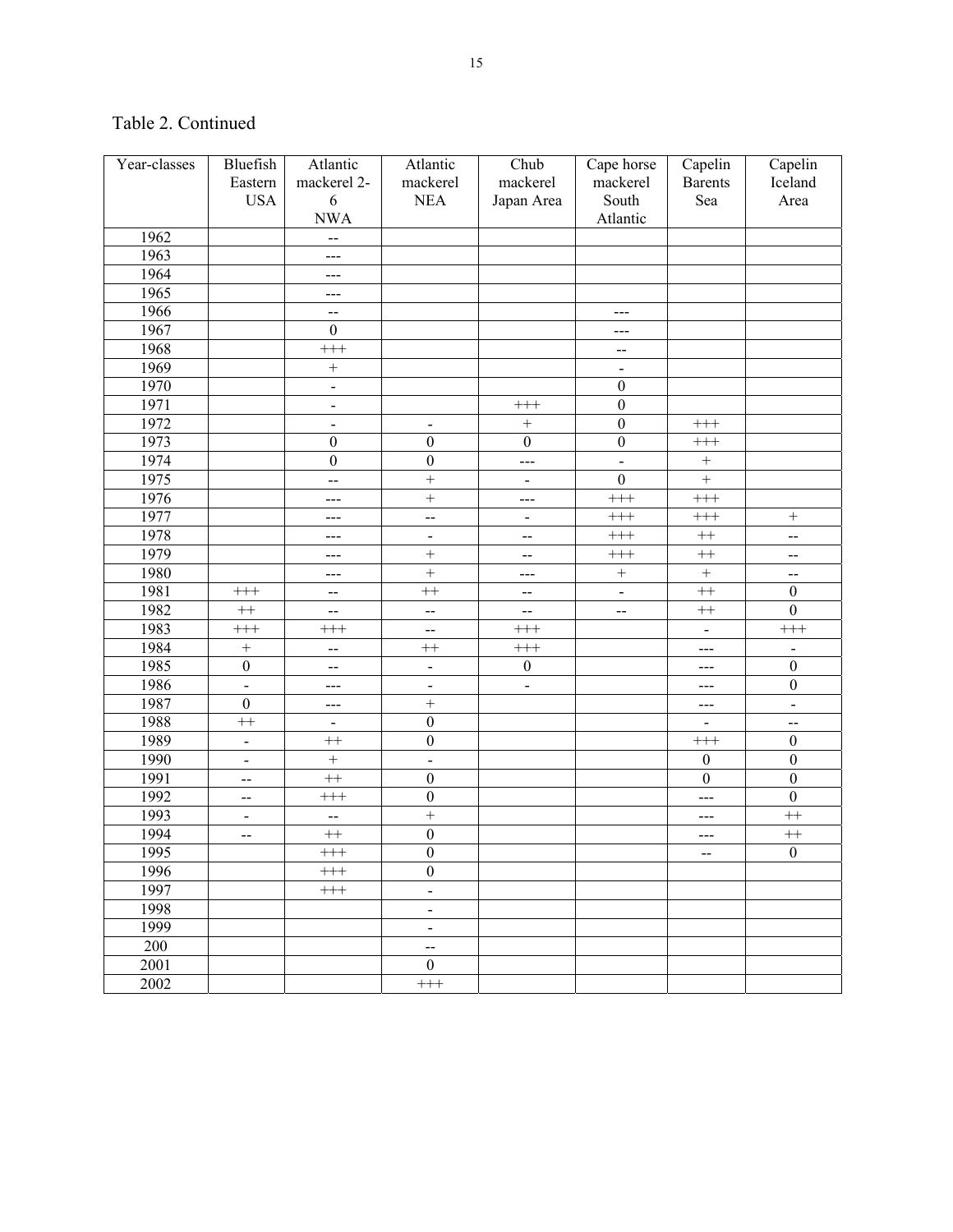| Year-class | Lane                         | Norway                   | Dogfish                  | Peruvian                 | Atka                     | Sable fish               | Marbled                      |
|------------|------------------------------|--------------------------|--------------------------|--------------------------|--------------------------|--------------------------|------------------------------|
|            | snapper                      | prout North              | <b>NWA</b>               | anchovy                  | mackerel                 | Western                  | notothenia                   |
|            | Cuba                         | Sea                      |                          |                          | Bering Sea               | <b>USA</b>               | South                        |
|            | Area                         |                          |                          |                          |                          |                          | Georgia                      |
| 1962       | $\qquad \qquad \blacksquare$ |                          |                          | $\boldsymbol{0}$         |                          |                          |                              |
| 1963       | $\blacksquare$               |                          |                          | $+$                      |                          |                          |                              |
| 1964       | $\boldsymbol{0}$             |                          |                          | $\boldsymbol{0}$         |                          |                          |                              |
| 1965       | $\boldsymbol{0}$             |                          |                          | $\overline{+}$           |                          |                          |                              |
| 1966       | $\overline{0}$               |                          | $\overline{\phantom{a}}$ | $\overline{+}$           |                          |                          |                              |
| 1967       | $\overline{+}$               |                          | $\overline{a}$           | $^{++}$                  |                          |                          |                              |
| 1968       | $\overline{0}$               |                          | ---                      | $^{++}\,$                |                          |                          |                              |
| 1969       | $^{+++}$                     |                          | ---                      | $^{+++}$                 |                          |                          | $\boldsymbol{0}$             |
| 1970       | $^{++}$                      |                          | $-$                      | $\! + \!$                |                          |                          | $\overline{+}$               |
| 1971       | $^{++}$                      |                          | $\blacksquare$           | $\overline{a}$           |                          |                          | $^{++}$                      |
| 1972       | $^{++}$                      |                          | $\boldsymbol{0}$         | $\boldsymbol{0}$         |                          |                          | $+$                          |
| 1973       | $\boldsymbol{0}$             |                          | $\boldsymbol{0}$         | --                       |                          | $\boldsymbol{0}$         | $+$                          |
| 1974       | $\boldsymbol{0}$             | $\! + \!$                | $\ddot{}$                | $\overline{\phantom{a}}$ |                          | $\boldsymbol{0}$         | $+$                          |
| 1975       | $\blacksquare$               | $^{++}$                  | $\overline{a}$           | $-$                      |                          | $\blacksquare$           | $\boldsymbol{0}$             |
| 1976       | $\overline{\phantom{a}}$     | $\ddot{}$                | $\overline{a}$           | $---$                    |                          | $\overline{a}$           | $\blacksquare$               |
| 1977       | $-$                          | $\frac{1}{2}$            | $\equiv$                 | $---$                    | $^{+++}$                 | $+++$                    | --                           |
| 1978       |                              | $^{+}$                   | $\overline{a}$           | ---                      | $\overline{\phantom{a}}$ |                          | $\overline{\phantom{0}}$     |
| 1979       |                              | $^{++}$                  | $\boldsymbol{0}$         |                          | $\overline{a}$           | $^{+++}$                 | $\qquad \qquad \blacksquare$ |
| 1980       |                              | $\overline{\phantom{a}}$ | $\overline{0}$           |                          | $\overline{\phantom{a}}$ |                          | $\blacksquare$               |
| 1981       |                              | $^{+++}$                 | $^{++}$                  |                          | $\overline{\phantom{a}}$ | $+++$                    | $\overline{\phantom{a}}$     |
| 1982       |                              | $^{++}$                  | $---$                    |                          | $\overline{\phantom{a}}$ | $\blacksquare$           |                              |
| 1983       |                              | $\boldsymbol{0}$         | $^{++}\,$                |                          | $\boldsymbol{0}$         | $\overline{\phantom{a}}$ |                              |
| 1984       |                              | $\blacksquare$           | $^{++}$                  |                          | $+$                      | $\overline{\phantom{a}}$ |                              |
| 1985       |                              | $\overline{\phantom{a}}$ | $\qquad \qquad +$        |                          | $\ddot{}$                | $^{++}$                  |                              |
| 1986       |                              | $\boldsymbol{0}$         | $^{+++}$                 |                          | $^{++}$                  | $\overline{a}$           |                              |
| 1987       |                              | $\overline{\phantom{a}}$ | $^{++}\,$                |                          | $\blacksquare$           | $\boldsymbol{0}$         |                              |
| 1988       |                              | $\frac{1}{2}$            | $^{+++}$                 |                          | $^{+++}$                 | $\blacksquare$           |                              |
| 1989       |                              | $\overline{\phantom{0}}$ |                          |                          | $\blacksquare$           | $^{++}$                  |                              |
| 1990       |                              | $\overline{\phantom{0}}$ |                          |                          | $-$                      | $\boldsymbol{0}$         |                              |
| 1991       |                              | $\boldsymbol{0}$         |                          |                          | $\frac{1}{2}$            | $\frac{1}{2}$            |                              |
| 1992       |                              | $\overline{\phantom{0}}$ |                          |                          | $\boldsymbol{0}$         | $-$                      |                              |
| 1993       |                              | $\overline{\phantom{a}}$ |                          |                          | ---                      | $\overline{\phantom{a}}$ |                              |
| 1994       |                              |                          |                          |                          |                          | $\overline{a}$           |                              |
| 1995       |                              |                          |                          |                          |                          | $^+$                     |                              |
| 1996       |                              |                          |                          |                          |                          | $\boldsymbol{0}$         |                              |
| 1997       |                              |                          |                          |                          |                          |                          |                              |
| 1998       |                              |                          |                          |                          |                          |                          |                              |
| 1999       |                              |                          |                          |                          |                          |                          |                              |
| 2000       |                              |                          |                          |                          |                          |                          |                              |
| 2001       |                              |                          |                          |                          |                          |                          |                              |
| 2002       |                              |                          |                          |                          |                          |                          |                              |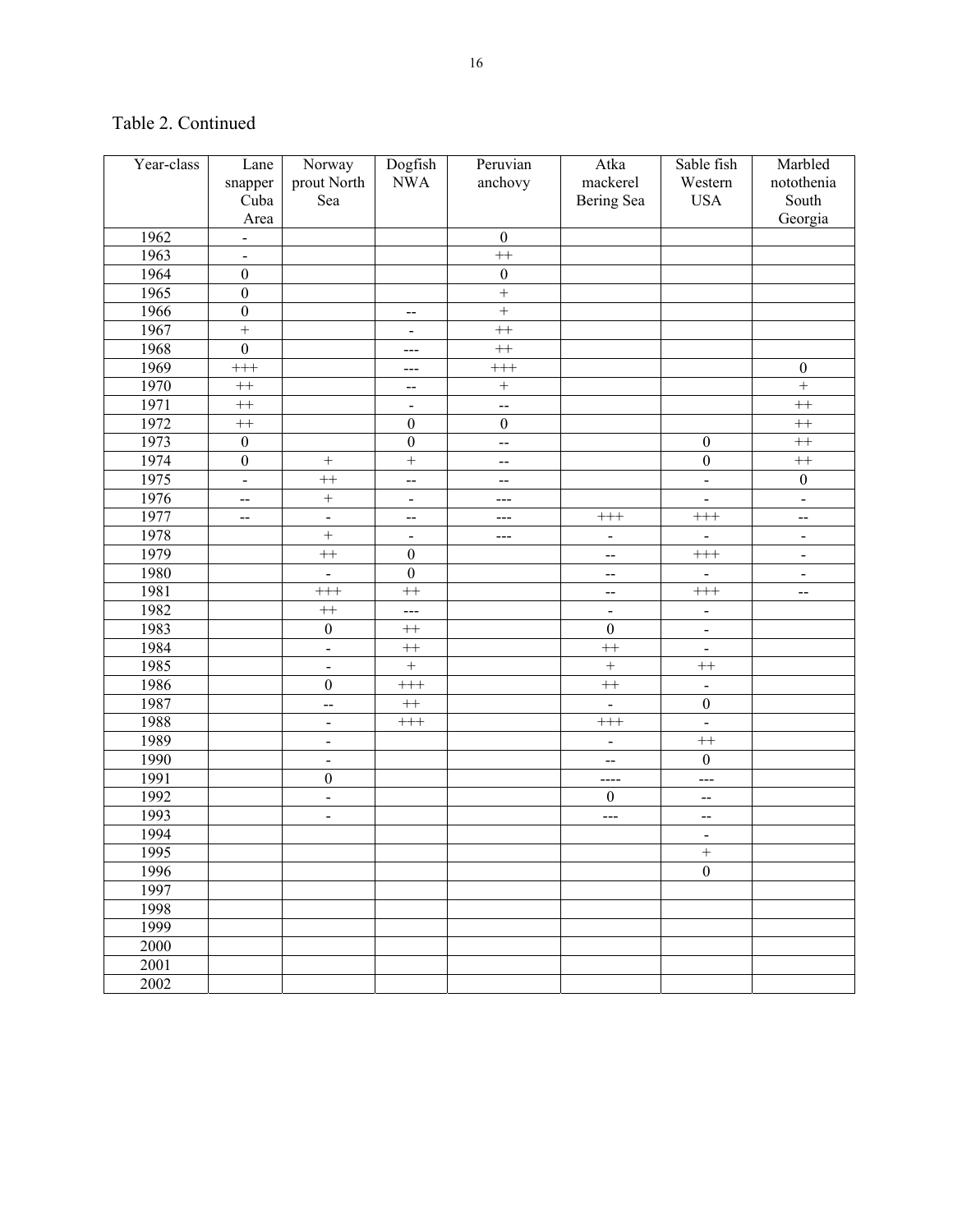| Years | Number of cases         | Number of populations | $\frac{0}{0}$ %  |
|-------|-------------------------|-----------------------|------------------|
| 1962  | 13                      | 27                    | 48,1             |
| 1963  | $\overline{17}$         | $\overline{34}$       | $\frac{1}{50,0}$ |
| 1964  | $\overline{9}$          | 38                    | 23,7             |
| 1965  | $\overline{5}$          | $\overline{39}$       | 12,8             |
| 1966  | $\overline{6}$          | 41                    | 14,6             |
| 1967  | 5                       | $\overline{43}$       | 11,6             |
| 1968  | $\overline{9}$          | 43                    | 20,9             |
| 1969  | $\overline{5}$          | 47                    | 10,6             |
| 1970  | $\overline{9}$          | 50                    | 18,0             |
| 1971  | $\overline{8}$          | 52                    | 15,4             |
| 1972  | $\sqrt{8}$              | 57                    | 14,0             |
| 1973  | 10                      | 58                    | 17,2             |
| 1974  | 10                      | $\overline{60}$       | 16,7             |
| 1975  | $\overline{10}$         | $\overline{58}$       | 17,2             |
| 1976  | 12                      | $\overline{60}$       | 20,0             |
| 1977  | 13                      | 63                    | 20,6             |
| 1978  | 10                      | 62                    | 16,1             |
| 1979  | $\overline{9}$          | $\overline{59}$       | 15,2             |
| 1980  | $\overline{8}$          | 62                    | 12.9             |
| 1981  | 14                      | $\overline{63}$       | 22,2             |
| 1982  | $\overline{8}$          | 48                    | 16,7             |
| 1983  | $\overline{15}$         | 46                    | 32,6             |
| 1984  | $\overline{11}$         | $\overline{52}$       | 21,2             |
| 1985  | 11                      | 54                    | 20,4             |
| 1986  | $\overline{5}$          | 52                    | 9,6              |
| 1987  | $\overline{5}$          | 51                    | 9,8              |
| 1988  | $\overline{4}$          | 46                    | 8,7              |
| 1989  | $\overline{6}$          | 44                    | 13,6             |
| 1990  | $\overline{4}$          | 41                    | 9,8              |
| 1991  | 5                       | $\overline{40}$       | 12,5             |
| 1992  | $\overline{\mathbf{3}}$ | 39                    | 7,7              |
| 1993  | 5                       | $\overline{37}$       | 13,5             |
| 1994  | $\overline{4}$          | $\overline{34}$       | 11,7             |
| 1995  | $\overline{3}$          | 31                    | 9,7              |
| 1996  | 6                       | 25                    | 12,0             |
| 1997  | $\mathbf{1}$            | 24                    | 4,2              |
| 1998  | $\overline{3}$          | $\overline{20}$       | 15,0             |
| 1999  | $\overline{5}$          | 18                    | 27,8             |
| 2000  | $\mathbf{1}$            | $18\,$                | $\overline{5,6}$ |
| 2001  | $\overline{2}$          | $18\,$                | 11,1             |
| 2002  | $\overline{3}$          | 17                    | 17,6             |

Table 3. Number of cases of simultaneous appearance of strong and very strong year-classes (++, +++) in researched fish populations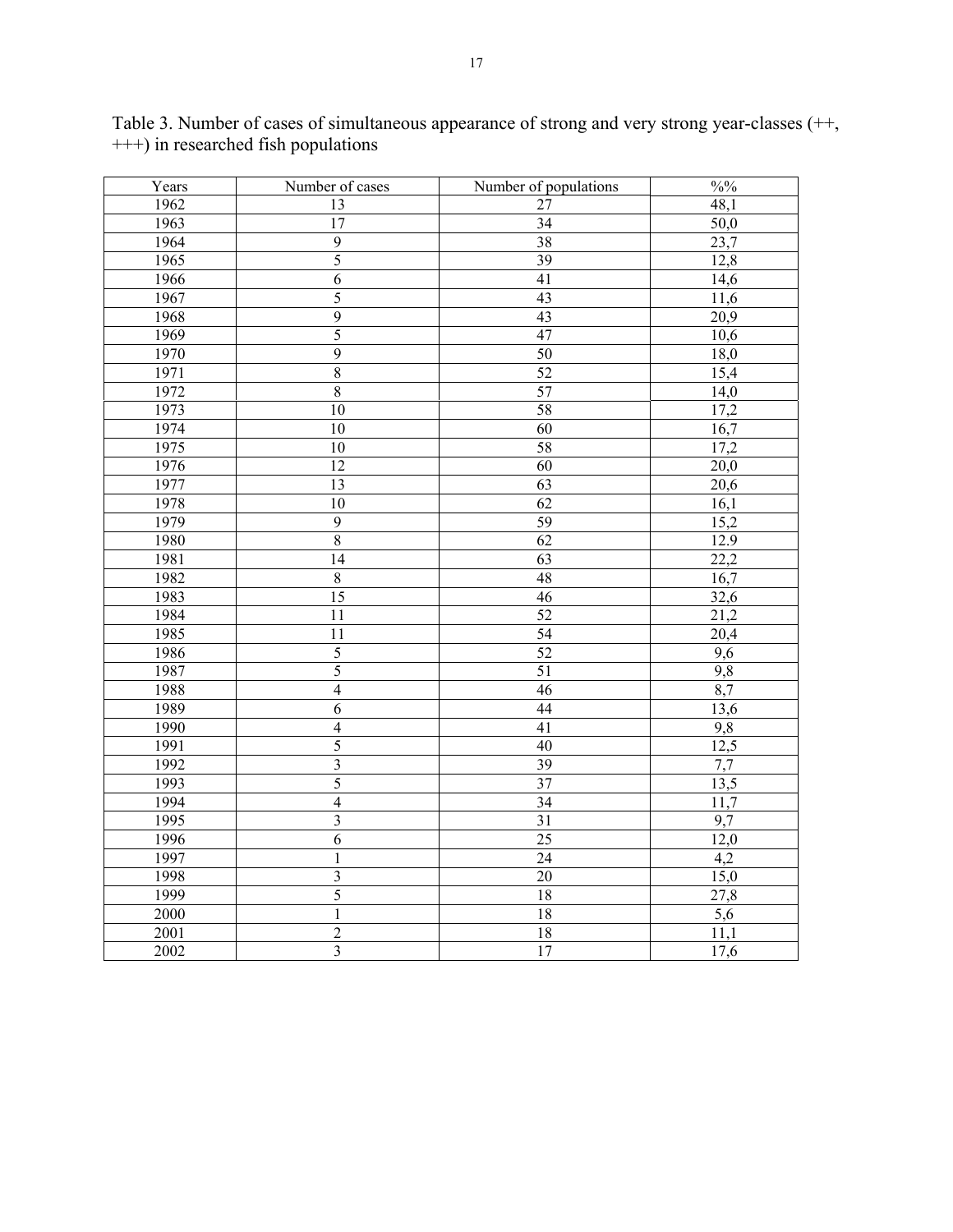| Years | Number of cases  | Number of populations | $\frac{0}{0}$ %   |
|-------|------------------|-----------------------|-------------------|
| 1962  | 3                | 27                    | 11,1              |
| 19863 | 5                | $\overline{34}$       | 14,7              |
| 1964  | $\overline{5}$   | $\overline{38}$       | 13,2              |
| 1965  | $\overline{9}$   | $\overline{39}$       | $\overline{23,1}$ |
| 1966  | $\overline{11}$  | $\overline{41}$       | 26,8              |
| 1967  | 10               | 43                    | 23,2              |
| 1968  | $\sqrt{8}$       | 43                    | 18,6              |
| 1969  | $\sqrt{8}$       | 47                    | 17,0              |
| 1970  | $\boldsymbol{8}$ | 50                    | 16,0              |
| 1971  | 10               | 52                    | 19,2              |
| 1972  | $\overline{5}$   | 57                    | 8,8               |
| 1973  | $\overline{7}$   | 58                    | 12,1              |
| 1974  | $\overline{11}$  | $\overline{60}$       | 18,3              |
| 1975  | $\overline{12}$  | $\overline{8}$        | 20,7              |
| 1976  | 17               | 60                    | 28,3              |
| 1977  | $\overline{15}$  | 63                    | 23,8              |
| 1978  | 14               | 62                    | 22,6              |
| 1979  | $\overline{16}$  | $\overline{59}$       | $\frac{27,1}{ }$  |
| 1980  | $\overline{13}$  | 62                    | 21,0              |
| 1981  | $\overline{16}$  | $\overline{63}$       | 25,4              |
| 1982  | 18               | 48                    | 37,5              |
| 1983  | 11               | 46                    | 23,9              |
| 1984  | 14               | 52                    | ,26,9             |
| 1985  | 14               | 54                    | 25,9              |
| 1986  | 20               | 52                    | 38,5              |
| 1987  | $17\,$           | 51                    | 33,3              |
| 1988  | 15               | 46                    | 32,6              |
| 1989  | $\overline{12}$  | 44                    | 27,3              |
| 1990  | $\overline{9}$   | 41                    | 22,0              |
| 1991  | $\overline{13}$  | $\overline{40}$       | 32,5              |
| 1992  | 16               | 39                    | 41,0              |
| 1993  | 17               | 37                    | 45,9              |
| 1994  | 14               | $\overline{34}$       | 41,2              |
| 1995  | 15               | 31                    | 48,4              |
| 1996  | $\boldsymbol{7}$ | 25                    | 28,0              |
| 1997  | 10               | $\overline{24}$       | 41,7              |
| 1998  | $\overline{5}$   | $\overline{20}$       | 25,0              |
| 1999  | $\overline{3}$   | 18                    | 16,7              |
| 2000  | $\overline{6}$   | $\overline{18}$       | 33,3              |
| 2001  | $\sqrt{6}$       | $18\,$                | 33,3              |
| 2002  | $\overline{7}$   | 17                    | 41,2              |

Table 4. Number of cases of simultaneous appearance of weak and very weak year-classes (--, --- ) in researched fish populations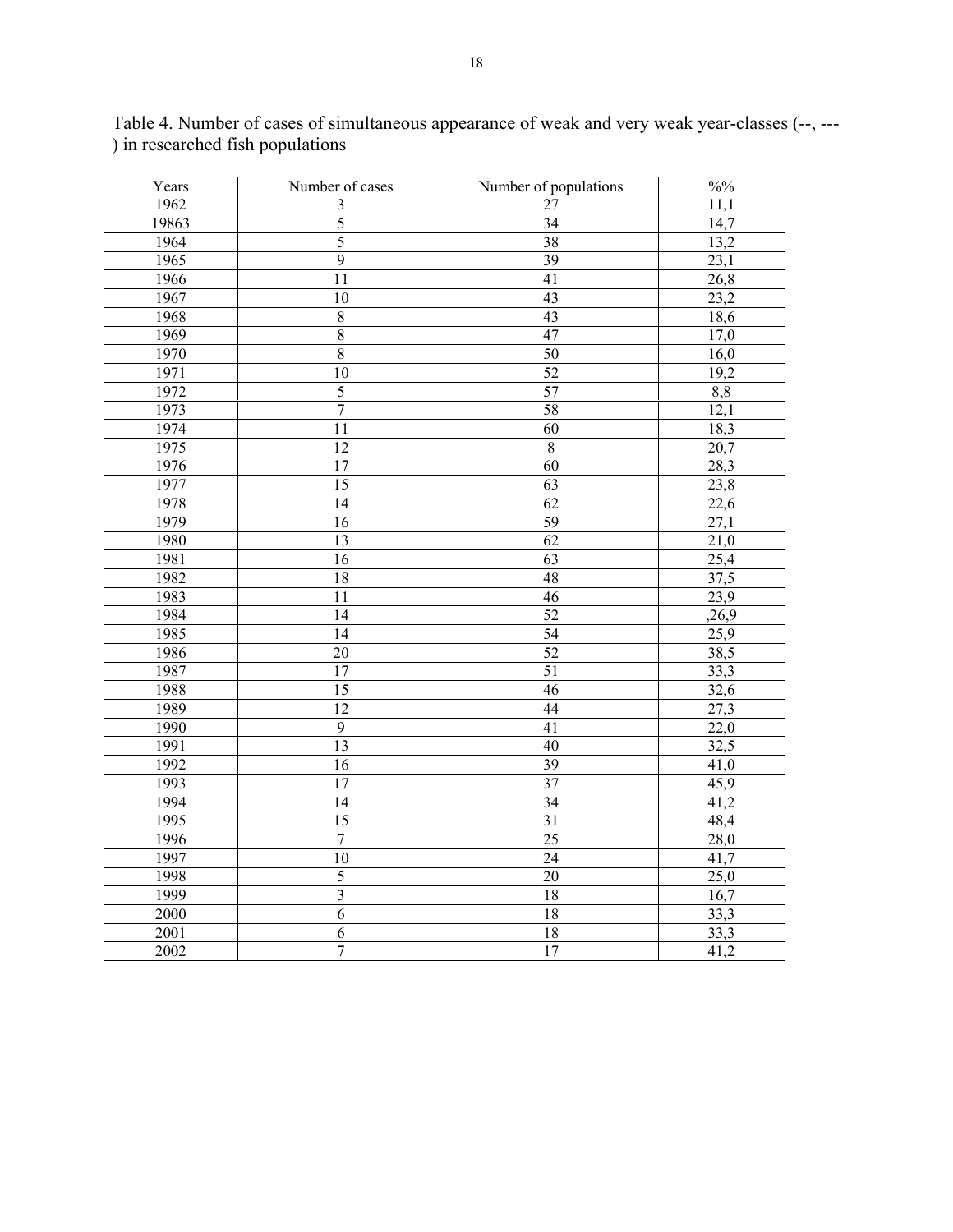| 1962                         | 1963                        | 1983                           |
|------------------------------|-----------------------------|--------------------------------|
| Cod 2J3KL NWA                | Cod 2J3KL NWA               | Cod 5Z NWA                     |
| Cod 3NO NWA                  | Cod 3NO NWA                 | Cod 347d North Sea             |
| Cod 3Ps NWA                  | Cod 3Ps NWA                 | Cod NEA and Arctic             |
| Cod 4X NWA                   | Cod 4X NWA                  | Cod Island                     |
| Cod 4VsW NWA                 | Cod 4VsW NWA                | Pollock IV, VI, IIIa North Sea |
| Cod Pacific Ocean            | Cod NEA and Arctic          | Haddock NEA                    |
| Silver hake 5Ze NWA          | Silver hake 5Ze NWA         | Haddock IV, IIIa North Sea     |
| Silver hake 5Zw+6 NWA        | Silver hake 5Zw+6 NWA       | Sakhalin sole Western          |
|                              |                             | Kamchatka                      |
| Pollock NEA and Arctic       | Haddock 5Ze NWA             | Norwegian spring-spawning      |
|                              |                             | herring                        |
| Haddock 5Ze NWA              | Greenland halibut Arctic    | Pacific ocean perch Aleutian   |
|                              |                             | Islands                        |
| Greenland halibut Arctic     | European plaice             | <b>Bluefish Eastern USA</b>    |
| Pacific ocean perch Aleutian | Flathead flounder Western   | Atlantic mackerel 2-6 C3A      |
| Islands                      | Kamchatka                   |                                |
| Pacific ocean perch Western  | Longhead dab Western        | Chub mackerel Japan area       |
| <b>USA</b>                   | Kamchatka                   |                                |
|                              | Atlantic herring southwards | Capelin Iceland area           |
|                              | of 62°N North Sea           |                                |
|                              |                             |                                |
|                              | Norwegian spring-spawning   | Dogfish NWA                    |
|                              | herring                     |                                |
|                              | Pacific ocean perch Western |                                |
|                              | <b>USA</b>                  |                                |
|                              | Peruvian anchovy            |                                |

Table 5. Populations and years when the highest simultaneous occurrence (above 30%) of strong and very strong year-classes was observed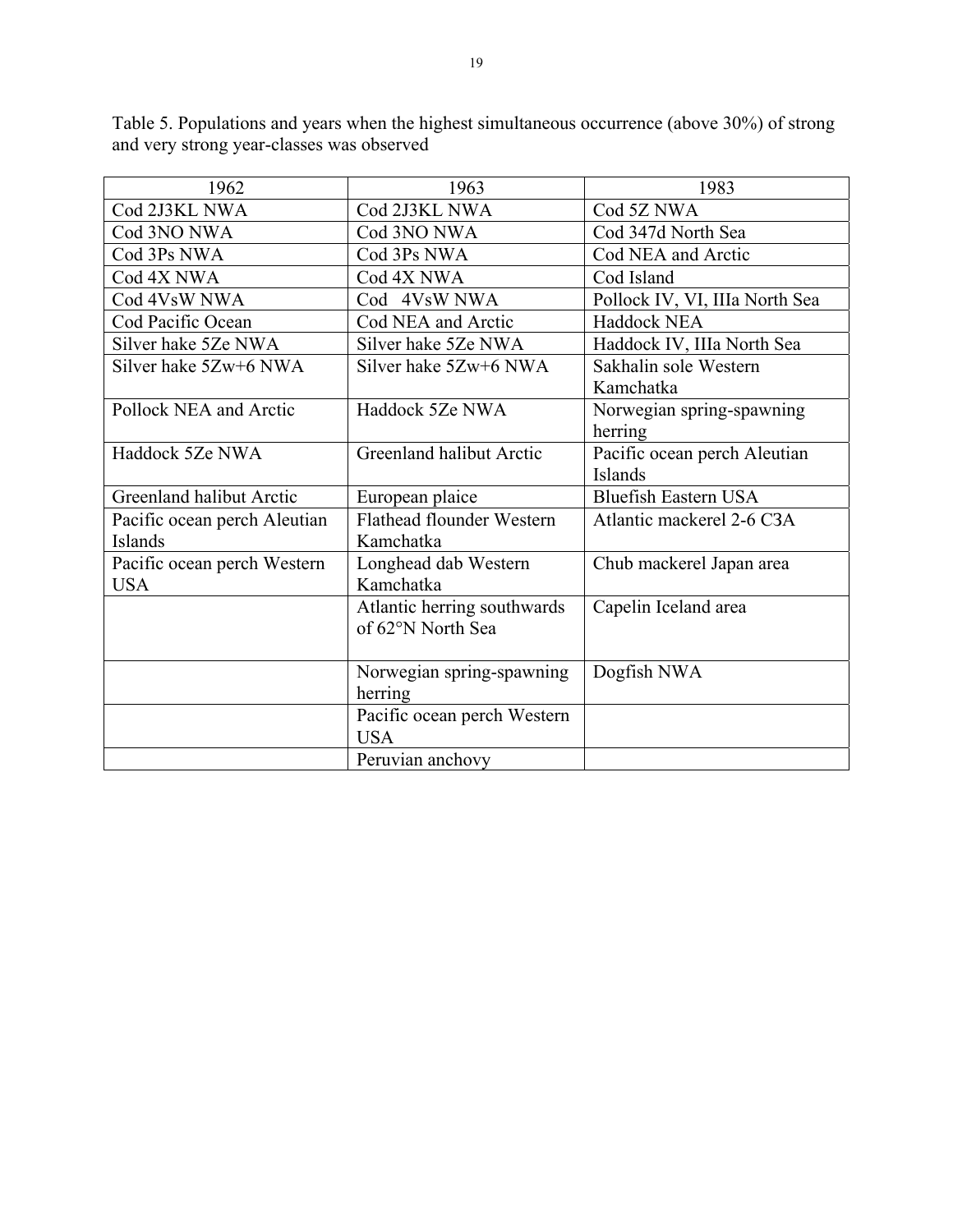| 1982         | 1986       | 1987              | 1988              | 1991              | 1992              | 1993              | 1994             | 1995              | 1997          |
|--------------|------------|-------------------|-------------------|-------------------|-------------------|-------------------|------------------|-------------------|---------------|
| Silver hake  | Cod 3NO    | Cod 3NO           | Cod 3NO           | Cod 3NO           | Cod 3M            | Cod 3M            | Cod 3M NWA       | Cod 3M            | Cod 3M NWA    |
| 5Ze          | <b>NWA</b> | <b>NWA</b>        | <b>NWA</b>        | <b>NWA</b>        | <b>NWA</b>        | <b>NWA</b>        |                  | <b>NWA</b>        |               |
| <b>NWA</b>   |            |                   |                   |                   |                   |                   |                  |                   |               |
| S. hake      | Cod 4VsW   | Cod 347d          | Cod 3Ps           | Cod <sub>5Z</sub> | Cod 3NO           | Cod 3NO           | Cod 3NO NWA      | Cod 3NO           | Cod 3NO       |
| $5Zw+6$      | <b>NWA</b> | North Sea         | <b>NWA</b>        | <b>NWA</b>        | <b>NWA</b>        | <b>NWA</b>        |                  | <b>NWA</b>        | <b>NWA</b>    |
| <b>NWA</b>   |            |                   |                   |                   |                   |                   |                  |                   |               |
| Pacific hake | Cod NEA    | Cod 25-32         | Cod 4X            | Cod 3NO           | Cod 347d          | Cod <sub>5Z</sub> | Cod 5Z NWA       | Cod 3M            | Cod 347d      |
|              | and Arctic | <b>Baltic Sea</b> | <b>NWA</b>        | <b>NWA</b>        | North Sea         | <b>NWA</b>        |                  | <b>NWA</b>        | North Sea     |
| Haddock      | Cod 4Rs    | Cod NEA           | Cod 4VsW          | Cod <sub>5Z</sub> | Cod 25-32         | Cod 25-32         | Cod 25-32 Baltic | Cod 3NO           | Haddock 5Ze   |
| 5Ze NWA      | <b>NWA</b> | and Arctic        | <b>NWA</b>        | <b>NWA</b>        | <b>Baltic Sea</b> | <b>Baltic Sea</b> | Sea              | <b>NWA</b>        | <b>NWA</b>    |
| Greenland    | Cod        | Silver hake       | Cod 25-32         | Cod Iceland       | Pacific hake      | Haddock           | Cod Iceland      | Haddock           | Haddock       |
| halibut      | Iceland    | 5Ze NWA           | <b>Baltic Sea</b> |                   |                   | 5Ze NWA           |                  | 5Ze NWA           | <b>NEA</b>    |
| Bering Sea   |            |                   |                   |                   |                   |                   |                  |                   |               |
| Yellowtail   | Silver     | Silver hake       | Cod 4Rs           | Pacific hake      | Haddock           | Haddock           | Haddock 5Ze      | Cod 347d          | Haddock IV,   |
| flounder     | hake 5Ze   | $5Zw+6$           | <b>NWA</b>        |                   | 5Ze NWA           | <b>CBA</b>        | <b>NWA</b>       | North Sea         | III North Sea |
| $5Zw+6$      | <b>NWA</b> | <b>NWA</b>        |                   |                   |                   |                   |                  |                   |               |
| <b>NWA</b>   |            |                   |                   |                   |                   |                   |                  |                   |               |
| Longhead     | S. hake    | Pollock NEA       | Haddock 5Ze       | Haddock           | Haddock           | Haddock IV,       | Greenland        | Cod 25-32         | American      |
| dab          | $5Zw+6$    | and Arctic        | <b>NWA</b>        | 5Ze NWA           | <b>NEA</b>        | IIIa North        | halibut Bering   | <b>Baltic Sea</b> | plaice 3LNO   |
| Western      | <b>NWA</b> |                   |                   |                   |                   | Sea               | Sea              |                   | <b>NWA</b>    |
| Kamchatka    |            |                   |                   |                   |                   |                   |                  |                   |               |
| Norwegian.   | Pacific    | Pollock NEA       | Haddock IV,       | G. halibut        | Greenland         | Southern          | Yellowtail.      | Pollock           | European      |
| spring-      | hake       |                   | IIIa North        | Bering Sea        | halibut           | blue whiting      | flounder $5Zw+6$ | $4+5$ NWA         | plaice        |
| spawning     |            |                   | Sea               |                   | Bering Sea        | <b>New</b>        | <b>NWA</b>       |                   |               |
| herring      |            |                   |                   |                   |                   | Zealand           |                  |                   |               |
| Pacific      | Pollock    | Haddock IV,       | Greenland.        | Yellowtail        | Yellowtail        | Greenland         | American Plaice  | Pollock IV,       | Norw. spring- |

flounder 5Zw+6 NWA.

halibut Bering Sea 3LNO NWA

VI, IIIa North Sea spawning herring

 herring Bering Sea

NEA and Arctic

IIIa North Sea

halibut Bering Sea flounder 5Zw+6 NWA

Table 6. Populations and years when the highest simultaneous occurrence (above 30%) of poor and very poor year-classes was observed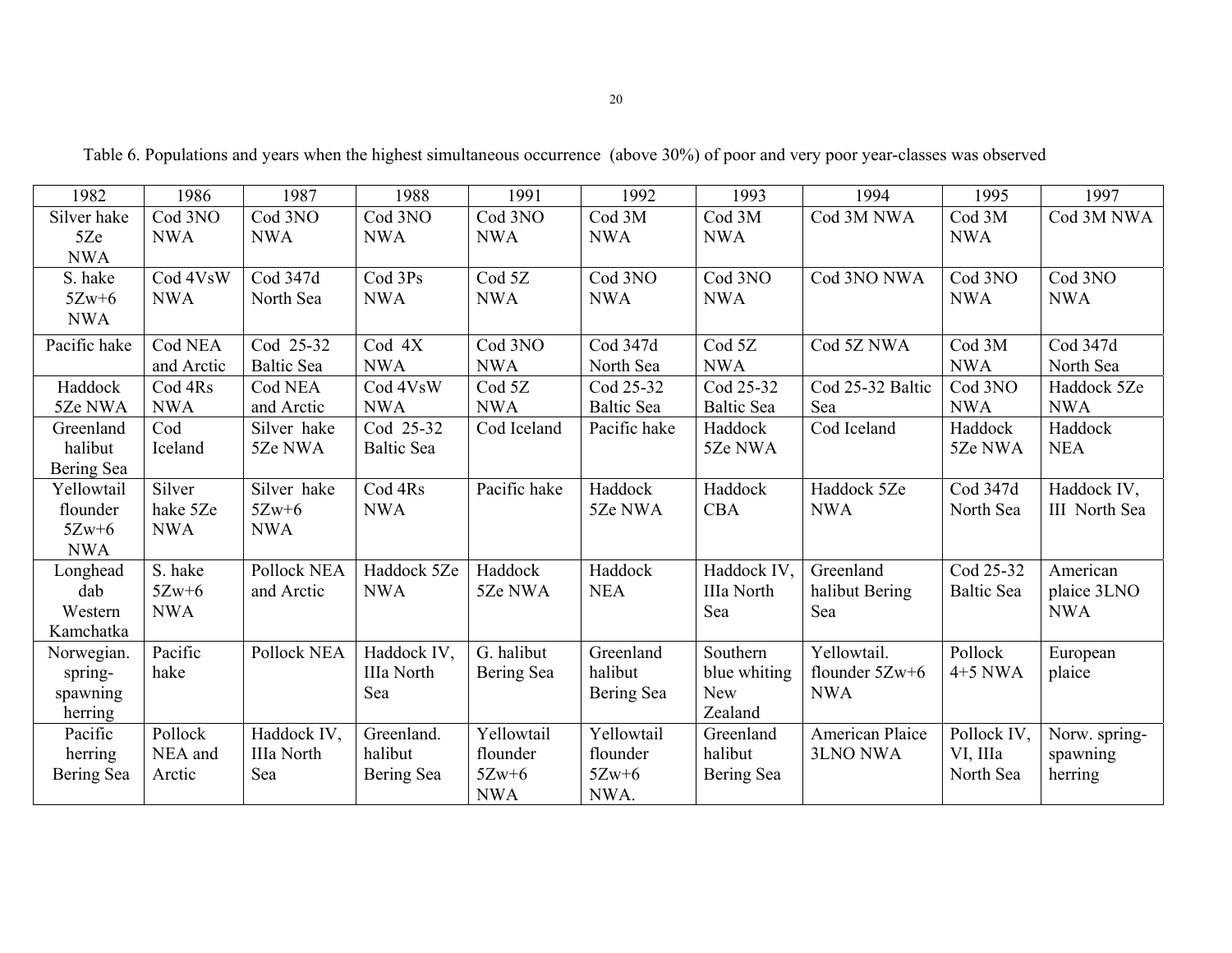| Pacific ocean        | Pollock IV,          | Southern                    | American                | American              | American                      | Yellowtail                    | Norwegian               | Haddock                   | Beaked redfish |
|----------------------|----------------------|-----------------------------|-------------------------|-----------------------|-------------------------------|-------------------------------|-------------------------|---------------------------|----------------|
| perch                | VI. IIIa             | blue whiting                | plaice 3LNO             | plaice                | plaice 3LNO                   | flounder                      | spring-spawning         | 5Ze NWA                   | 3M NWA         |
| Aleutian<br>Islands  | North Sea            | New Zealand                 | <b>NWA</b>              | 3LNO NWA              | <b>NWA</b>                    | $5Zw+6$<br><b>NWA</b>         | herring                 |                           |                |
| Pacific ocean        | Haddock              | Greenland                   | Norwegian               | Beaked                | European                      | American                      | Beaked redfish          | Haddock                   |                |
| perch                | 5Ze NWA              | halibut                     | spring-                 | redfish 3M            | plaice North                  | plaice                        | 3M NWA                  | <b>NEA</b>                |                |
| Western              |                      | Arctic                      | spawning                | <b>NWA</b>            | Sea                           | 3LNO                          |                         |                           |                |
| <b>USA</b>           |                      |                             | herring                 |                       |                               | <b>NWA</b>                    |                         |                           |                |
|                      |                      |                             |                         |                       |                               |                               |                         |                           |                |
| Chillpepper          | Haddock              | American                    | Beaked                  | Red porgy             | Beaked                        | European                      | Chillpepper             | Haddock                   |                |
| rockfish             | <b>NEA</b>           | plaice 3LNO                 | redfish 3M              | Eastern USA           | redfish 3M                    | plaice North                  | rockfish Western        | IV, IIIa                  |                |
| Western              |                      | <b>NWA</b>                  | <b>NWA</b>              |                       | <b>NWA</b>                    | Sea                           | <b>USA</b>              | North Sea                 |                |
| <b>USA</b>           |                      |                             |                         |                       |                               |                               |                         |                           |                |
|                      |                      |                             |                         |                       |                               |                               |                         |                           |                |
| Striped              | Walleye              | Amer. Plaice                | Pacific ocean           | Sablefish             | Chillpepper                   | Beaked                        | <b>Bluefish Eastern</b> | Norwegian                 |                |
| bass<br>Eastern      | Pollock<br>Pacific   | <b>3LNO NWA</b>             | perch<br>Western        | Western<br><b>USA</b> | rockfish 3.<br><b>USA</b>     | redfish 3M<br><b>NWA</b>      | <b>USA</b>              | spring-                   |                |
| <b>USA</b>           |                      |                             | <b>USA</b>              |                       |                               |                               |                         | spawning<br>herring       |                |
|                      |                      |                             |                         |                       |                               |                               |                         |                           |                |
| Atlantic             | Greenland.           | N. spring-                  | Weakfish                |                       | Bluefish                      | Atlantic                      | <b>Capelin Barents</b>  | Beaked                    |                |
| mackerel             | halibut              | spawning                    | Eastern USA             |                       | Eastern USA                   | mackerel 2-                   | Sea                     | redfish 3M                |                |
| 2-6 NWA              | Arctic               | herring                     |                         |                       |                               | 6 NWA                         |                         | <b>NWA</b>                |                |
|                      |                      |                             |                         |                       |                               |                               |                         |                           |                |
|                      |                      |                             |                         |                       |                               |                               |                         |                           |                |
| Atlantic<br>mackerel | Greenland<br>halibut | <b>Beaked</b><br>redfish 3M | Capelin<br>Iceland area |                       | Capelin<br><b>Barents</b> Sea | Capelin<br><b>Barents</b> Sea |                         | Capelin<br><b>Barents</b> |                |
| <b>NEA</b>           |                      | <b>NWA</b>                  |                         |                       |                               |                               |                         | Sea                       |                |
|                      | Bering Sea           |                             |                         |                       |                               |                               |                         |                           |                |
|                      |                      |                             |                         |                       |                               |                               |                         |                           |                |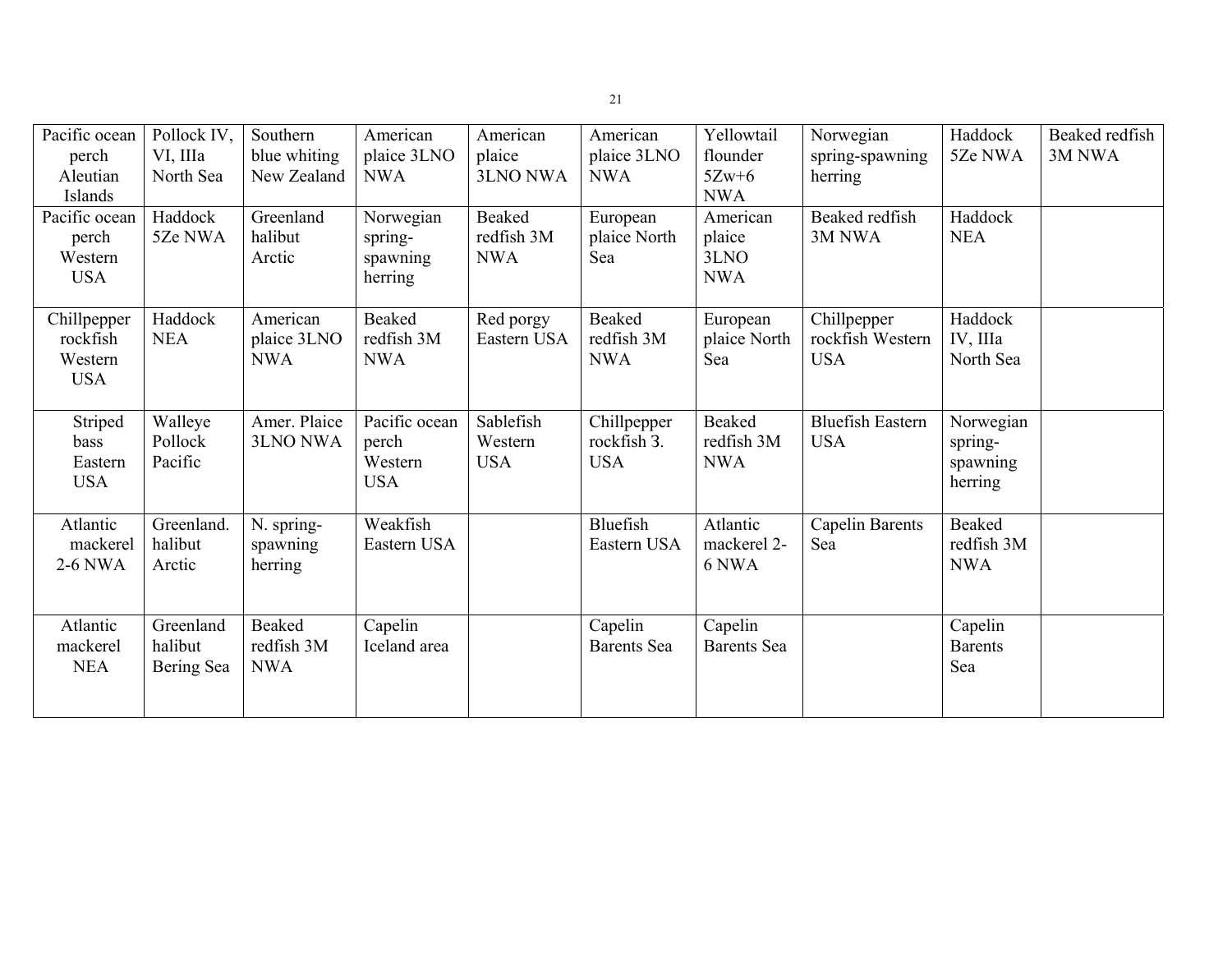| Chub<br>mackerel | Y.T.<br>flounder    | Atlantic<br>mackerel 2-6 |  | Sablefish<br>Western USA | Atka<br>mackerel |  |  |
|------------------|---------------------|--------------------------|--|--------------------------|------------------|--|--|
| Japan area       | $5Zw+6$             | <b>NWA</b>               |  |                          | Bering Sea       |  |  |
|                  | <b>NWA</b>          |                          |  |                          |                  |  |  |
| Cape horse       | Norwegian           | Capelin                  |  |                          | Sablefish        |  |  |
| mackerel         | spring-             | <b>Barents</b> Sea       |  |                          | Western          |  |  |
|                  | spawning            |                          |  |                          | <b>USA</b>       |  |  |
|                  | herring             |                          |  |                          |                  |  |  |
| Dogfish          | P. ocean            | Norway pout              |  |                          |                  |  |  |
| C <sub>3</sub> A | perch               | North Sea                |  |                          |                  |  |  |
|                  | Western             |                          |  |                          |                  |  |  |
|                  | <b>USA</b>          |                          |  |                          |                  |  |  |
|                  | Atlantic            |                          |  |                          |                  |  |  |
|                  | mackerel<br>2-6 NWA |                          |  |                          |                  |  |  |
|                  |                     |                          |  |                          |                  |  |  |
|                  | Capelin             |                          |  |                          |                  |  |  |
|                  | <b>Barents</b>      |                          |  |                          |                  |  |  |
|                  | Sea                 |                          |  |                          |                  |  |  |

22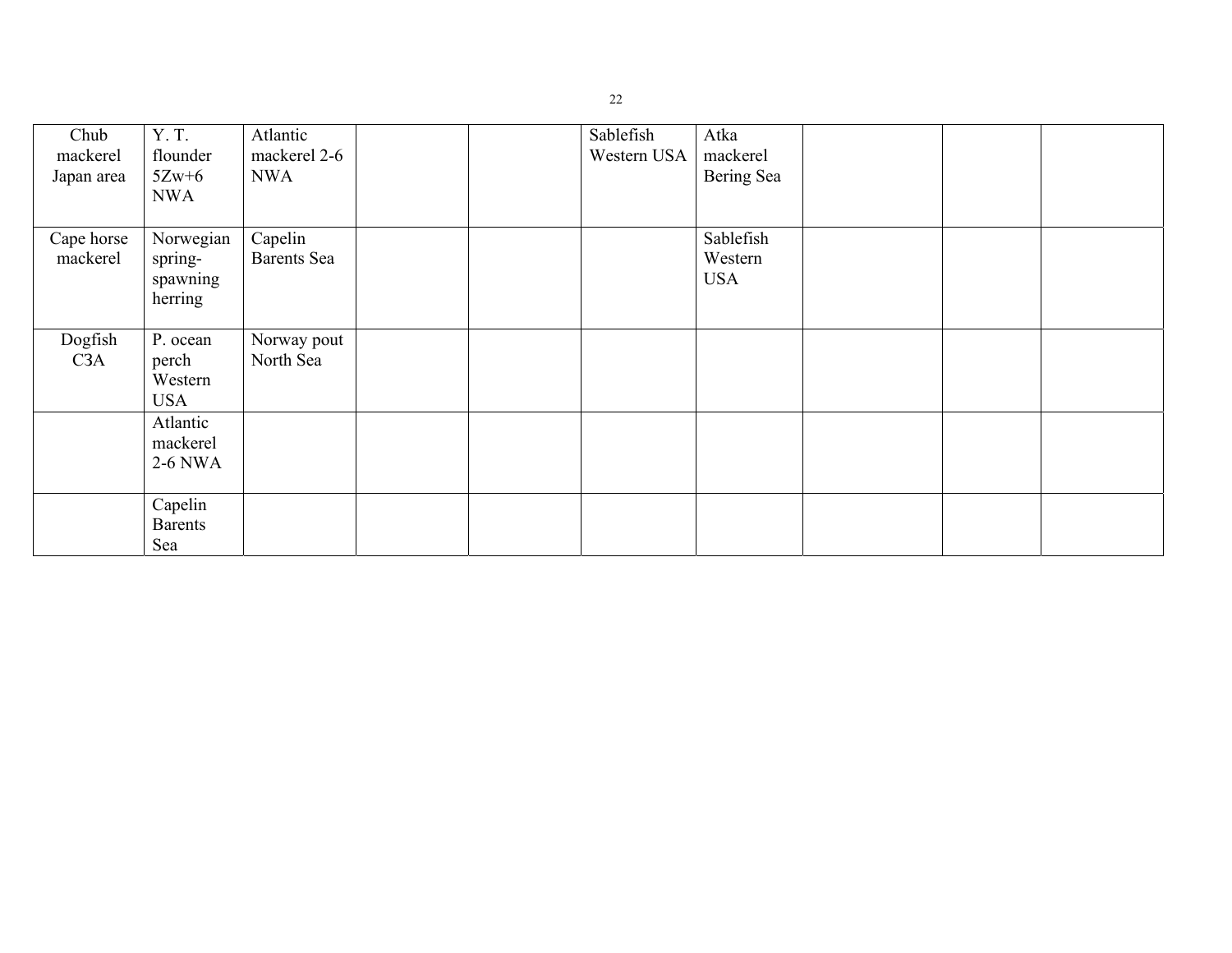| Years | Number of      | Years | Number of      | Years | Number of cases |
|-------|----------------|-------|----------------|-------|-----------------|
|       | cases          |       | cases          |       |                 |
| 1962  | 8              | 1976  | 8              | 1990  | 3               |
| 1963  | 11             | 1977  | 11             | 1991  | 3               |
| 1964  | 5              | 1978  | 6              | 1992  | 3               |
| 1965  |                | 1979  | $\overline{2}$ | 1993  |                 |
| 1966  | 3              | 1980  | 4              | 1994  |                 |
| 1967  | $\overline{4}$ | 1981  | 6              | 1995  | $\overline{2}$  |
| 1968  | 6              | 1982  | $\overline{2}$ | 1996  | $\overline{2}$  |
| 1969  |                | 1983  | 9              | 1997  |                 |
| 1970  | 6              | 1984  | 4              | 1998  | 3               |
| 1971  | $\overline{4}$ | 1985  | 6              | 1999  | $\overline{2}$  |
| 1972  | 3              | 1986  | 4              | 2000  |                 |
| 1973  | 8              | 1987  | $\overline{2}$ | 2001  | $\overline{2}$  |
| 1974  | 3              | 1988  | 3              | 2002  | 3               |
| 1975  | 6              | 1989  | 4              |       |                 |

Table 7. Total number of cases, when especially favorable environment conditions for abundance formation of considered species year-classes occurred by years

Table 8. Total number of cases, when especially unfavorable environment conditions for abundance formation of considered species year-classes occurred by years

| Years | Number of      | Years | Number of      | Years | Number of      |
|-------|----------------|-------|----------------|-------|----------------|
|       | cases          |       | cases          |       | cases          |
| 1962  |                | 1976  | 8              | 1990  | 2              |
| 1963  | $\overline{2}$ | 1977  |                | 1991  | 4              |
| 1964  |                | 1978  | 4              | 1992  | 5              |
| 1965  | 3              | 1979  | $\overline{2}$ | 1993  | 5              |
| 1966  | 3              | 1980  | $\overline{2}$ | 1994  | 5              |
| 1967  | 5              | 1981  | 3              | 1995  | 3              |
| 1968  | 3              | 1982  | 4              | 1996  | $\overline{2}$ |
| 1969  | 4              | 1983  |                | 1997  |                |
| 1970  | 3              | 1984  | 4              | 1998  |                |
| 1971  | 2              | 1985  | $\overline{2}$ | 1999  |                |
| 1972  |                | 1986  | 5              | 2000  | $\overline{2}$ |
| 1973  |                | 1987  | 6              | 2001  |                |
| 1974  | 2              | 1988  | $\overline{2}$ | 2002  | $\overline{2}$ |
| 1975  | $\overline{2}$ | 1989  | 3              |       |                |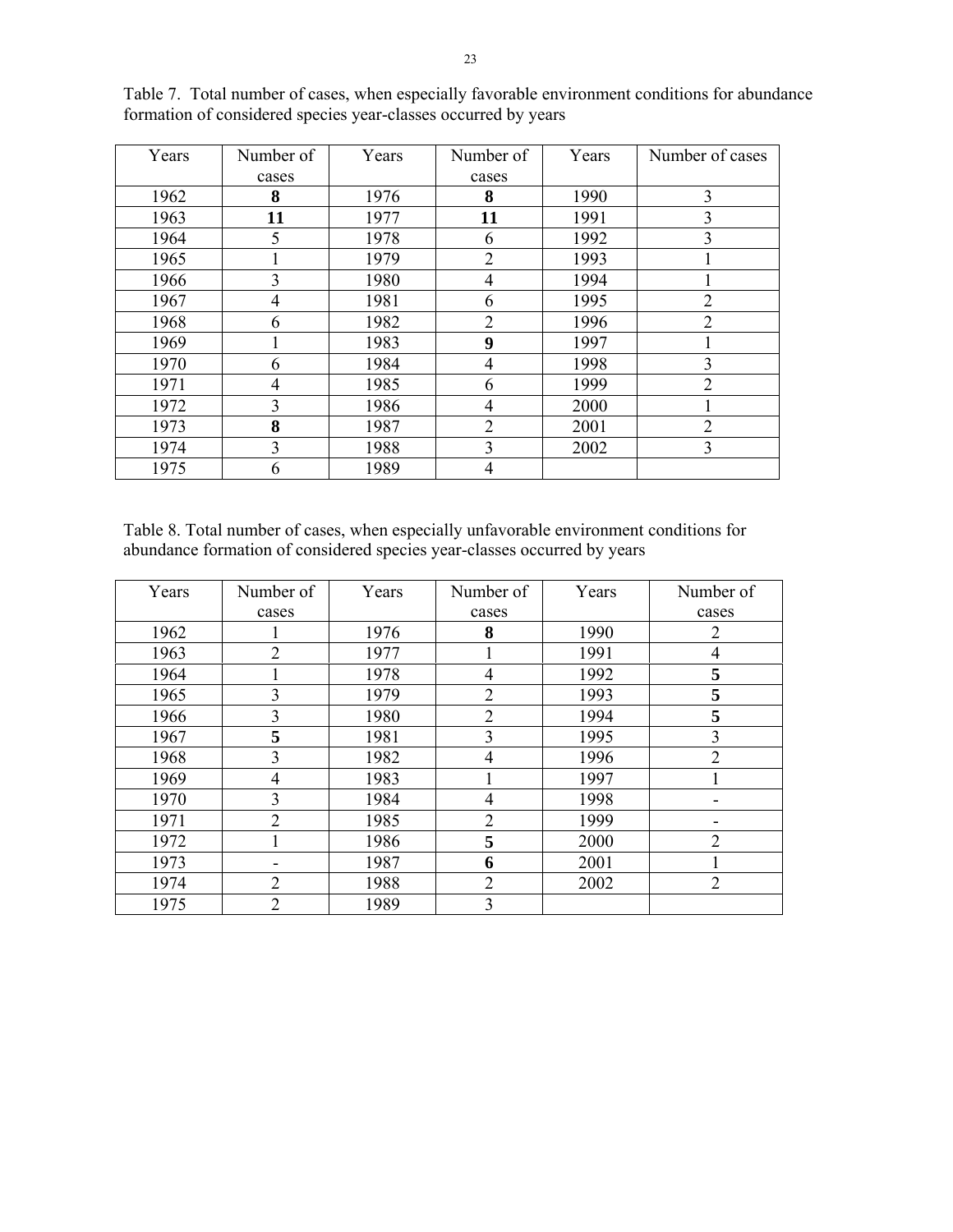Table 9. Number of cases, when especially favorable environment conditions for abundance formation of some considered species year-classes occurred by the World Ocean areas

| Area                     | Number of cases | Number of populations | Cip  |
|--------------------------|-----------------|-----------------------|------|
| NWA (NAFO)               | 54              | 20                    | 2.70 |
| NEA and Arctic (ICES)    | 60              | 21                    | 2.86 |
| Coastal area to the west | 10              |                       | 3.33 |
| of USA                   |                 |                       |      |
| Coastal area to the east |                 |                       | 1.00 |
| of USA                   |                 |                       |      |
| Western Kamchatka        |                 |                       | 0.83 |
| Bering Sea               | 12              |                       | 4.00 |
| Pacific Ocean            | 13              |                       | 1.62 |

Table 10. Number of cases, when especially unfavorable environment conditions for abundance formation of some considered species year-classes occurred by the World Ocean areas

| Area                | Number of cases | Number of   | Crp  |
|---------------------|-----------------|-------------|------|
|                     |                 | populations |      |
| NWA (NAFO)          | 43              | 20          | 2.15 |
| NEA and Arctic      | 33              | 21          | 1.57 |
| (ICES)              |                 |             |      |
| Coastal area to the |                 | 3           | 2.33 |
| west of USA         |                 |             |      |
| Coastal area to the |                 | 4           | 0.25 |
| east of USA         |                 |             |      |
| Western Kamchatka   |                 | 6           | 0.67 |
| Bering Sea          | 8               | 3           | 2.67 |
| Pacific Ocean       | 14              | 9           | 2.12 |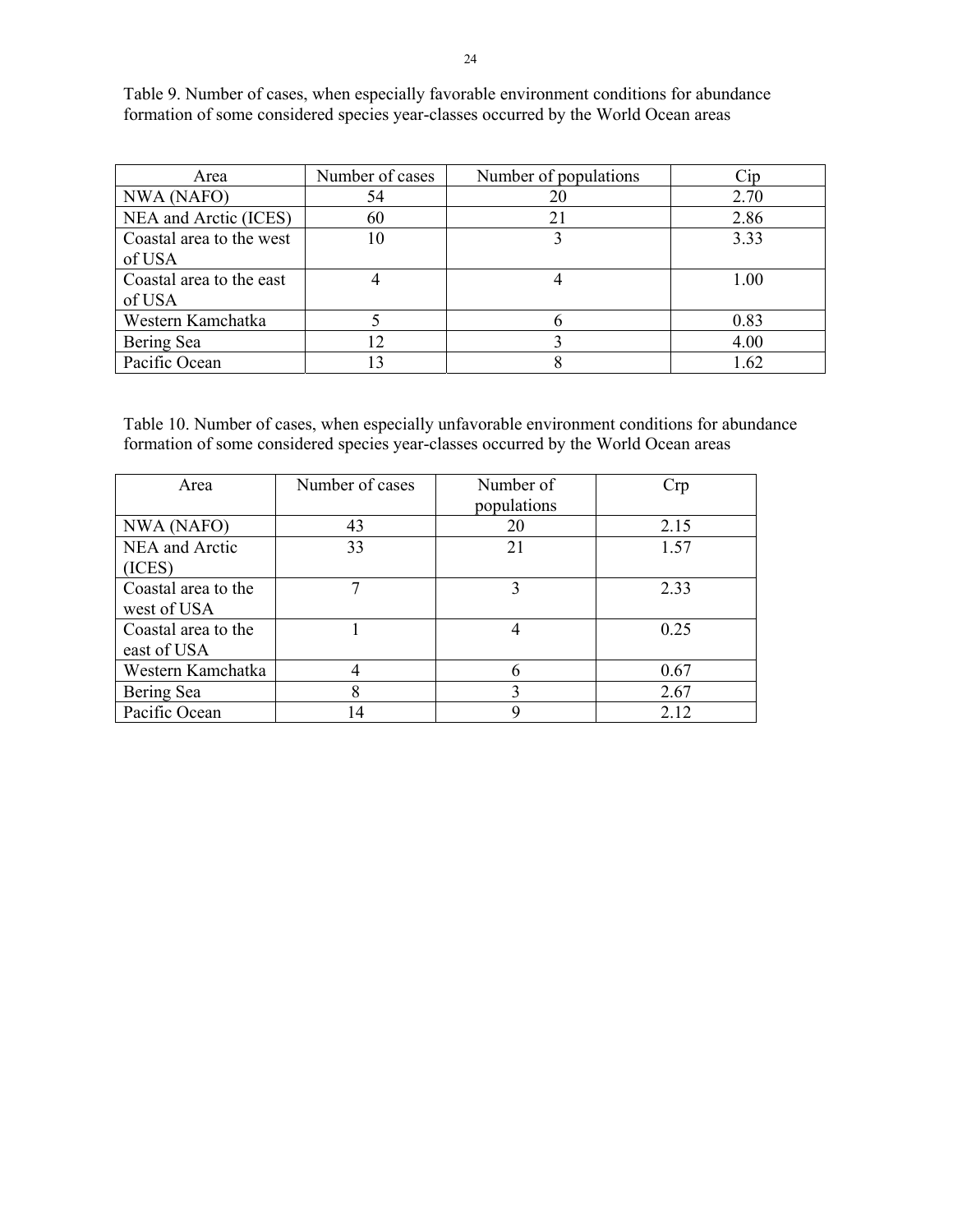| Populations       | Years |      |      |      |      |      |      |  |
|-------------------|-------|------|------|------|------|------|------|--|
| Cod 2J+3KL        | 1963  |      |      |      |      |      |      |  |
| <b>NWA</b>        |       |      |      |      |      |      |      |  |
| Cod 3M            | 1972  | 1973 | 1984 | 1985 | 1986 | 1990 | 1991 |  |
| <b>NWA</b>        |       |      |      |      |      |      |      |  |
| Cod 3NO           | 1962  | 1963 | 1964 | 1965 | 1966 | 1967 | 1968 |  |
| <b>NWA</b>        |       |      |      |      |      |      |      |  |
| Cod 3Ps           | 1964  |      |      |      |      |      |      |  |
| <b>NWA</b>        |       |      |      |      |      |      |      |  |
| Cod <sub>4X</sub> | 1963  |      |      |      |      |      |      |  |
| <b>NWA</b>        |       |      |      |      |      |      |      |  |
| Cod <sub>5Z</sub> | 1985  |      |      |      |      |      |      |  |
| <b>NWA</b>        |       |      |      |      |      |      |      |  |
| Cod NEA and       | 1963  | 1964 | 1970 |      |      |      |      |  |
| Arctic            |       |      |      |      |      |      |      |  |
| Cod 347d          | 1970  | 1976 | 1978 | 1979 | 1983 | 1985 |      |  |
| North Sea         |       |      |      |      |      |      |      |  |
| Cod 25-32         | 1976  | 1977 | 1979 | 1980 |      |      |      |  |
| <b>Baltic Sea</b> |       |      |      |      |      |      |      |  |
| Cod 4Rs           | 1975  | 1977 |      |      |      |      |      |  |
| <b>NWA</b>        |       |      |      |      |      |      |      |  |
| Cod Iceland Area  | 1973  |      |      |      |      |      |      |  |
| Pacific cod       | 1962  | 1985 |      |      |      |      |      |  |
| S. hake 4VWX      | 1968  | 1971 | 1985 |      |      |      |      |  |
| <b>NWA</b>        |       |      |      |      |      |      |      |  |
| S. hake 5Ze       | 1962  | 1963 |      |      |      |      |      |  |
| <b>NWA</b>        |       |      |      |      |      |      |      |  |
| S. hake 5Zw+6     | 1962  | 1963 | 1964 |      |      |      |      |  |
| <b>NWA</b>        |       |      |      |      |      |      |      |  |
| Cape hake SA      | 1971  |      |      |      |      |      |      |  |
| Pacific hake      | 1977  | 1980 |      |      |      |      |      |  |
| Pollock 4+5       | 1980  | 1988 |      |      |      |      |      |  |
| <b>NWA</b>        |       |      |      |      |      |      |      |  |
| Pollock NEA and   | 1989  | 1992 |      |      |      |      |      |  |
| Arctic            |       |      |      |      |      |      |      |  |
| Pollock IV, IIIa  | 1966  | 1967 | 1968 | 1973 | 1982 |      |      |  |
| North Sea         |       |      |      |      |      |      |      |  |
| Haddock 5Ze       | 1962  | 1975 | 1978 |      |      |      |      |  |
| <b>NWA</b>        |       |      |      |      |      |      |      |  |
| Haddock IV, IIIa  | 1967  | 1970 | 1973 | 1974 | 1999 |      |      |  |
| North Sea         |       |      |      |      |      |      |      |  |

Table 11. Populations and years with especially favorable environment conditions for the yearclasses abundance formation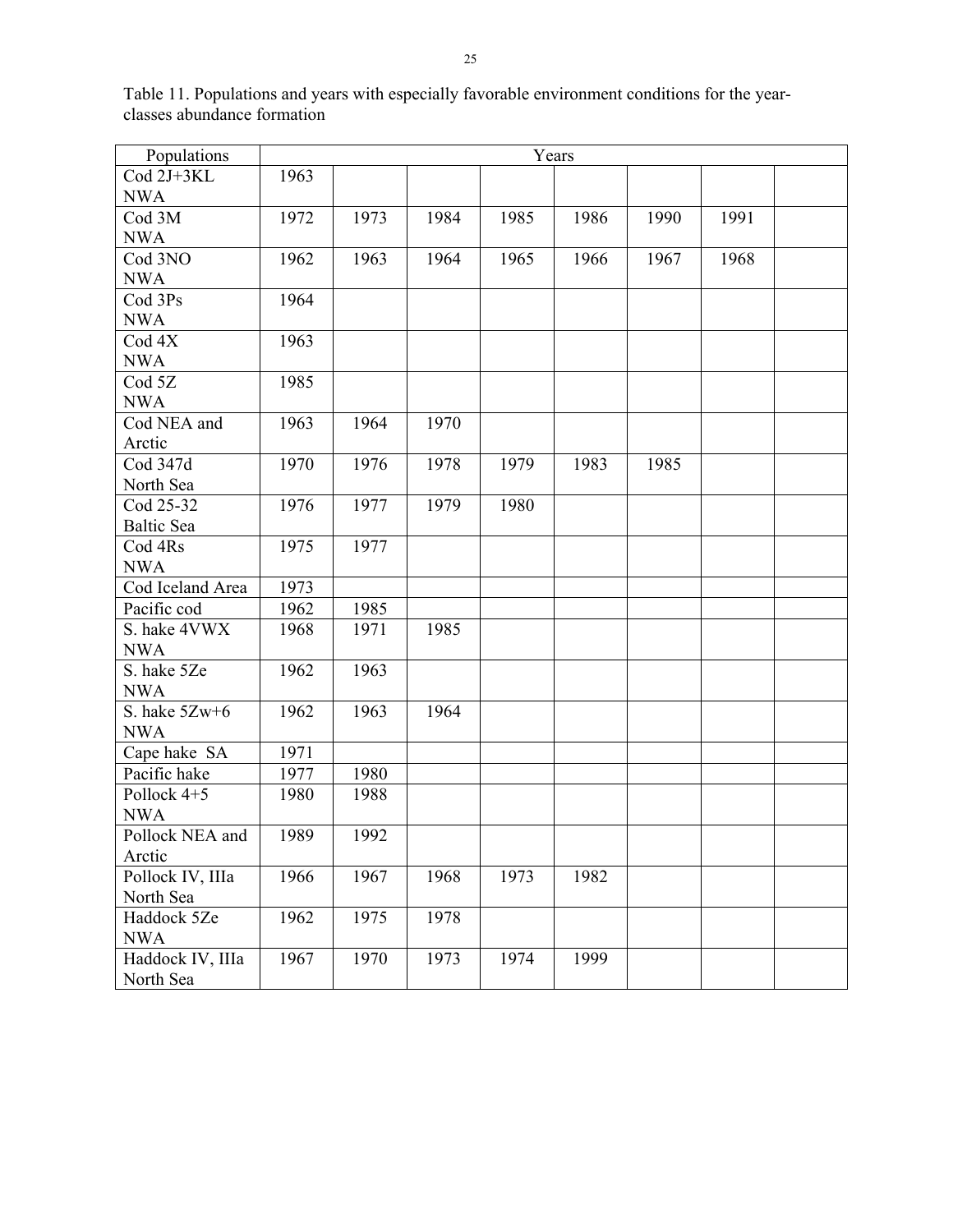Table 11. Continuation

| White hake 4T           | 1974 | 1975 |      |      |      |      |  |
|-------------------------|------|------|------|------|------|------|--|
| <b>NWA</b>              |      |      |      |      |      |      |  |
| Blue whiting            | 1989 |      |      |      |      |      |  |
| Northern Atlantic       |      |      |      |      |      |      |  |
| S. blue whiting         | 1991 |      |      |      |      |      |  |
| New Zealand             |      |      |      |      |      |      |  |
| Walleye pollock         | 1978 |      |      |      |      |      |  |
| Pacific Ocean           |      |      |      |      |      |      |  |
| Greenland halibut       | 1962 | 1963 | 1964 |      |      |      |  |
| Arctic                  |      |      |      |      |      |      |  |
| Greenland halibut       | 1972 | 1973 | 1975 | 1976 | 1977 |      |  |
| Bering Sea              |      |      |      |      |      |      |  |
| Yellowtail              | 1977 | 1980 | 1981 | 1987 |      |      |  |
| flounder 5Zw+6          |      |      |      |      |      |      |  |
| <b>NWA</b>              |      |      |      |      |      |      |  |
| American plaice         | 1970 |      |      |      |      |      |  |
| <b>3LNO NWA</b>         |      |      |      |      |      |      |  |
| European plaice         | 1963 | 1981 | 1986 | 1996 | 2001 |      |  |
| North Sea               |      |      |      |      |      |      |  |
| Yellowfin sole          | 1975 | 1976 | 1977 |      |      |      |  |
| Western                 |      |      |      |      |      |      |  |
| Kamchatka               |      |      |      |      |      |      |  |
| <b>Black Sea turbot</b> | 1968 | 1973 | 1974 |      |      |      |  |
| Longhead dab            | 1963 |      |      |      |      |      |  |
| Western                 |      |      |      |      |      |      |  |
| Kamchatka               |      |      |      |      |      |      |  |
| Sakhalin sole           | 1983 |      |      |      |      |      |  |
| Western                 |      |      |      |      |      |      |  |
| Kamchatka               |      |      |      |      |      |      |  |
| Atl. herring            | 1981 | 1985 |      |      |      |      |  |
| VIa(N)                  |      |      |      |      |      |      |  |
| North Sea               |      |      |      |      |      |      |  |
| Atl. herring            | 1982 |      |      |      |      |      |  |
| Via(S), VIIbc           |      |      |      |      |      |      |  |
| North Sea               |      |      |      |      |      |      |  |
| Atlantic herring        | 1984 | 1985 | 1986 | 1998 | 2000 |      |  |
| southwards of           |      |      |      |      |      |      |  |
| $62^{\rm o}$ N          |      |      |      |      |      |      |  |
| Norw. spring-           | 1983 | 1991 | 1992 | 1998 | 1999 | 2002 |  |
| spawning herring        |      |      |      |      |      |      |  |
| Pacific herring         | 1966 | 1976 | 1977 | 1978 |      |      |  |
| Bering Sea              |      |      |      |      |      |      |  |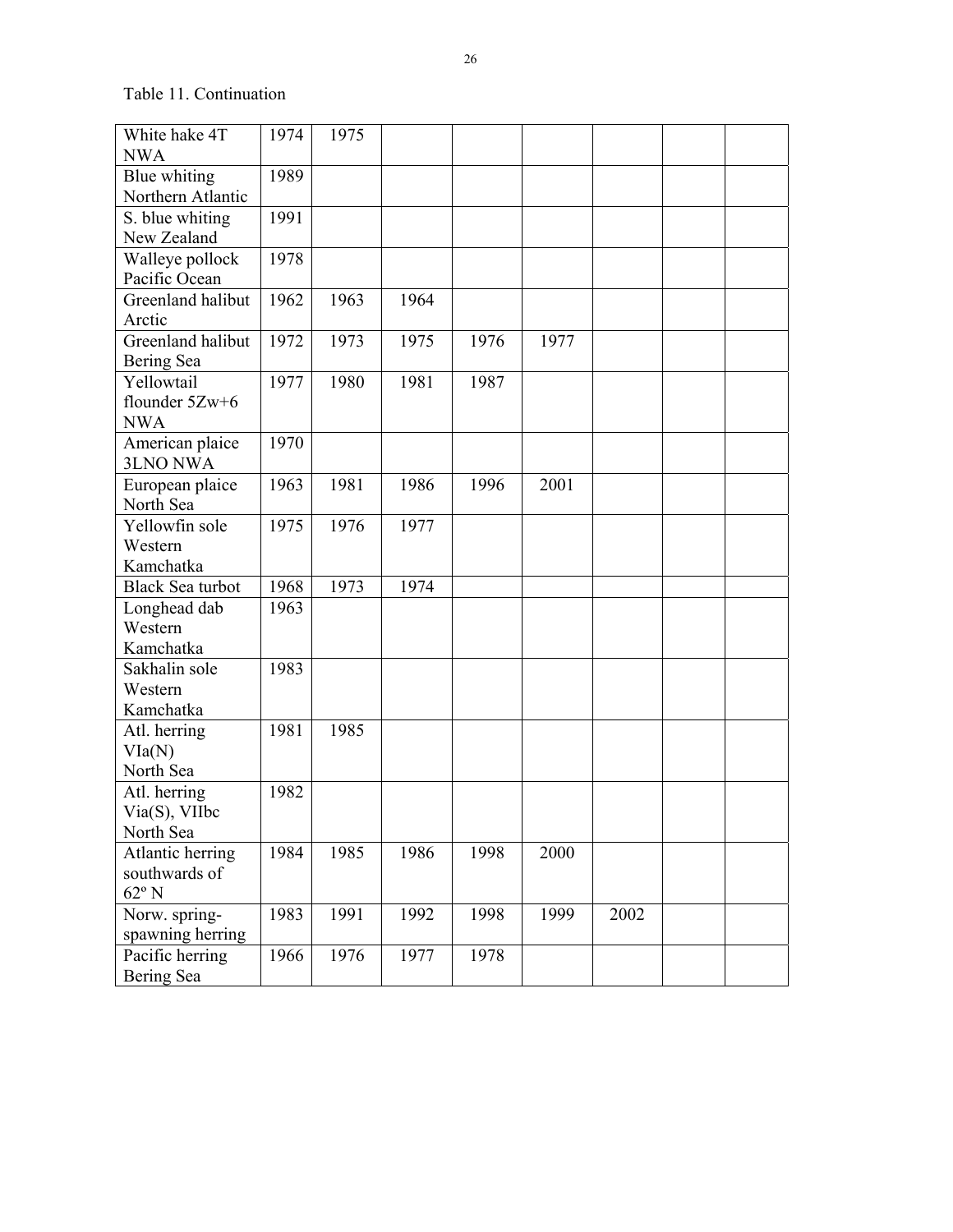Table 11. Continuation

| Baked redfish                   | 1989 | 1990 | 2001 | 2002 |      |      |  |
|---------------------------------|------|------|------|------|------|------|--|
| 3M NWA                          |      |      |      |      |      |      |  |
| Pacific ocean                   | 1962 | 1976 | 1978 | 1981 | 1983 |      |  |
| perch Aleutian                  |      |      |      |      |      |      |  |
| Islands                         |      |      |      |      |      |      |  |
| Pacific ocean                   | 1962 | 1963 | 1970 |      |      |      |  |
| perch Western                   |      |      |      |      |      |      |  |
| <b>USA</b>                      |      |      |      |      |      |      |  |
| Chillpepper                     | 1971 | 1973 | 1975 |      |      |      |  |
| rockfish                        |      |      |      |      |      |      |  |
| Western USA                     |      |      |      |      |      |      |  |
| Thornhead                       | 1987 |      |      |      |      |      |  |
| Alaska Gulf                     |      |      |      |      |      |      |  |
| Striped bass                    | 1993 | 1995 |      |      |      |      |  |
| Eastern USA                     |      |      |      |      |      |      |  |
| Bluefish                        | 1981 | 1983 |      |      |      |      |  |
| Eastern USA<br>Atl. mackerel 2- | 1968 | 1983 | 1992 | 1995 | 1996 | 1997 |  |
| 6 NWA                           |      |      |      |      |      |      |  |
| Atl. mackerel                   | 2002 |      |      |      |      |      |  |
| <b>NEA</b>                      |      |      |      |      |      |      |  |
| Chub mackerel                   | 1971 | 1983 | 1984 |      |      |      |  |
| Japan                           |      |      |      |      |      |      |  |
| Cape horse                      | 1976 | 1977 | 1978 |      |      |      |  |
| mackerel South                  |      |      |      |      |      |      |  |
| Africa                          |      |      |      |      |      |      |  |
| <b>Capelin Barents</b>          | 1972 | 1973 | 1976 | 1977 | 1989 |      |  |
| Sea                             |      |      |      |      |      |      |  |
| Capelin Iceland                 | 1983 |      |      |      |      |      |  |
| Lane snapper                    | 1969 |      |      |      |      |      |  |
| Cuba                            |      |      |      |      |      |      |  |
| Norway pout                     | 1981 |      |      |      |      |      |  |
| North Sea                       |      |      |      |      |      |      |  |
| Dogfish NWA                     | 1986 | 1988 |      |      |      |      |  |
| Peruvian<br>anchovy             | 1963 | 1967 | 1968 |      |      |      |  |
| Atka mackerel                   | 1977 | 1988 |      |      |      |      |  |
| Bering Sea                      |      |      |      |      |      |      |  |
| Sablefish                       |      | 1977 | 1979 | 1981 |      |      |  |
| Western USA                     |      |      |      |      |      |      |  |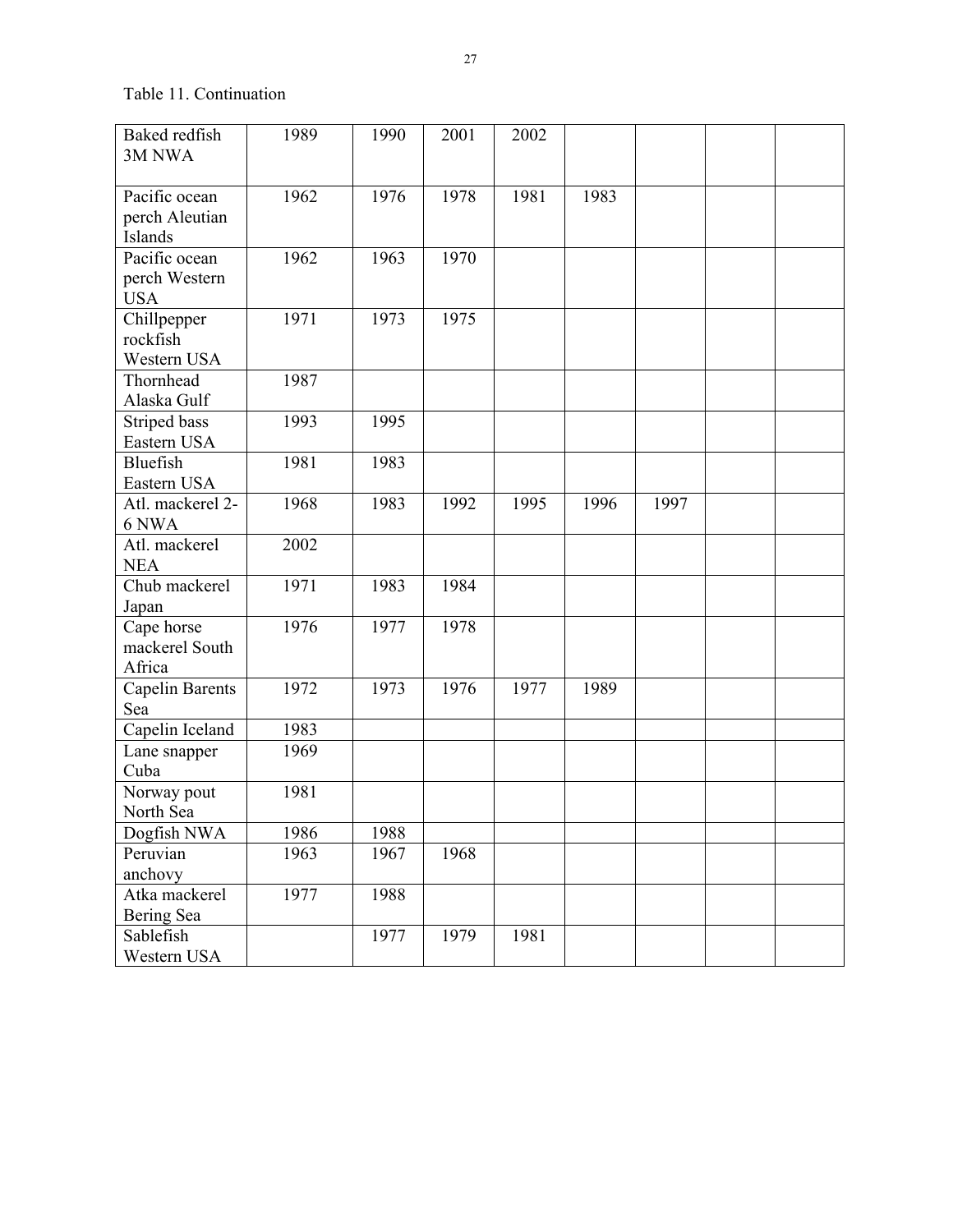Table12. Populations and years with especially unfavorable environment conditions for the yearclasses abundance formation

| Cod 3M NWA        | 1976 | 1992 | 1994 | 1995 | 1996 |      |      |
|-------------------|------|------|------|------|------|------|------|
| Cod 3NO NWA       | 1984 | 1987 | 1988 | 1990 | 1991 |      |      |
| Cod 3Ps NWA       | 1976 |      |      |      |      |      |      |
| Cod 347d          | 1997 | 2000 | 2002 |      |      |      |      |
| North Sea         |      |      |      |      |      |      |      |
| Cod NEA and       | 1966 |      |      |      |      |      |      |
| Arctic            |      |      |      |      |      |      |      |
| S. hake 5Ze       | 1975 | 1976 | 1977 | 1978 | 1979 |      |      |
| <b>NWA</b>        |      |      |      |      |      |      |      |
| S. hake 5Zw+6     | 1978 | 1979 | 1980 |      |      |      |      |
| <b>NWA</b>        |      |      |      |      |      |      |      |
| Pacific hake      | 1976 | 1982 | 1983 | 1985 | 1989 |      |      |
| Haddock 5Ze       | 1965 | 1967 | 1968 | 1978 | 1979 | 1986 | 1987 |
| <b>NWA</b>        |      |      |      |      |      |      |      |
| Haddock NEA       | 1965 | 1966 | 1967 | 1978 | 1979 | 1986 | 1987 |
| Haddock IV, IIIa  | 1963 | 1987 | 2000 | 2001 | 2001 | 2002 |      |
| North Sea         |      |      |      |      |      |      |      |
| Yellowtail        | 1990 | 1991 | 1992 | 1994 | 2001 |      |      |
| flounder $5Zw+6$  |      |      |      |      |      |      |      |
| <b>NWA</b>        |      |      |      |      |      |      |      |
| American plaice   | 1992 | 1993 | 1994 |      |      |      |      |
| <b>3LNO NWA</b>   |      |      |      |      |      |      |      |
| European plaice   | 1967 | 1968 |      |      |      |      |      |
| North Sea         |      |      |      |      |      |      |      |
| G. halibut Bering | 1982 | 1992 | 1993 | 1994 |      |      |      |
| Sea               |      |      |      |      |      |      |      |
| Rock sole         | 1967 | 1968 |      |      |      |      |      |
| Western           |      |      |      |      |      |      |      |
| Kamchatka         |      |      |      |      |      |      |      |
| Longhead dab      | 1982 |      |      |      |      |      |      |
| Western           |      |      |      |      |      |      |      |
| Kamchatka         |      |      |      |      |      |      |      |
| Sakhalin sole     | 1981 |      |      |      |      |      |      |
| Western           |      |      |      |      |      |      |      |
| Kamchatka         |      |      |      |      |      |      |      |
| Norw. spring-     | 1962 | 1965 | 1984 | 1995 |      |      |      |
| spawning herring  |      |      |      |      |      |      |      |
| Atl. herring      | 1974 | 1975 |      |      |      |      |      |
| southwards of     |      |      |      |      |      |      |      |
| 62N North Sea     |      |      |      |      |      |      |      |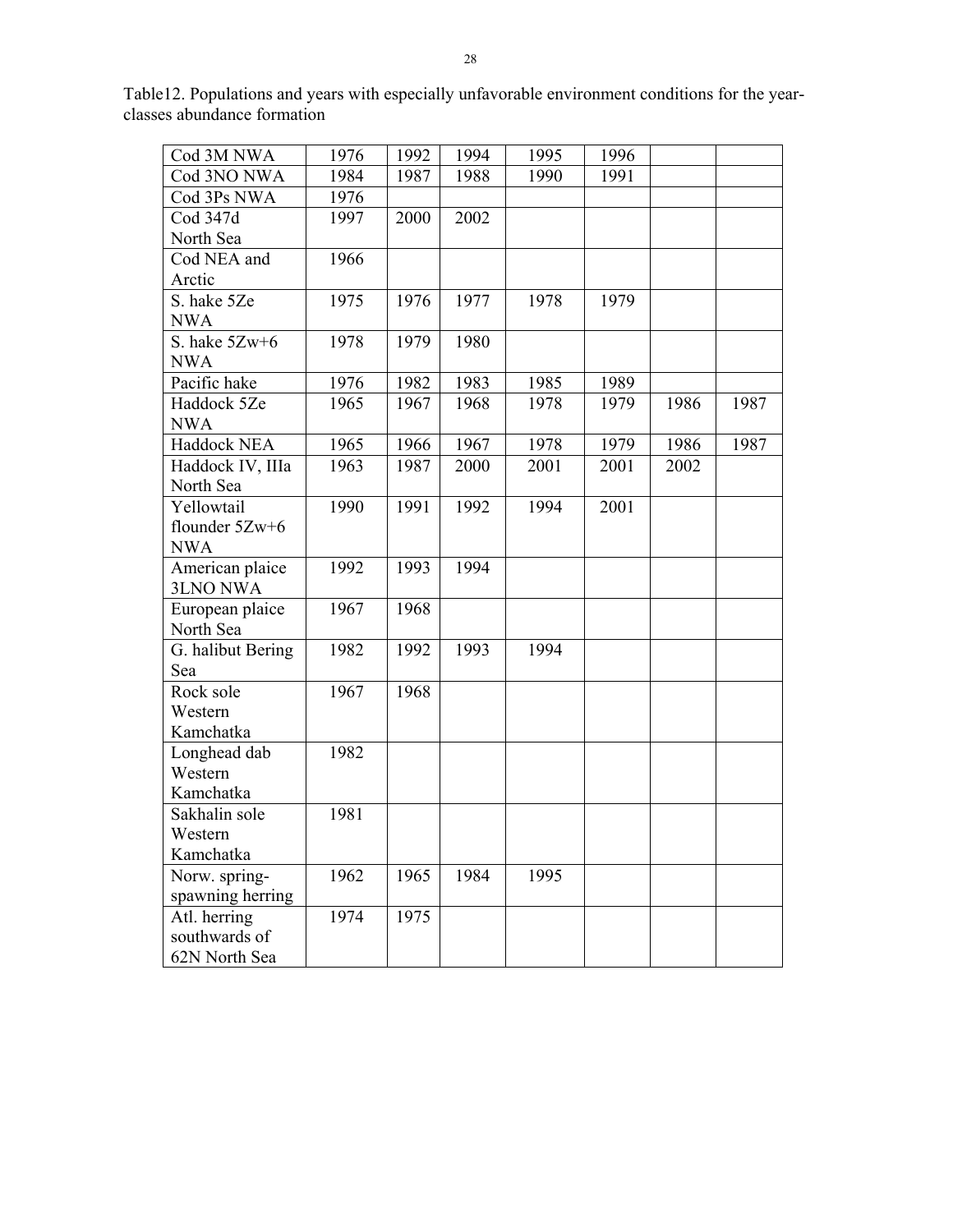### Table 12. Continuation

| Pacific herring     | 1970 | 1984 |      |      |      |  |
|---------------------|------|------|------|------|------|--|
| Eastern Bering Sea  |      |      |      |      |      |  |
| Beaked redfish 3M   | 1992 | 1993 | 1994 |      |      |  |
| <b>NWA</b>          |      |      |      |      |      |  |
| Pacific ocean perch | 1969 | 1971 | 1976 | 1982 | 1986 |  |
| Western USA         |      |      |      |      |      |  |
|                     |      |      |      |      |      |  |
| Chillpepper         | 1982 |      |      |      |      |  |
| rockfish Western    |      |      |      |      |      |  |
| <b>USA</b>          |      |      |      |      |      |  |
| Atl. mackerel 2-6   | 1963 | 1976 | 1986 | 1987 |      |  |
| <b>NWA</b>          |      |      |      |      |      |  |
| Cape horse          | 1966 | 1967 |      |      |      |  |
| mackerel South      |      |      |      |      |      |  |
| Atlantic Ocean      |      |      |      |      |      |  |
| Sablefish           | 1991 |      |      |      |      |  |
| Western USA         |      |      |      |      |      |  |
| Capelin             | 1984 | 1985 | 1992 | 1993 |      |  |
| <b>Barents</b> Sea  |      |      |      |      |      |  |
| Dogfish NWA         | 1968 | 1969 | 1982 |      |      |  |
| Atka mackerel       | 1991 | 1993 |      |      |      |  |
| Bering Sea          |      |      |      |      |      |  |
| Chub mackerel       | 1974 | 1976 | 1980 |      |      |  |
| Area off Japan      |      |      |      |      |      |  |
| S. blue whiting     | 1978 | 1989 |      |      |      |  |
| Area off New        |      |      |      |      |      |  |
| Zealand             |      |      |      |      |      |  |